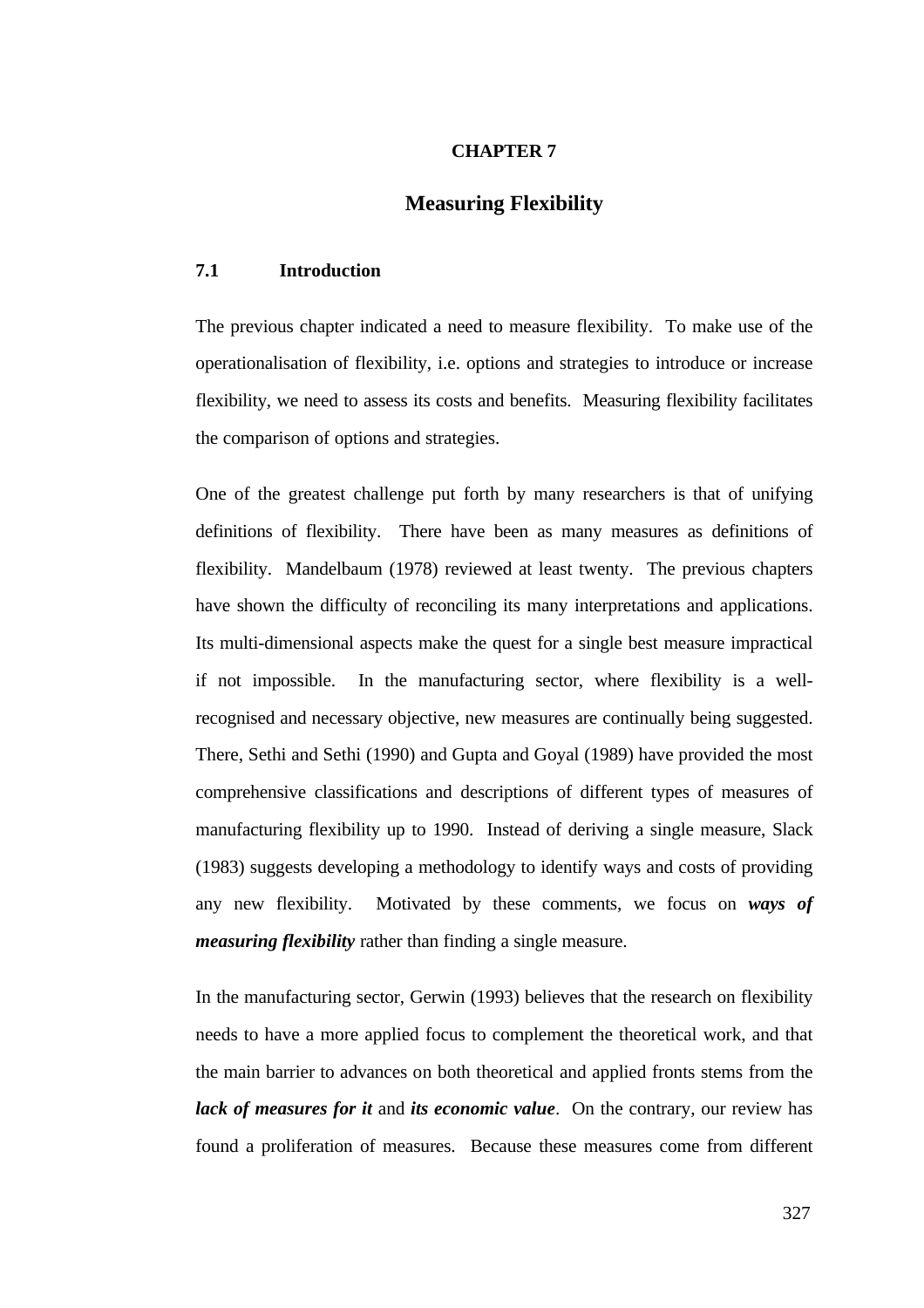disciplines, they individually do not reflect the rich cross-disciplinary interpretation of flexibility.

Among others, Bernardo and Mohamed (1992) argue for an explicit consideration of flexibility by definition and classification of measures. Not only is defining and classifying flexibility a major challenge, developing operationalisable measures is also difficult. Gerwin (1993) gives five reasons for this.

- 1) Little agreement exists on relevant dimensions of the concept. [Our conceptual development has clarified much of the confusion and unified the essential concepts inherent in flexibility.]
- 2) Multi-dimensionality compounds the effort that goes into creating scales for assessment. [As concluded from our cross disciplinary review and conceptual development, the concept of flexibility is *multi-faceted*, containing both the context-dependent *types* and context-free *elements* of flexibility.]
- 3) Because flexibility can be studied at different system levels, such measures require collections of disparate data sets.
- 4) Operationalisations that span industries are more useful albeit more difficult to create for research than those based on a single industry. [We have studied the uses and definitions of flexibility from a broad basis, i.e. a cross disciplinary review that spanned industries.]
- 5) There is a lack of communication between those formalising flexibility concepts and those operationalising them (as in manufacturing flexibility). We address the fifth difficulty by investigating measures of flexibility to tie together the theoretical and practical aspects.

There are other fundamental difficulties in measuring flexibility. Flexibility is evasive because it is a *potential*, which depends on what happens in the *future*. However, the future is shrouded in *uncertainty*, which in the strictest sense of Knight (1921), cannot be measured or predicted with accuracy. Therefore, the value of flexibility is difficult, if not impossible, to ascertain. Pye (1978) even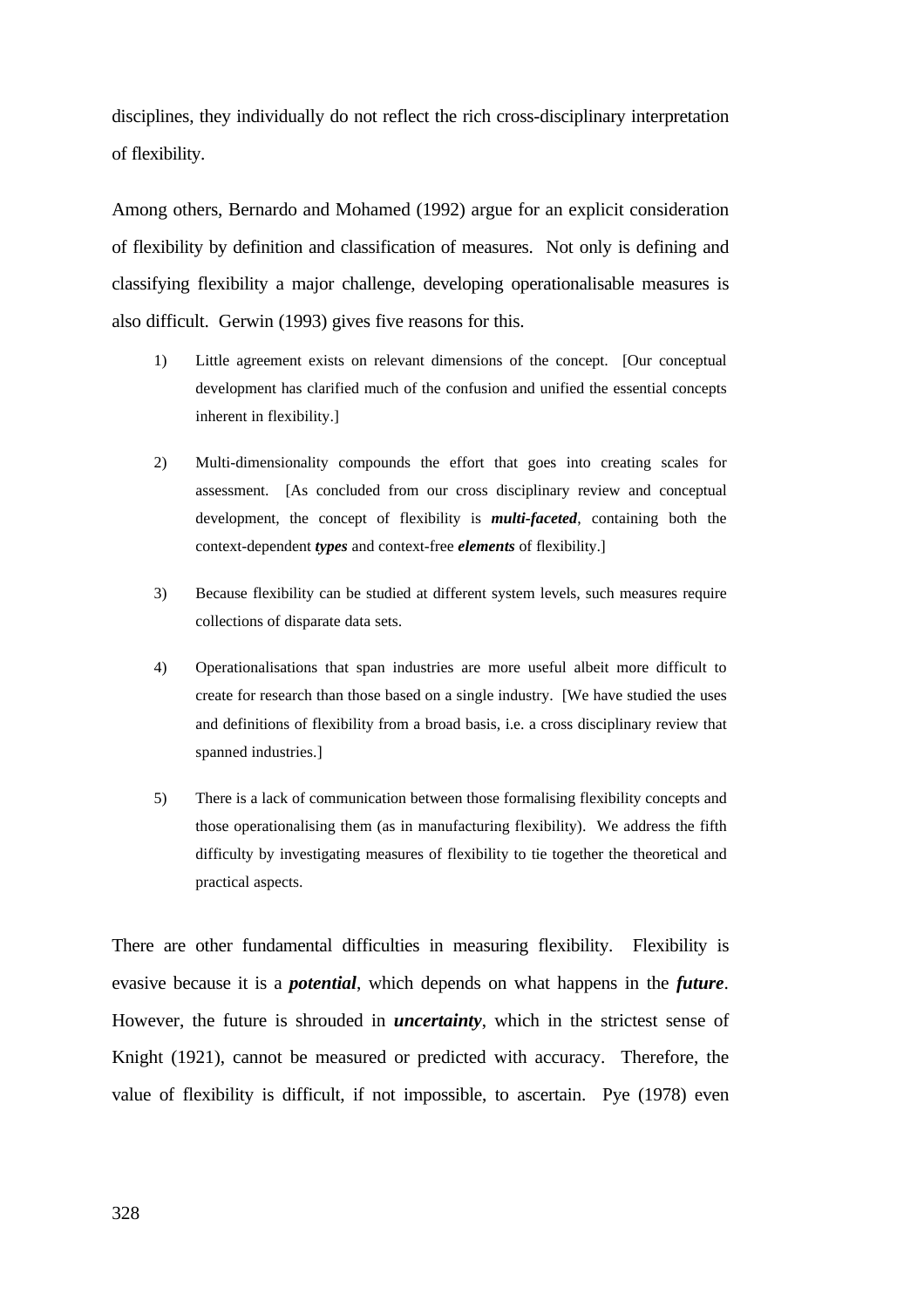suggested measuring this uncertainty as a substitute for flexibility. In this thesis, we relax the definition of uncertainty to allow a *probabilistic treatment*.

We propose the following *criteria for measuring flexibility*. A measure of flexibility should be *meaningful*, reflecting our conceptual understanding as developed from the cross disciplinary review. As such, there is a need to represent the different aspects of flexibility.

- 1) It should contain the necessary definitional elements of a) *range*, b) *time*, c) *change*, d) *conditions of uncertainty*, and e) *favourability*.
- 2) It must not contradict relationships from the *conceptual framework*.
- 3) It should be *simple and operationally possible* from a modelling perspective, that is, it can be derived or calculated from existing techniques.
- 4) A measure of flexibility should distinguish between the flexible and the inflexible, and ideally distinguish between different degrees of flexibility.
- 5) Finally, such a measure should facilitate a *trade-off* between the notions of size of choice set and value inherent in flexibility, that is, where flexibility conflicts with favourability.

We classify our extensive review of measures of flexibility into three groups: *indicators*, *expected value*, and *entropy*. Most measures belong to the first group and reflect partial aspects of flexibility. To summarise these partial measures, we translate and organise the necessary definitional elements of Chapter 6 into *indicators* of flexibility in section 7.2.

The second group of measures are based on the concept of expected value in decision analysis. Three expected value measures of flexibility are reviewed in section 7.3. 1) The *relative flexibility benefit* (Hobbs et al, 1994) puts a positive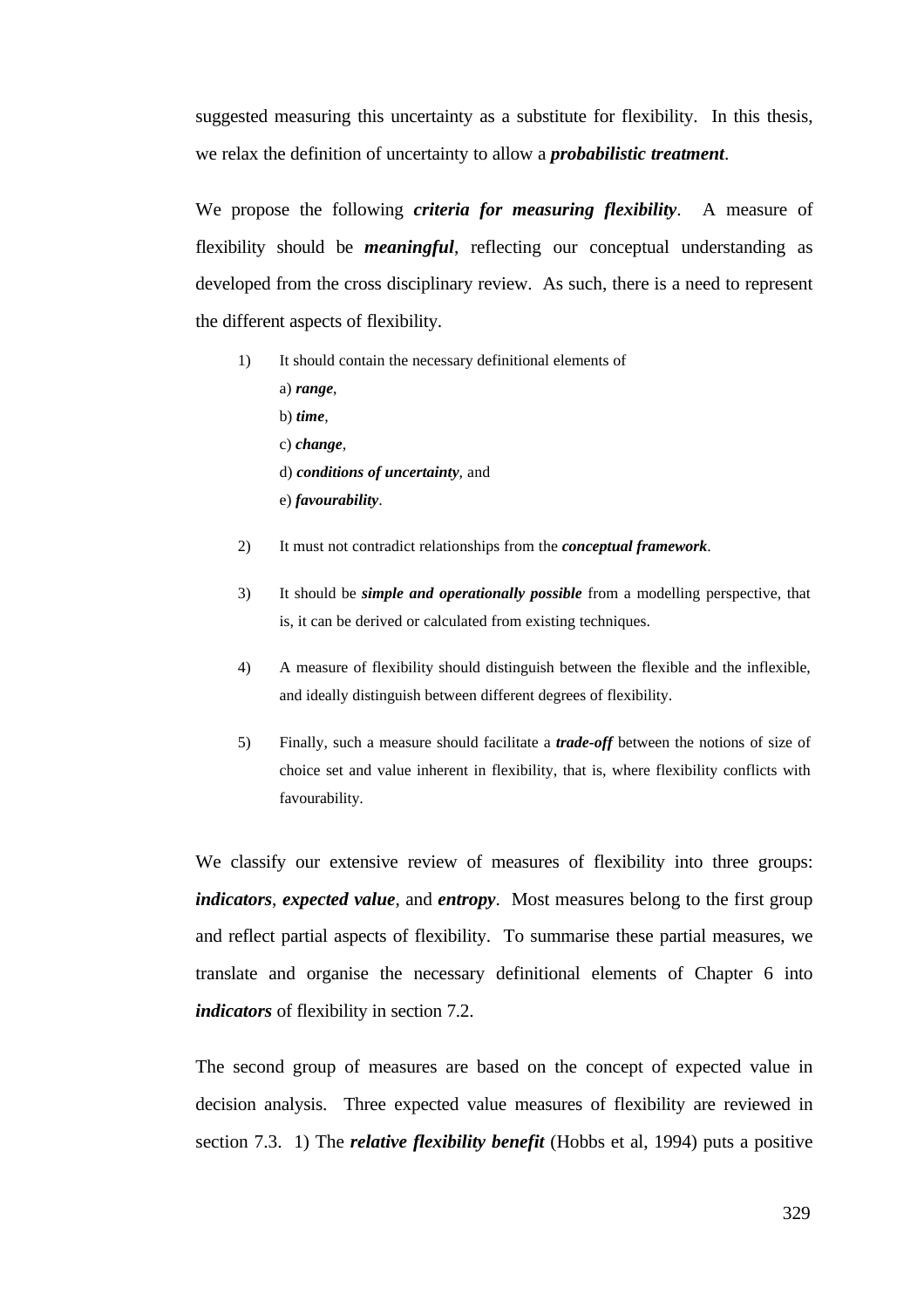value on the ability to take advantage of favourable uncertain conditions. 2) The *normalised flexibility measure* (Schneeweiss and Kühn, 1990) deals with the states of the uncertain condition matched to the states or choices of the second stage decision, thereby conveying the notion of slack. 3) The expected value of flexibility (Merkhofer 1977, Mandelbaum 1978) relates to *the expected value of information*. The first expected value measure deals with the number of uncertainties, the second with the states of uncertainties, and the third with the order of decisions and uncertainties.

The third group of measures are based on the scientific concept of *entropy* (section 7.4), which has not received enough attention with respect to flexibility. Two types of entropic measures corresponding to the *decision* and *system views* of entropy are assessed.

Section 7.5 compares expected values with entropy. The final section 7.6 summarises the critique and comparison of these three groups of measures and proposes a way forward.

# **7.2 Indicators of Flexibility**

We give a new terminology for partial measures of flexibility. These measures are translated and organised into *indicators* which reflect those necessary definitional *elements* of flexibility. The term *indicator* is used to *indicate* rather than *measure* flexibility, as *measure* gives the connotation of completeness. An indicator by itself is a partial measure of flexibility.

Centrally embedded in the concept of flexibility is the *capability* to change, reflecting a *potential* or a *provision* for change that is available in the future. Therefore any measure of flexibility should reflect the potential but not necessarily the realisation.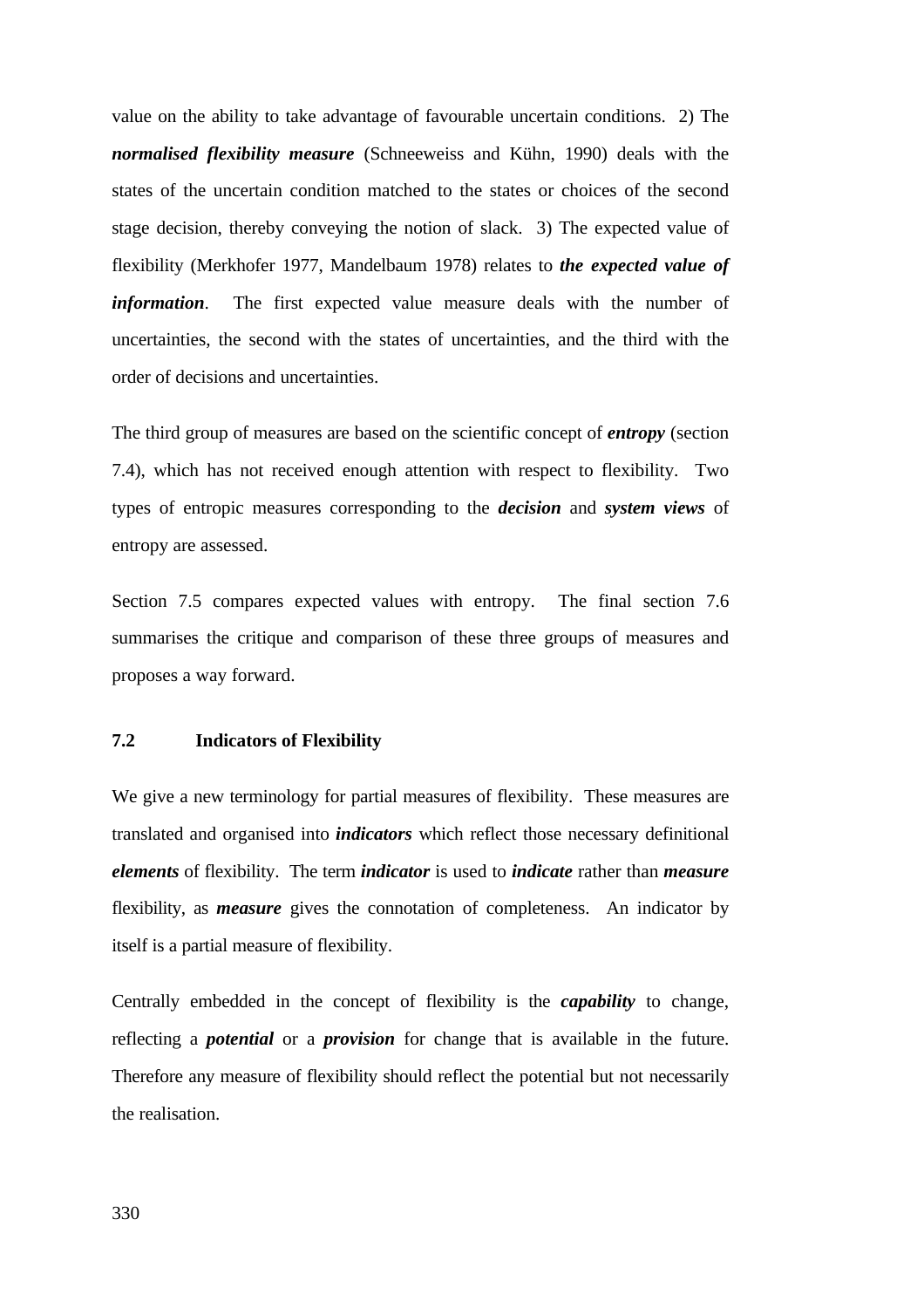In their analysis of flexibility and uncertainty, Jones and Ostroy (1984) observe that flexibility is a property of an *initial period position*, referring to the cost or possibility of moving to various *second period positions*. It has been pictured in Hobbs et al (1994), Hirst (1989), and Schneeweiss and Kühn (1990) as a sequence of decisions in a *minimum of two stages* where the first stage is the initial position, providing the flexibility which can be realised in the second stage. It has also been interpreted as a state transition (Kumar 1987 and others), where the initial position can move to another state. Either way, flexibility is associated with the *initial state* but measured by the *number of states* it can move to or *the number of choices* available in the *second stage.*

The amount of flexibility is *relative* not absolute. It is necessary to have a default case for comparison purposes, i.e. the inflexible path with no subsequent options. The choices in the first stage decision lead to different levels of flexibility. An initial position has flexibility if there is *at least one other state* it can move to. Similarly, a first stage decision should have in the following second stage decision at least two choices, with the minimum being "change" or "do not change. " The "do not change" is a default or status quo option. A decision sequence that proceeds from the first stage to the second stage "do not change" is similar to staying in the same state.

The *change* or *transition* is a *purposeful* one. In other words, it is neither accidental nor unpredictable. It is induced by a stimulus or a reason. We do not want flexibility for no reason at all, for it is not free. This reflects our understanding that flexibility is a response to uncertainty, complexity, and other motivating forces. We represent this change by mapping the type of uncertainty to type of flexibility, i.e. "*uncertainty-flexibility mapping*." This mapping consists of trigger events, trigger states, decisions, and choices, as explained below.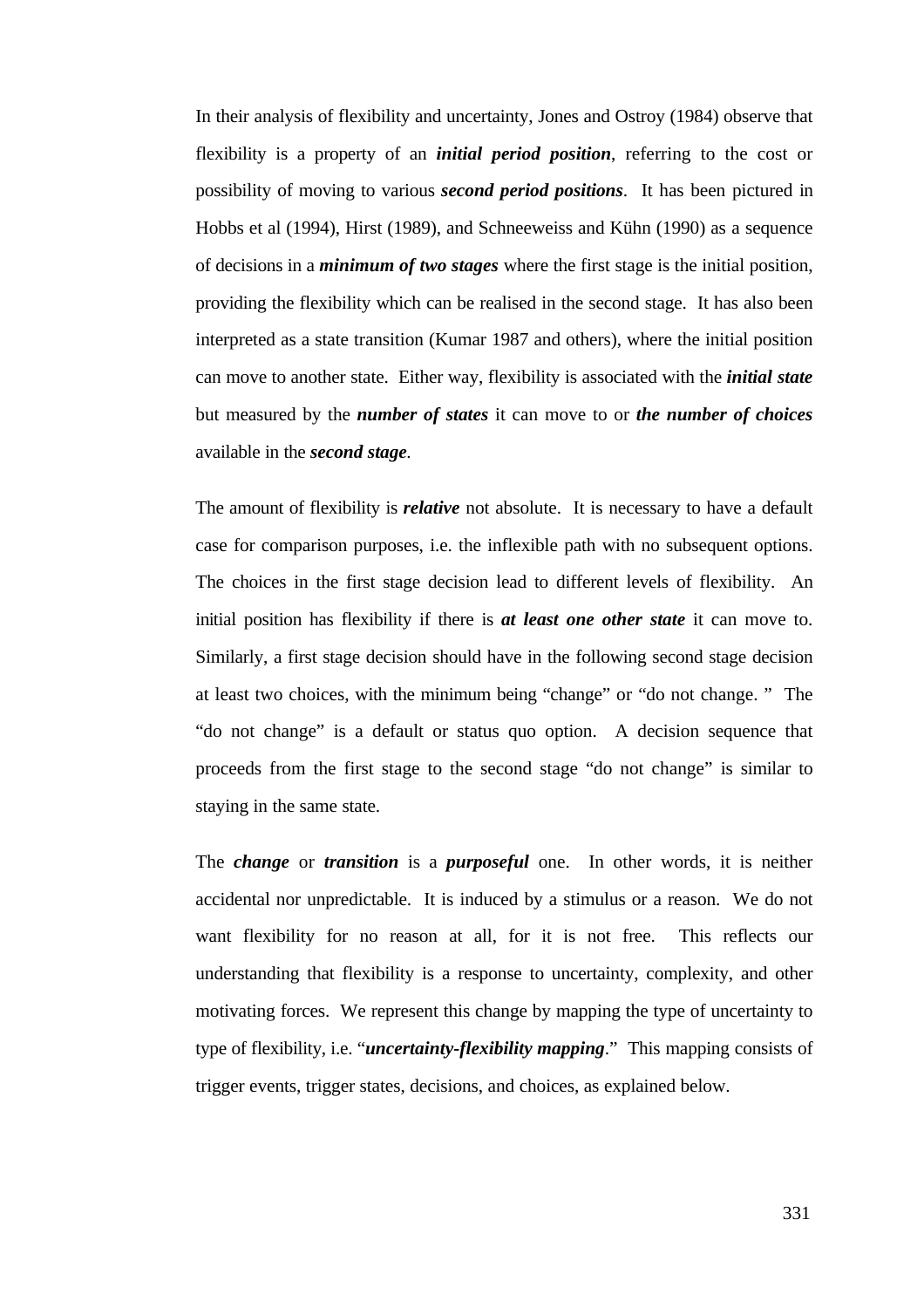Change inducers, i.e. relevant uncertainties, are called *trigger events*, and they determine the type of flexibility that is required. Examples of the flexibility to respond to the trigger event of demand uncertainty include changing production levels, purchasing or selling extra production capability, and holding reserve capacity. The change is the decision maker's response to the trigger event(s) and is represented by a *decision.* Trigger events affect flexibility decisions. There may be several events that trigger a second stage decision. Similarly, a second stage decision may consist of several decisions in a sequence.

A trigger event represents an uncertainty that has two or more possible states. For example, demand uncertainty can be high or low. If each state pre-empts or matches a subsequent decision choice, then it is called a *trigger state* for that choice. Just as different trigger events pre-empt different types of decisions, different trigger states pre-empt different choices For example, purchasing additional capacity is associated with high demand while selling extra capacity is associated with low demand, with demand being the trigger event. High and low demand are trigger states for the purchasing and selling options, respectively.

Mandelbaum and Buzacott (1990) define flexibility as the *number of options* open at the second period. Mandelbaum (1978), Merkhofer (1975), and Rosenhead (1980) support this definition of flexibility, i.e. the size of a choice set associated with alternative courses of action. The *size of choice set* can be directly deduced from that meaning of flexibility which relates to "having many choices" and "multifunctionality." It is one of the measures proposed by Marschak and Nelson (1962), who admit that it is insufficient by itself and subject to the partitioning fallacy. In fact, Evans (1982) accuses Marschak and Nelson of confusing the property of flexibility with its measure, implying that the size of choice set is only one aspect of flexibility. Some differentiation of desirability, quality, and diversity among the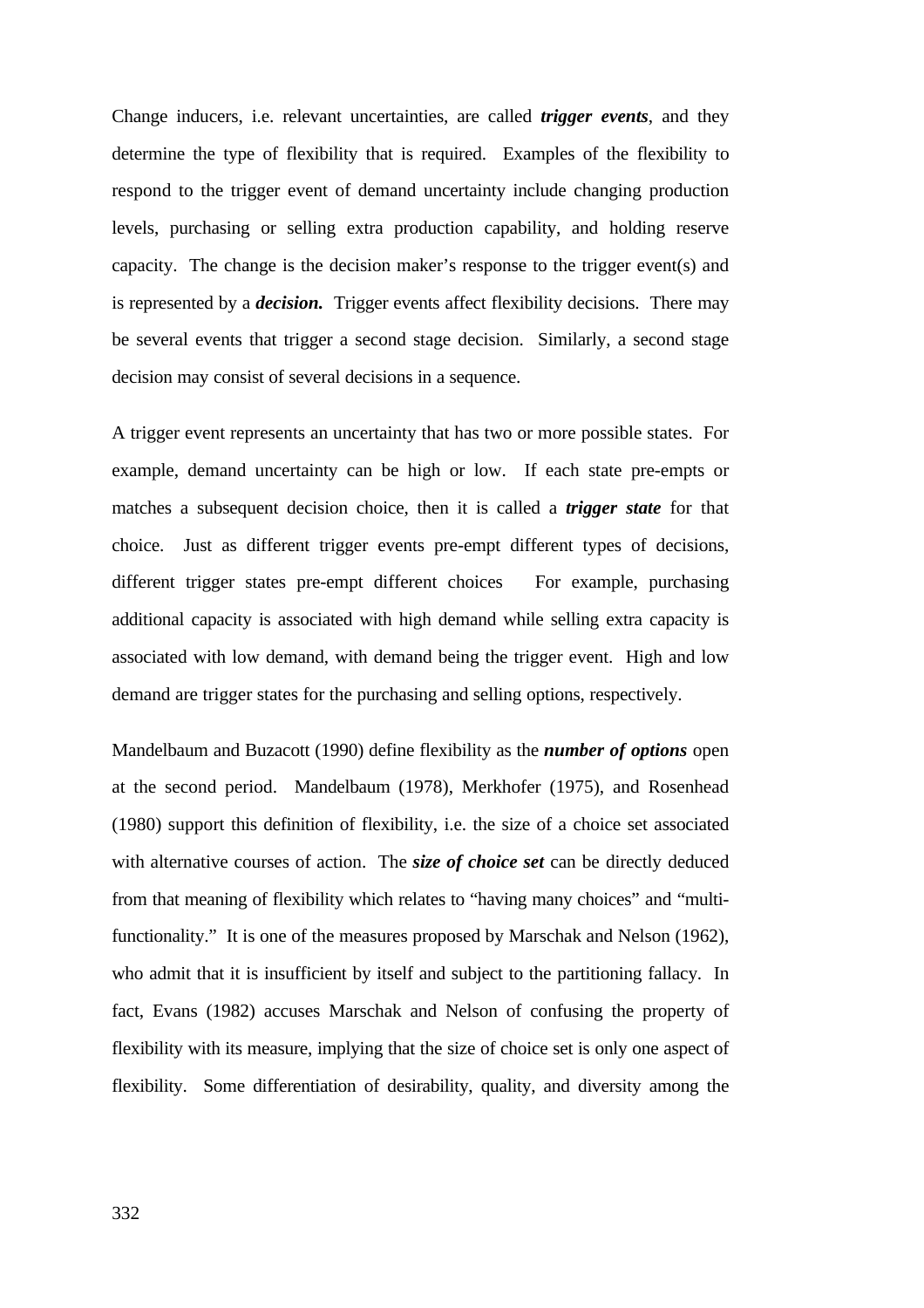choices is necessary to avoid triviality, e.g. choices that are feasible but unlikely to be chosen.

According to Upton (1994, p. 77) flexibility is "the ability to change or adapt with little penalty in time, cost, and effort of performance." Reflecting the difficulties in changing and the barriers to change, these penalties are what Slack (1983) calls "frictional elements." Reducing the lead time or response time makes it faster to change. Reducing the switching cost makes it cheaper to change. Mandelbaum defines switching cost as the average sum of gains and losses in the transition, which is only incurred if the change occurs. Removing barriers makes it easier to change. We call these indicators *disablers*.

There is a difference between the cost of providing the flexibility and the cost of changing. The *enabler* reflects the cost of providing flexibility, i.e. it guarantees future flexibility and reflects the premium on flexibility. The flexibility associated with any investment or initial position is largely valued by the initial sunk cost commonly known as fixed investment costs or premium of an option. With respect to costs, the enabler and disabler are similar to fixed and variable costs. The enabler is the premium or cost associated with the first decision which guarantees flexibility later on. The disablers indicate the availability of an option by minimal cost, minimal time, and other reduction of barriers. The disabler includes the switching cost when flexibility is realised. The enabler is like Stigler's (1939) fixed cost, while disablers are variable costs which may or may not occur. These costs are similar to the loss or benefit if the change occurs (Buzacott 1982, Gupta and Goyal 1989) and Mitnick's (1992) marginal or incremental cost of the additional facility which adds flexibility.

We translate the *favourability* inherent in flexibility into positive values which are desirable. We call these elements *motivators.* These are the benefits or payoffs associated with the choices available.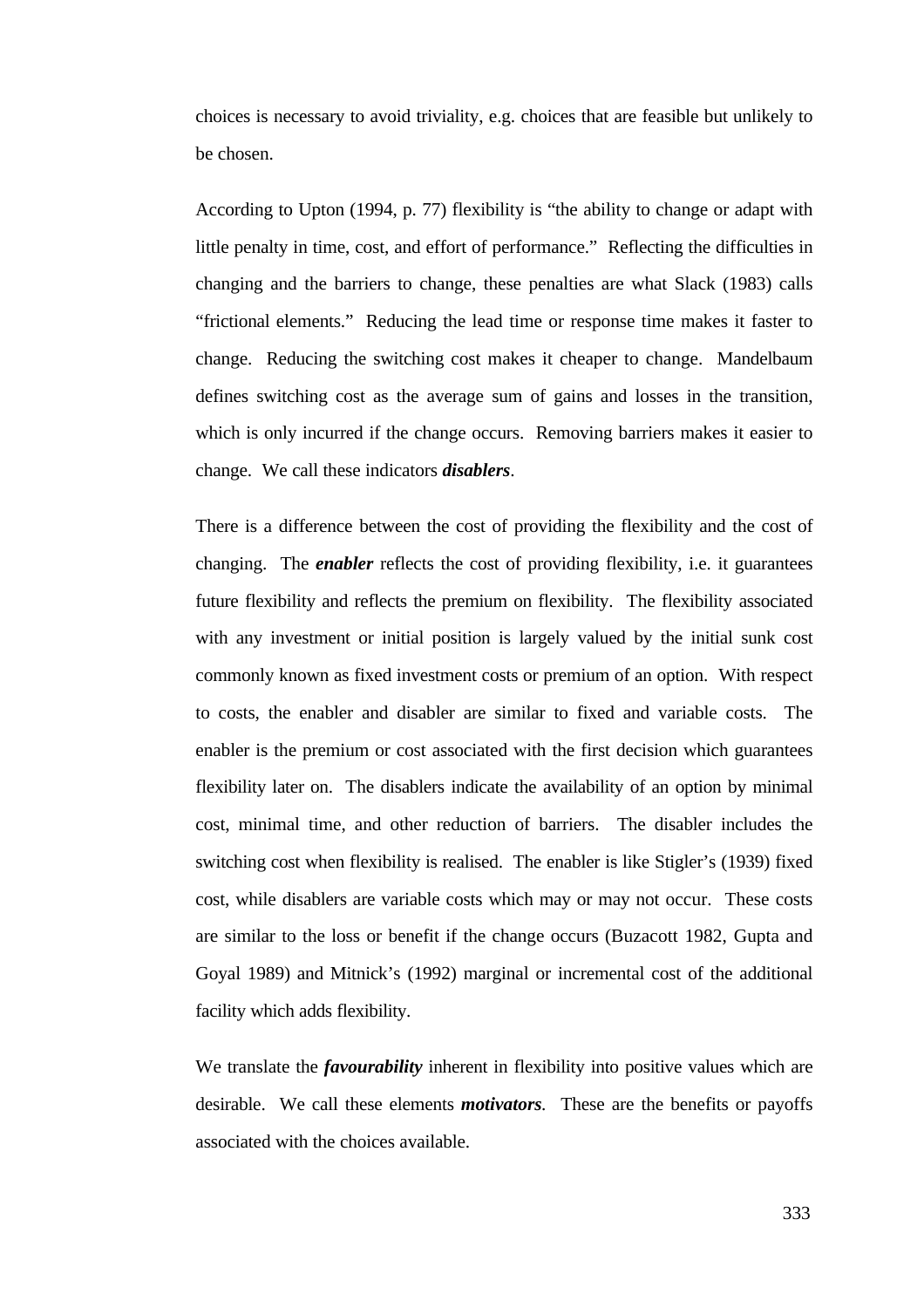Mandelbaum (1978) suggests that flexibility can be measured by the *effectiveness* and *likelihood* of change. But he does not decompose these elements further nor apply them. From our perspective, effectiveness refers to the number of favourable choices, i.e. choices that do actually lead to favourable outcomes. *Likelihood* refers to the probability of the occurrence of the trigger state as well as the combined effects of disablers and motivators, indicating the *probability* of the subsequent choice being selected. As probabilities of change, these likelihoods also reflect that element of potential. Eppink (1978) associates the likelihood of state transition with the degree of commitment or the decision maker's willingness to abandon his current position. We interpret the likelihood as a function of the disablers (the more difficult the change, the less likely) and the motivators (the better the outcome, the more likely the change.)

The above classification portrays a multi-dimensional picture of flexibility. Flexibility is a *potential* or capability to *change*, associated with an *initial position*, but measured by the *number of favourable choices* that are available later. Favourability is embedded in positive returns or benefits called *motivators*. The value of future flexibility is captured by *enablers* which guarantee that provision of flexibility. The availability of these choices depends on switching costs and other frictional elements called *disablers*. The type of flexibility depends on the *type of uncertainty which triggers* the subsequent choices. The *likelihood of change* depends on the probabilities of the trigger states, disablers, and motivators of the choices. Flexibility is relative to other choices in the first stage. Flexibility increases with the number of choices in the second stage, likelihood of favourable choices, and ease of change. Table 7.1 translates essential elements of flexibility into measurable indicators. Although not all are necessary, each indicator is insufficient on its own.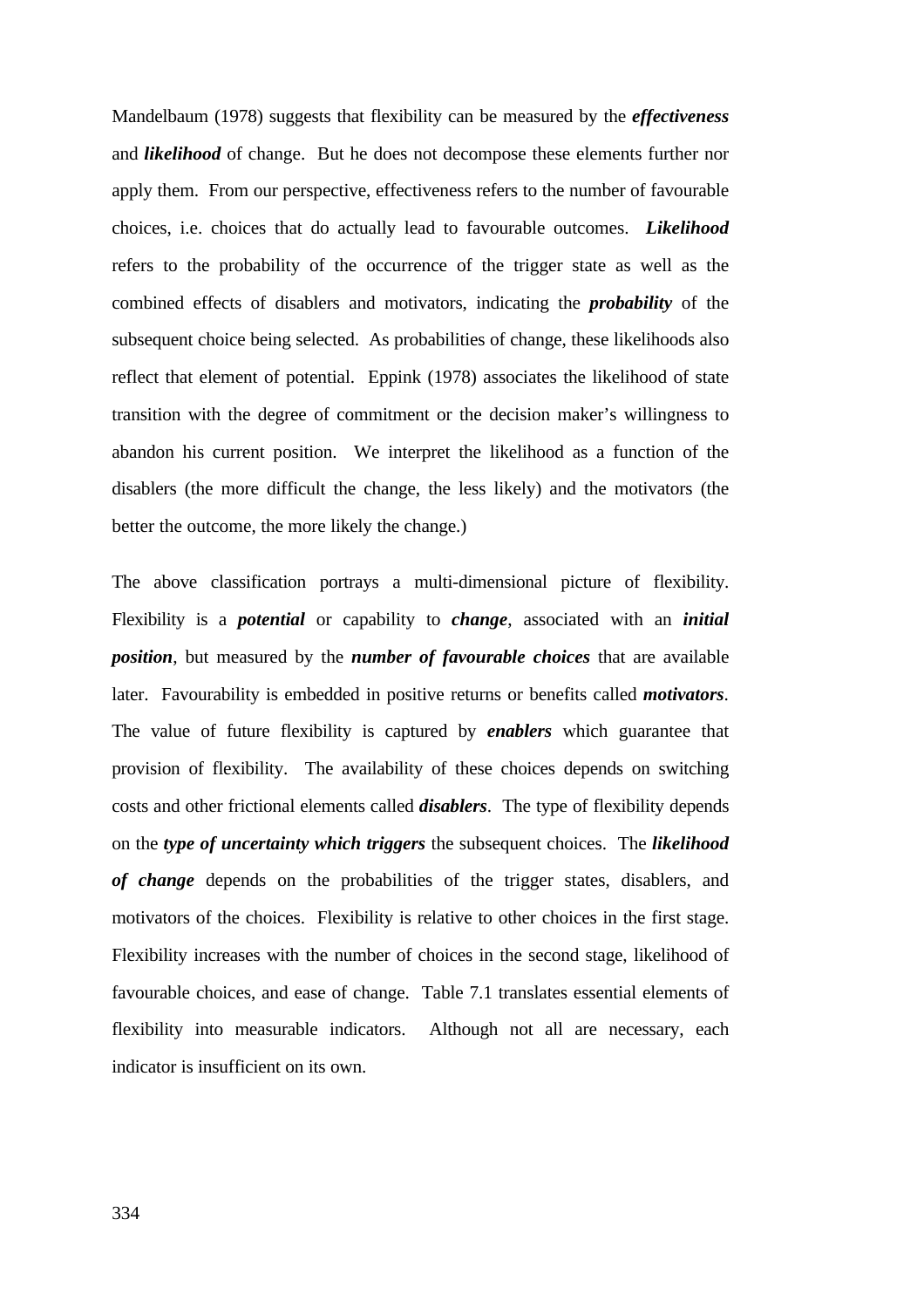| <b>Elements</b>                                                                | <b>Indicators</b>                                                              | <b>Representation</b>                                                      |
|--------------------------------------------------------------------------------|--------------------------------------------------------------------------------|----------------------------------------------------------------------------|
| Potential, Capability to change                                                | two-stage decision<br>state transition                                         | investment in first stage,<br>characteristics or capabilities<br>in second |
| Purposeful change,<br>response to stimuli                                      | trigger event<br>trigger state                                                 | uncertainty or chance node<br>states of uncertainty                        |
| Availability (existence) of<br>transitional states or<br>possibility of change | number of states<br>size of choice set                                         | number of options in second<br>stage                                       |
| Likelihood of change                                                           | probability of trigger state or<br>proportional representation of<br>disablers | probabilities, costs, lead time                                            |
| Provision, property of initial<br>position, guarantor                          | enabler                                                                        | premium, cost of providing<br>the capability                               |
| Barriers to change                                                             | disablers                                                                      | switching cost, response time,<br>speed of change, constraints             |
| Favourability                                                                  | motivators                                                                     | profit, income, value, benefits                                            |

#### **Table 7.1 Elements and Indicators of Flexibility**

# **7.3 Expected Value Measures**

# **7.3.1 Relative Flexibility Benefit**

Hobbs et al (1994) define flexibility as *the ability to adapt a system's design or operation to fluctuating conditions*. They propose a measure called the *relative flexibility benefit* to capture the benefit or cost-savings in contrasting how well a system performs under a single set of expected future conditions against how well it performs, on average, if all possible conditions and their probabilities are considered. We analyse their example in detail in section 7.3.1.1. Afterwards in section 7.3.1.2, we extend this example to test their claim that the measure can be used to compare investments that differ in the degree of flexibility.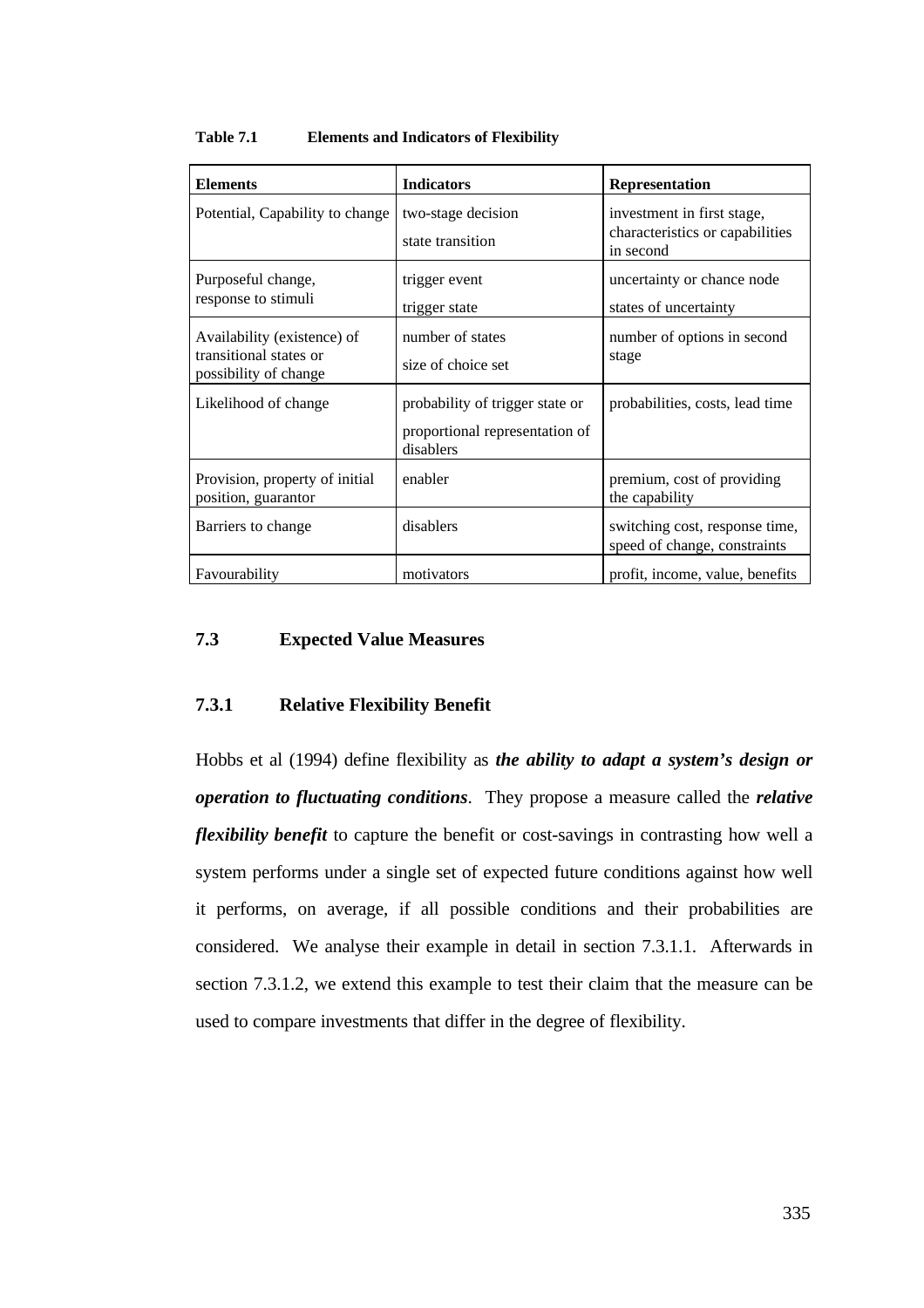#### **7.3.1.1 Single Investment: Flexible vs Inflexible**

Hobbs et al illustrate their measure through a simple example of a utility's decision to add flexibility to cope with future environmental restrictions. The default option is to *burn coal*. If co-firing is installed, it can burn either gas or coal. The flexibility of co-firing is merely the additional option of burning gas. Using our terminology of section 7.2, the *trigger event* for the flexibility of co-firing is the *uncertainty of natural gas prices*. The future price of natural gas is equally likely to be one of the following: \$2.40, \$3.20, and \$4.00 per million British Thermal Units. If the capability to co-fire is not installed, the annual generation cost would be \$100M, for the default option of burning coal. With co-firing capability at an annual investment cost of \$0.5M, the firm can choose to co-fire and pay an annual \$96.7M, \$100.7M, or \$104.7M depending on the price of natural gas. These annual generation costs are added to the annual investment cost to get \$97.2M, \$101.2M, and \$105.2M respectively in table 7.2 and in brackets in figure 7.1. If co-firing is invested but not used, i.e. natural gas prices make it too expensive, the utility firm would incur the annuitised investment cost (\$0.5M) plus the default generation cost of \$100M, totalling \$100.5M. The firm gains flexibility from cofiring because it can burn gas when natural gas price is low and burn coal otherwise, i.e. two choices instead of one. This example treats burning gas and burning coal as mutually exclusive, i.e. there is no intermediate choice of burning both gas and coal.

| Table 7.2 | <b>Annual Costs</b> |  |
|-----------|---------------------|--|
|-----------|---------------------|--|

| Trigger Event: Natural Gas Price |                    | Second Stage Decision of Co-firing<br>(includes annual \$0.5M investment) | No Co-firing<br>(no investment) |                  |
|----------------------------------|--------------------|---------------------------------------------------------------------------|---------------------------------|------------------|
| <b>State</b>                     | <b>Probability</b> | <b>Burn Coal</b><br><b>Burn Gas</b>                                       |                                 | <b>Burn Coal</b> |
| At \$2.4/mmBTU                   | 1/3                | \$97.2M                                                                   | \$100.5M                        | \$100M           |
| At $$3.2/mmBTU$                  | 1/3                | \$101.2M                                                                  | \$100.5M                        | \$100M           |
| At \$4.0/mmBTU                   | 1/3                | \$105.2M                                                                  | \$100.5M                        | \$100M           |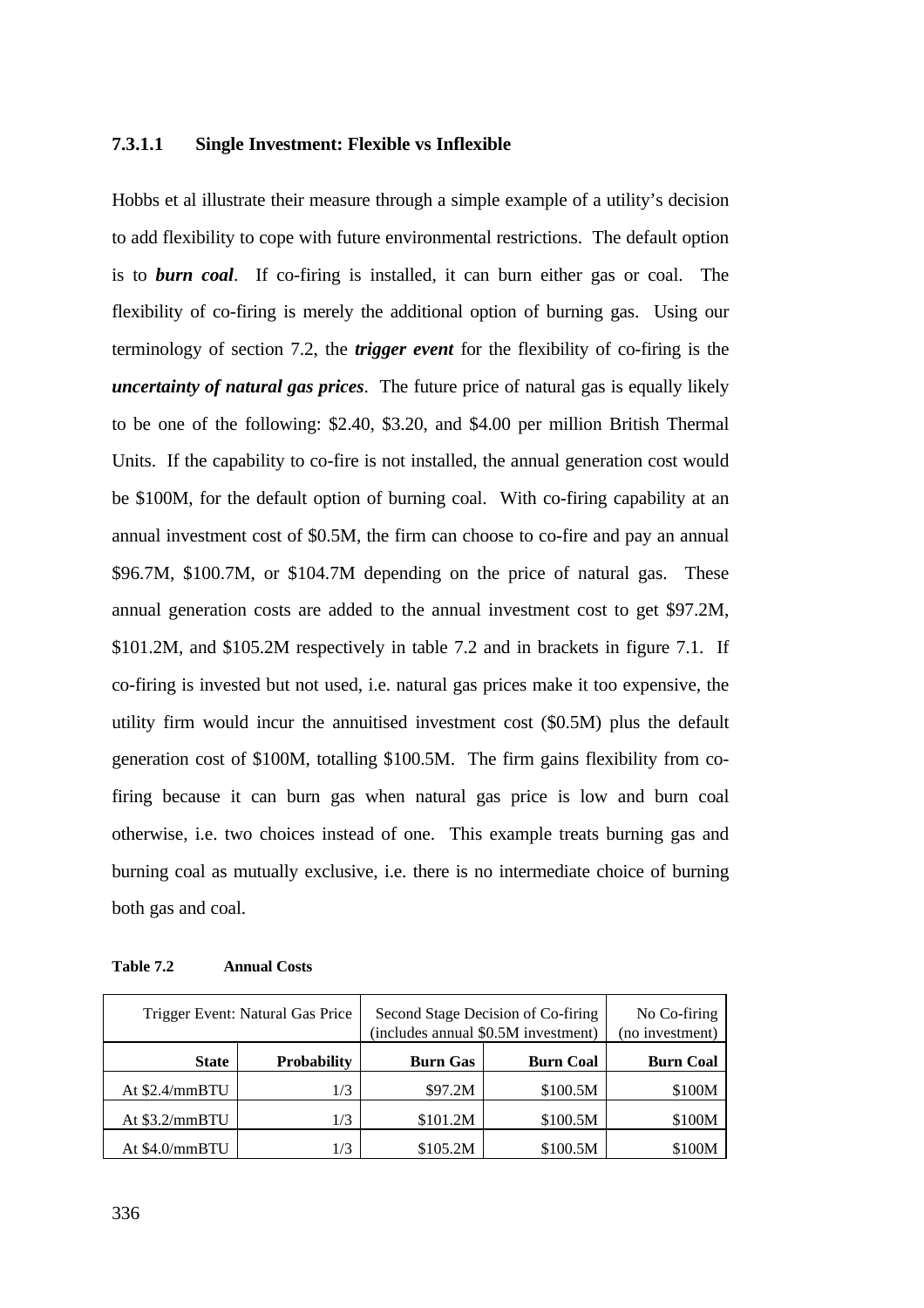Figure 7.1 depicts this example in a decision tree. The expected value associated with the portion of the tree to the right of a node, i.e. all branches emanating from the node, is enclosed in brackets above the branches. The direct payoff assignments (annual costs) are given below the associated branches. The expected values associated with end nodes (tip of the right most branches) are totals of the individual payoffs along the path. For example, the total cost of "Burn Gas" given "Gas Prices are \$2.4/mmBTU" is  $[97.2] = 96.7$  below the branch  $+ 0.5$  install capability to co-fire. All numbers in brackets are calculated by the expected value procedure of averaging out and folding back.





To read the decision tree, we start from the left. Invest \$0.5M a year to install the ability to co-fire. If the natural gas price is \$2.40 (and this occurs with 1/3 probability), the best option is to burn gas and pay a further \$96.7M (instead of \$100M). If the natural gas price is \$3.20 or \$4.00, it is cheapest not to burn gas but burn coal instead. If co-firing is installed, one-third of the time it would cost an extra \$96.7M to burn gas compared to an extra \$100M to burn coal. This gives a savings of \$3.3M. [\$3.3M =  $$100M$  (not installed ) - \$96.7M (install and run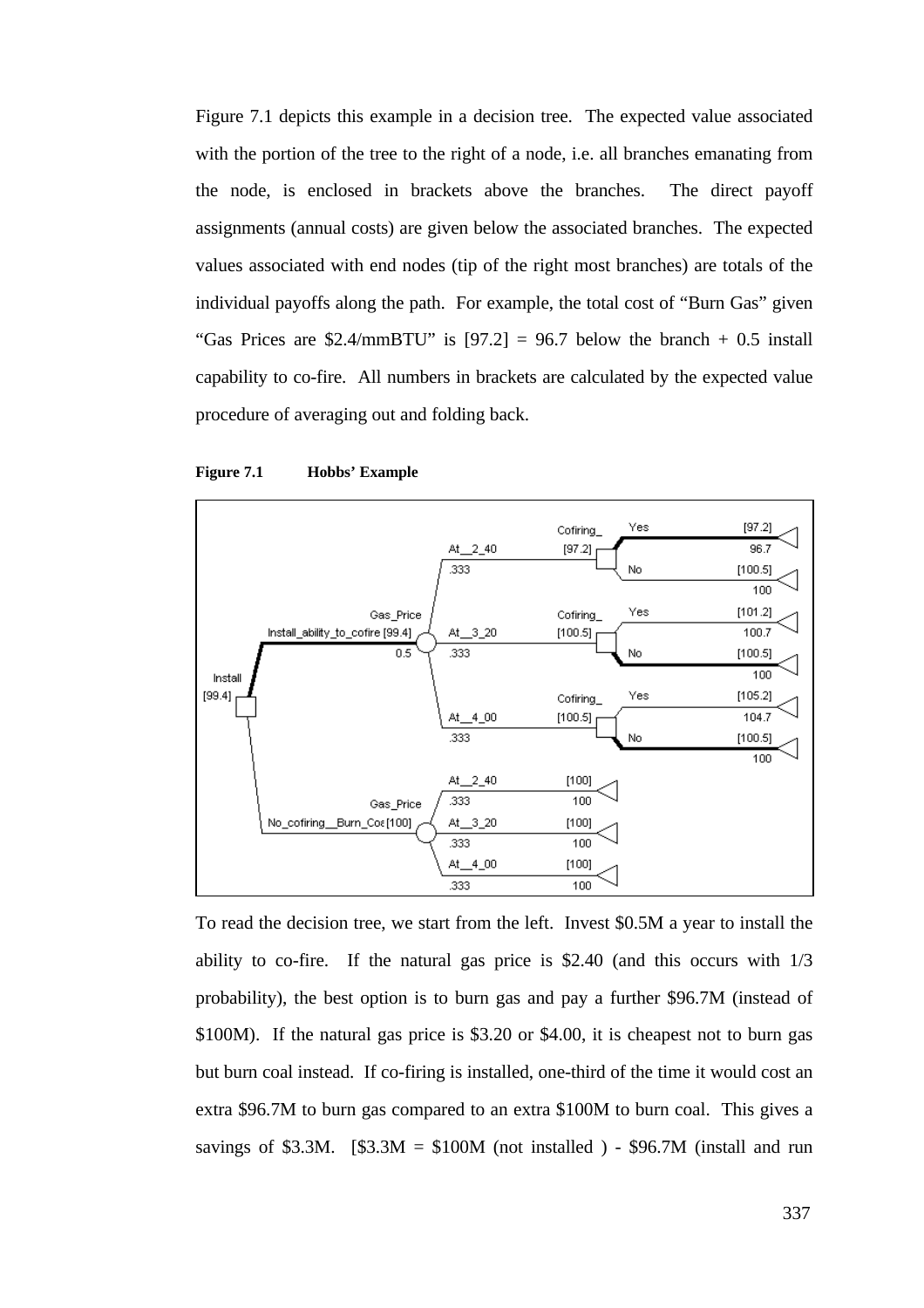favourably)]. Equivalently, the total annual cost of  $$100.5M - $97.2M = $3.3M$ . The benefit of installing co-firing is therefore  $(1/3)$  \*  $(\$3.3M) = \$1.1M$  costsavings per year.

Alternatively, this benefit may be calculated by reconstructing the decision tree. The Value of Co-firing Under Expected Conditions minus Expected Value of Cofiring  $= V$  ( Co-firing  $\vert E \vert$  Uncertain Gas Price ) - E (Co-firing  $\vert$  Uncertain Gas Price). The first term (value of co-firing under expected conditions) is taken from the top portion of the same decision tree with new probability assignments (figure 7.2) which treats the uncertain event as *certain* on the *average state* and *improbable under other states*. The second term (expected value (EV) of cofiring given uncertain gas price) is taken from the top portion of the decision tree in figure 7.1. Under expected conditions, the price of gas is  $1/3$  \* (\$2.4) +  $1/3$  \*  $($3.2) + 1/3 * ($4.0) = $3.2/\text{mm}$ BTU. To get the Value of Co-firing given Expected Conditions, we reassign the \$3.2/mmBTU to 100% probability of occurrence. All other prices are set to 0% probability for the purposes of expected value calculation. [Note: This re-assignment of probabilities is possible because the original probabilities were equal. If the original probabilities were not equal, we may require a new state to represent the average.] In this example, the values V and expected values E refer to costs and expected costs, respectively, in which case, the best payoff comes from not burning gas. The benefit or cost-savings of co-firing is thus  $$100.5M - $99.4M = $1.1M$ .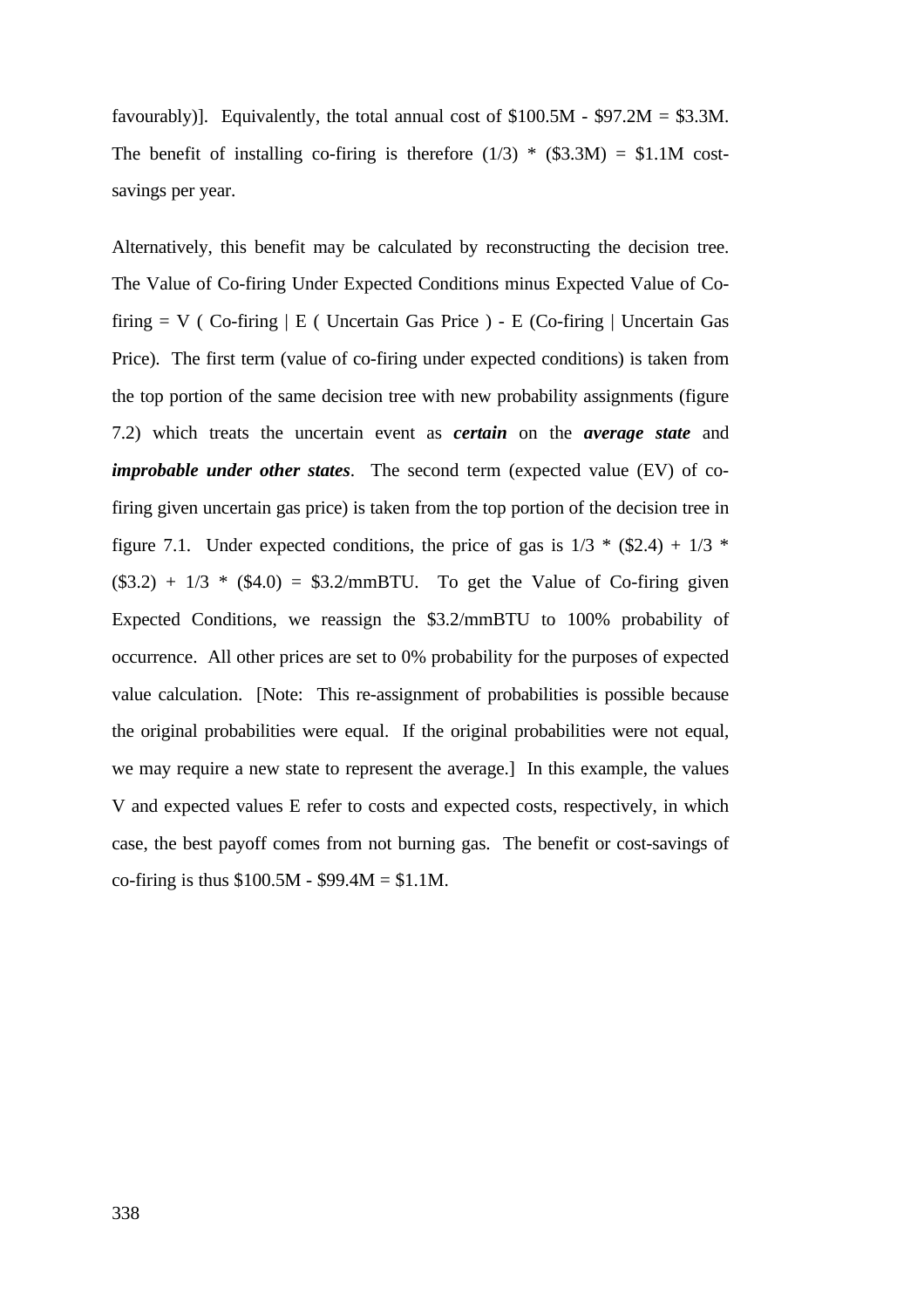#### **Figure 7.2 Expected Conditions**



To avoid confusion, we distinguish between the *value of installing the capability to co-fire* and the *value of co-firing*. The value of installing the capability to cofire is the difference between the expected value of the top branch (install) in figure 7.1 and the expected value of the bottom branch (no co-firing) less the investment cost. In cost terms,  $-$ \$99.4M -  $(-$100M) - $0.5M = \text{cost savings of $0.1M}$ . The value of co-firing depends on the price of natural gas. In other words, the value is highest when gas is cheapest, and lowest when gas is most expensive.

Hobbs' *relative benefit of flexibility* is the difference between the expected value from considering the uncertainty of natural gas prices and that from treating natural gas prices as one average value. It is the difference between considering several futures (three states of the world) and one representative future (one average state of the world.) The bottom portion of the decision trees (No\_co-firing) serves as the default case for comparison purposes, as flexibility is a relative value. The value of flexibility is relative to the zero value of the default inflexible case. It shows that the default case is not affected by the future price of natural gas.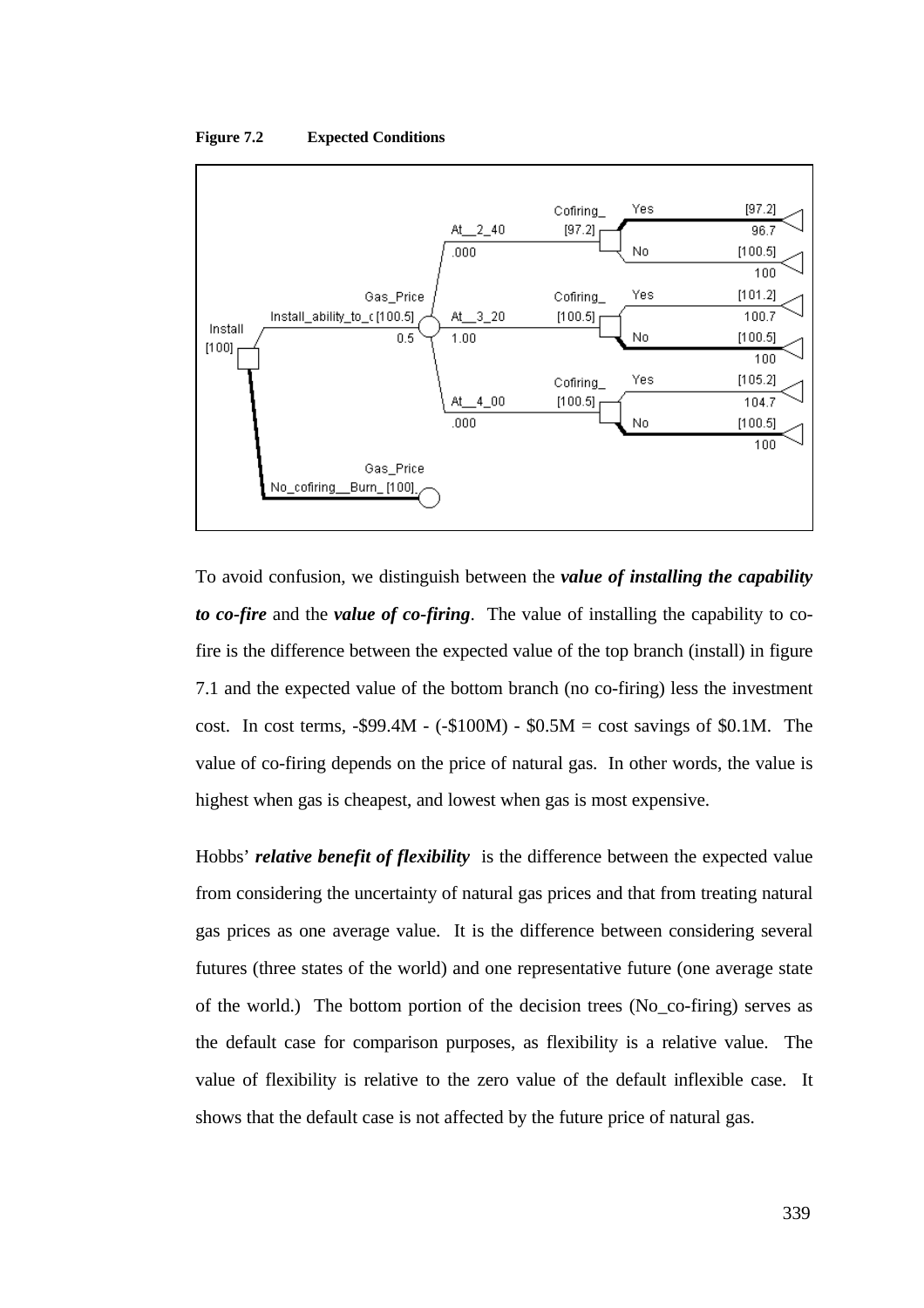The above analysis agrees with our understanding that flexibility is a potential and a property of the initial position. When we speak of the flexibility of co-firing, we mean installing the capability to co-fire. We measure this potential by a probabilistic weighting of the optimal realisation, i.e. burn gas when natural gas price conditions are favourable. This flexibility is only favourable when the natural gas price falls to \$2.40/mmBTU, which occurs a third of the time.

### **7.3.1.2 Comparing Investments: Flexibility vs Favourability**

Hobbs et al claim that this relative flexibility benefit can be used to compare two different investments offering different degrees of flexibility. The relative flexibility of X compared to Y is simply the difference between them, i.e.  $F(X)$  -  $F(Y)$ , where  $F(X) = V(X | E(uncertain condition)) - E(V(X) uncertain condition)).$ 

We test their assertion by considering two co-firing investments X (described in the previous section) and Y (described below). An alternative co-firing investment Y gives cost-savings (compared to the No\_co-firing case) for two out of three natural gas price levels. Y is more flexible than X as it offers one more favourable option than X does. As a result it costs more to invest in Y's capability, \$0.6M per year (instead of \$0.5M for X). Figure 7.3 shows the relevant decision tree for Y.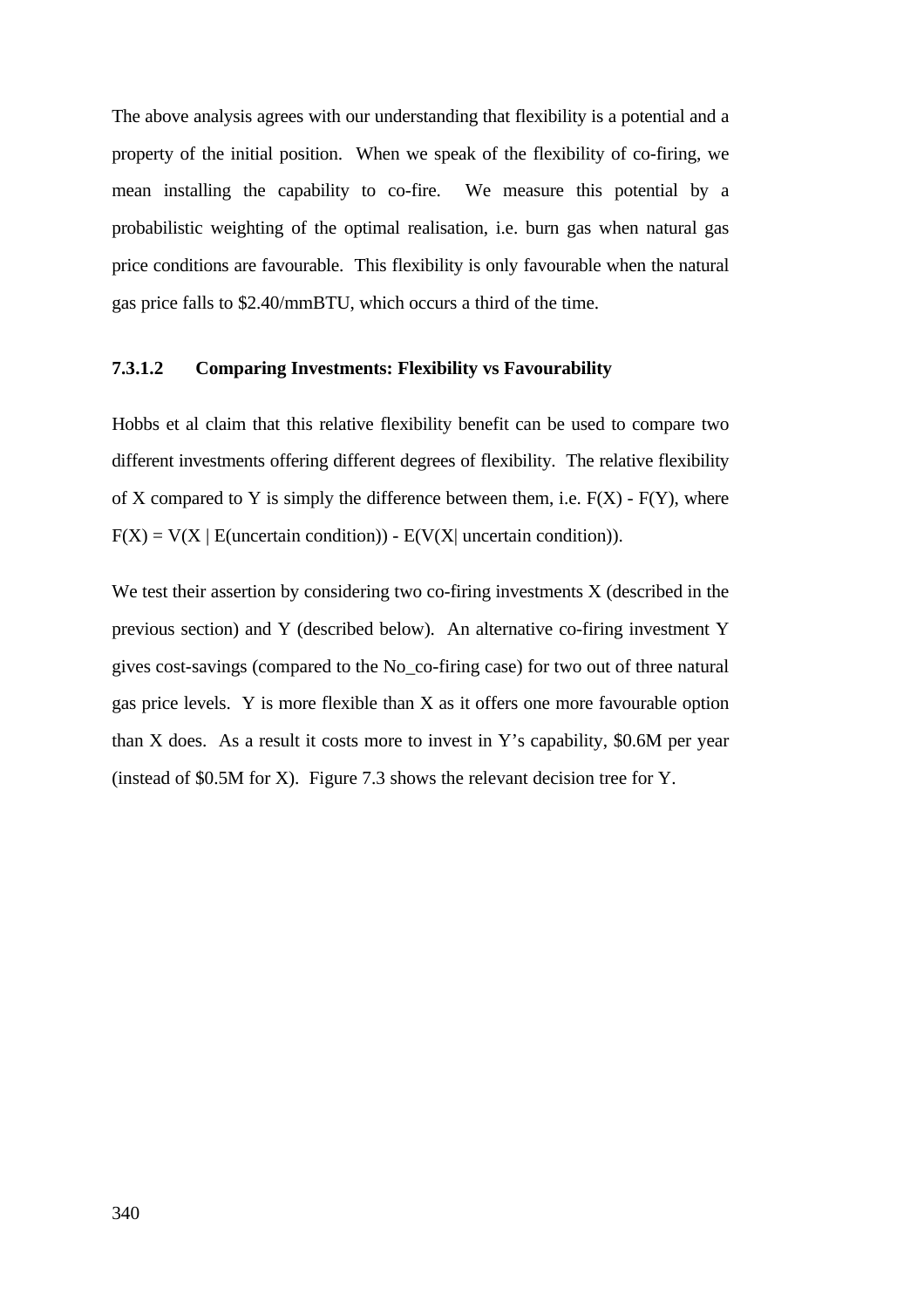



Although Y gives favourable payoffs (\$98.7M and \$99.8M) more often than X does, its expected cost (\$99.7M) is greater than X's (\$99.4M). The value of cofiring Y under expected conditions is \$99.8M. Its flexibility benefit (\$0.1M = \$99.8M - \$99.7M) is much lower than F(X) which was \$1.1M*. Y is more flexible but less favourable than X.* However, on grounds of flexibility, the firm should favour Y because it is *more likely* than X to give cost-savings. On average, Y would be  $2/3$  favourable compared to  $1/3$  for X. The flexibility benefits  $F(X)$  and F(Y) indicate incorrectly that X gives more benefits of flexibility than Y.

This measure of relative flexibility benefit over-emphasizes *favourability* and neglects other aspects of flexibility, e.g. *likelihood* and *number of choices*. Favourability refers to value optimisation, e.g. maximising profit or minimising costs, and uncertainty is not required for its assessment. In this example, favourability refers to minimising annual costs. Flexibility refers to having choices to increase the likelihood of reaching a favourable outcome in the future. X has one out of three chances to give a favourable payoff of \$97.2M, while Y has two out of three chances (\$98.7M and \$99.8M). Although Y's payoffs are not as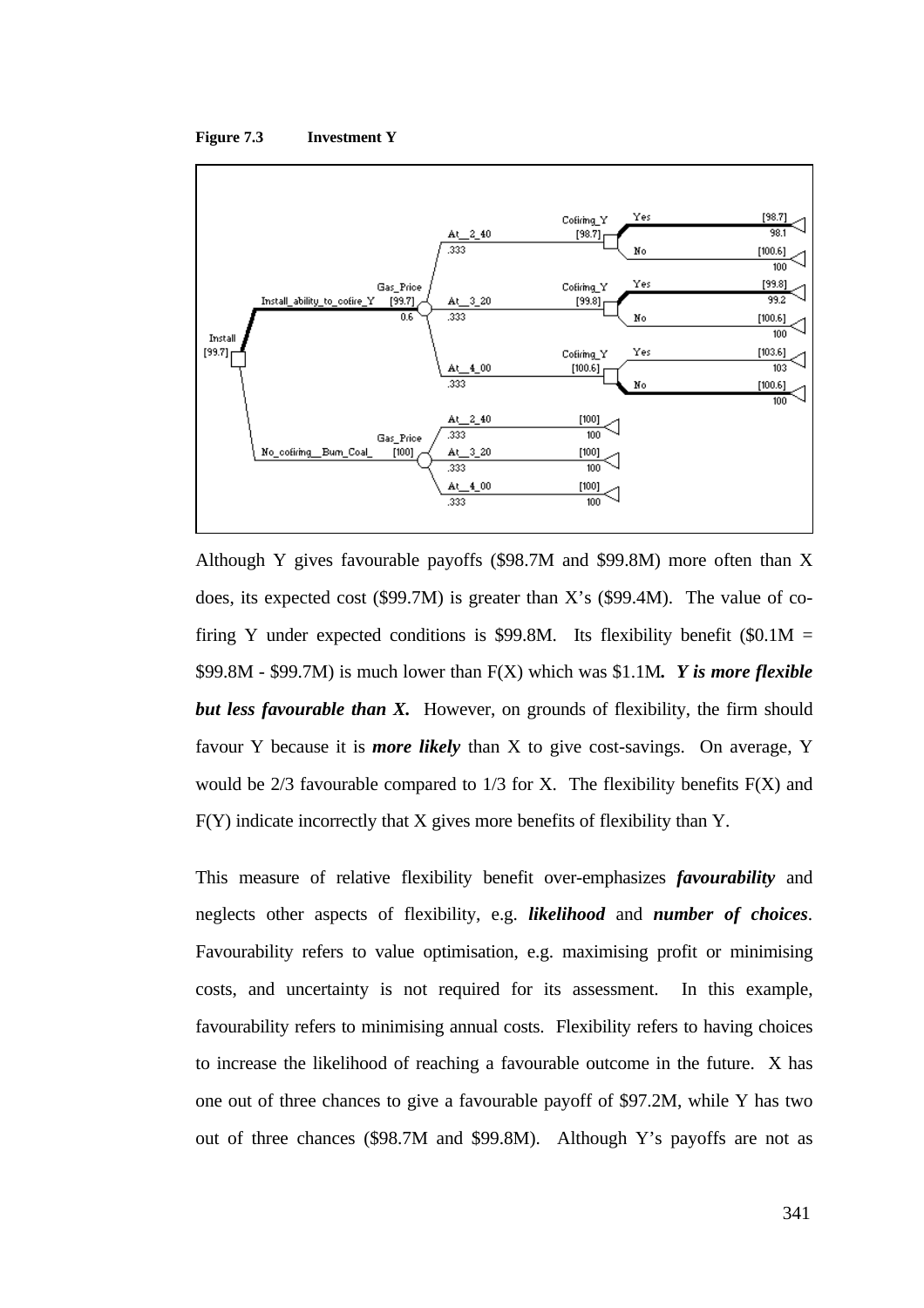favourable as X's, Y "seizes more opportunity" and offers a larger (favourable) choice set than X. Therefore Y is more flexible by this definition. However, in one of the three cases, X gives greater cost-savings than Y.

Why have the authors confused flexibility and favourability? Their argument is sound: if flexibility is desirable, then it should give benefits. The more flexible it is, the more benefits it should give. Expected value is a good candidate for the measure of flexibility because it incorporates uncertainty as well as value. Their relative flexibility benefit fails when comparing two investments that conflict on flexibility and favourability, i.e. X is more favourable (more cost-savings) but less flexible (fewer favourable choices) than Y. The relative flexibility benefit measure fails to distinguish between the two. In more complicated examples where a multitude of uncertainties and decisions prevail, the relative flexibility benefit could lead to a poor recommendation. Hobbs et al have assumed that the more flexible it is, the more favourable it is, i.e. no conflict between the two. In doing so, they have disregarded Mandelbaum and Buzacott's (1990) work on flexibility and favourability as two separate decision criteria.

Hobbs et al do not emphasize enough the importance of the uncertainty of natural gas prices. This is the trigger event, without which flexibility cannot be valued. They also fail to mention the implications of the number of trigger states and their probability distribution, i.e. the gas prices. If \$2.40/mmBTU is most likely, then installing X gives the best favourability and flexibility. If \$3.20/mmBTU is most likely, then Y gives the best outcome. If \$4.00/mmBTU is most likely, then cofiring capability is not valuable, as natural gas becomes too expensive for co-firing. The trigger event (natural gas price uncertainty) is an indicator of flexibility. The trigger states are indicators of specific options.

Defining flexibility as the number of choices and favourability as optimising the final payoff, we can reduce this problem to the following. X gives one out of three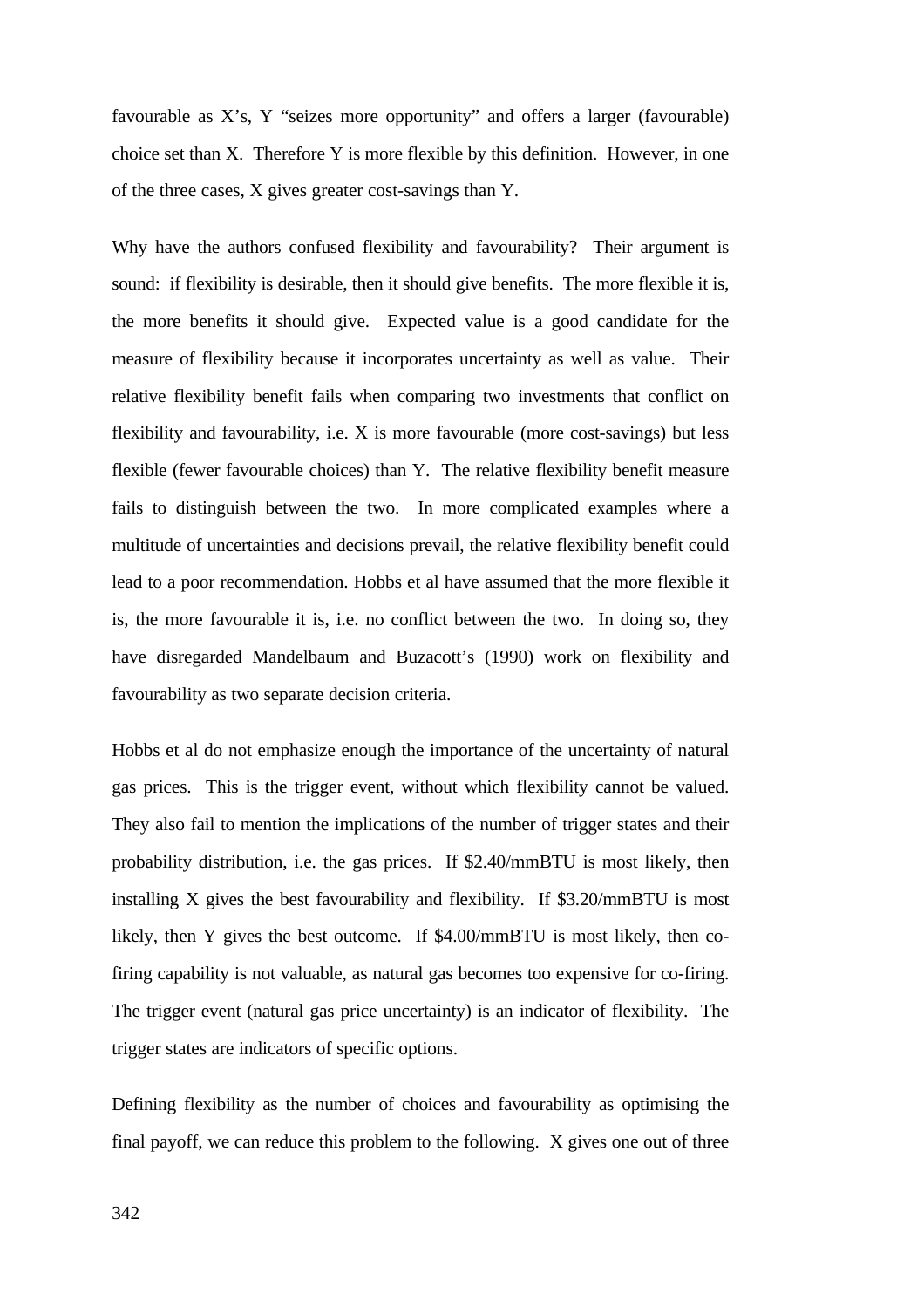favourable options in the second stage. Y gives two out of three. Thus Y is the most flexible. On favourability, X has a better expected value, so it is most favourable. If we choose Y, we optimise on flexibility and satisfice on favourability. If we choose X, we optimise on favourability and satisfice on flexibility. A measure of flexibility must give indication of likelihood, which has been lost in expected values.

The likelihood of reaching a favourable outcome is embedded in expected values but averaged out when comparing  $X$  and  $Y$ . The number of favourable choices is not that which is offered by the co-firing option, i.e. burn gas or not, but in context of natural gas price uncertainty. So X actually offers fewer favourable options than Y if there are three equi-probable prices. A cumulative probability notation may be more appropriate than counting the number of choices.

A decision tree analysis, without examining the structure of the tree itself but only looking at expected values, will gloss over this. This of course depends on the firm's view of natural gas price uncertainty, being only three states and of equal probability in this example.

## **7.3.2 Normalised Flexibility Measure**

The relative flexibility benefit is unable to distinguish between investments with different degrees of flexibility. The *normalised flexibility measure* of Schneeweiss and Kühn (1990) is intended for the comparison of more than two options. It is a ratio of differences of expected values. The denominator is the difference between the ideally flexible  $V^+$  and the most inflexible V options considered in the analysis. The numerator is the difference between the chosen investment  $V^*$  and most inflexible V. So,  $N(V^*) = (V^* - V) / (V^* - V)$ . A normalised measure provides an index between 0 and 1 to rank different options. The problem is finding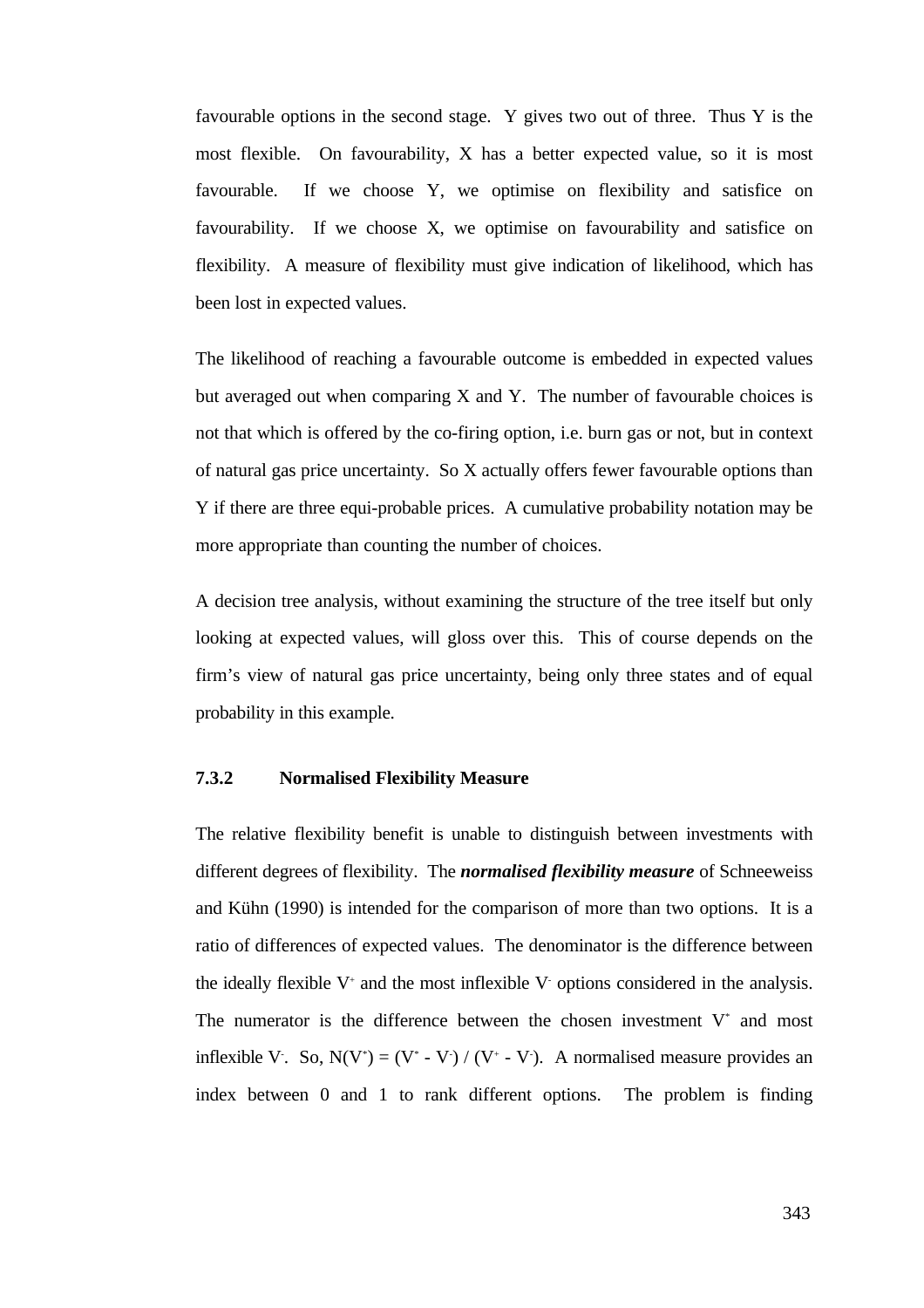appropriate values for V that capture both flexibility and favourability for use as anchors in the denominator.

The most flexible option is the first stage option which gives the most number of choices in the second stage. Each choice (available in the second stage) meets each uncertain condition favourably, i.e. gives the best payoff provided that the trigger or favourable state occurs. The choice that gives the most flexibility is able to meet (or take advantage of) each uncertain condition exactly. The less flexible options do not meet the uncertain condition exactly.

One choice corresponds to the most inflexible case (C in figure 7.4), that is, where uncertain conditions cannot be dealt with at all in the default case, i.e. there are no future options available. Another choice represents the ideally flexible case (A) which may or may not appear in the problem, as long as its value is known. The ideally flexible case represents perfect mapping between states of uncertainty and choices of the decision. The remaining choice (B) has a degree of flexibility between the two extremes. Any path that gives some flexibility, i.e. more than one option in the second stage, has a value between the two extremes. Thus the normalised flexibility measure of the chosen branch (B) from the first decision is

 $N(B) = [E \text{ (chosen)} - E \text{ (inflexible)}] / [E(\text{ideally most flexible}) - E(\text{inflexible})]$ . The most flexible is  $N(A) = 1$  and most inflexible is  $N(C) = 0$ . This type of flexibility has to do with matching of trigger states to choices in the second stage decision. It can be generalised to figure 7.4 below.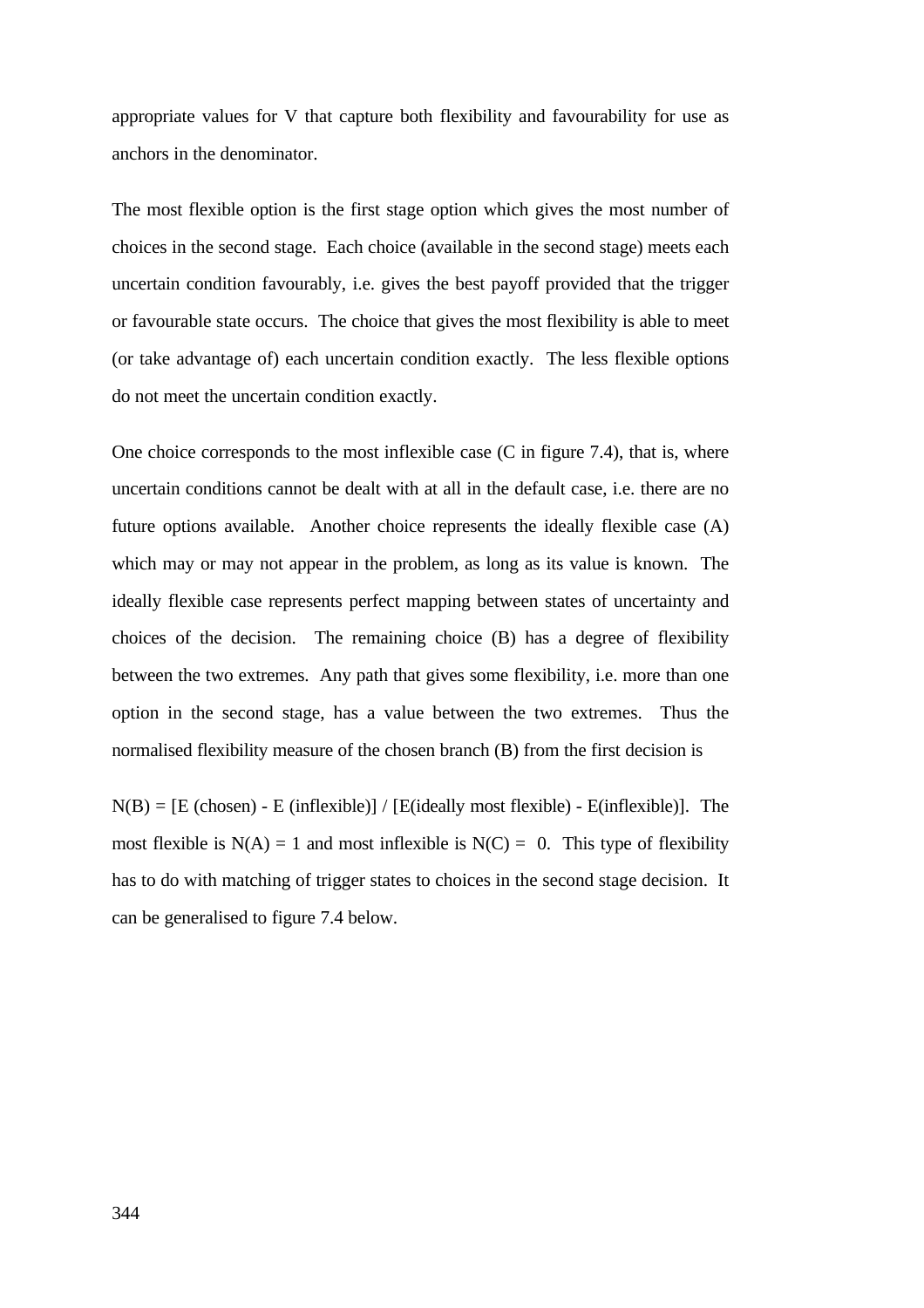



Using Hobbs' flexibility benefit measure, we would get figure 7.5 for the values given expected conditions. That is the E(Conditions) = branch Three with 100% probability, and A3 is the option that gives the most favourable outcome or B2 if B is invested.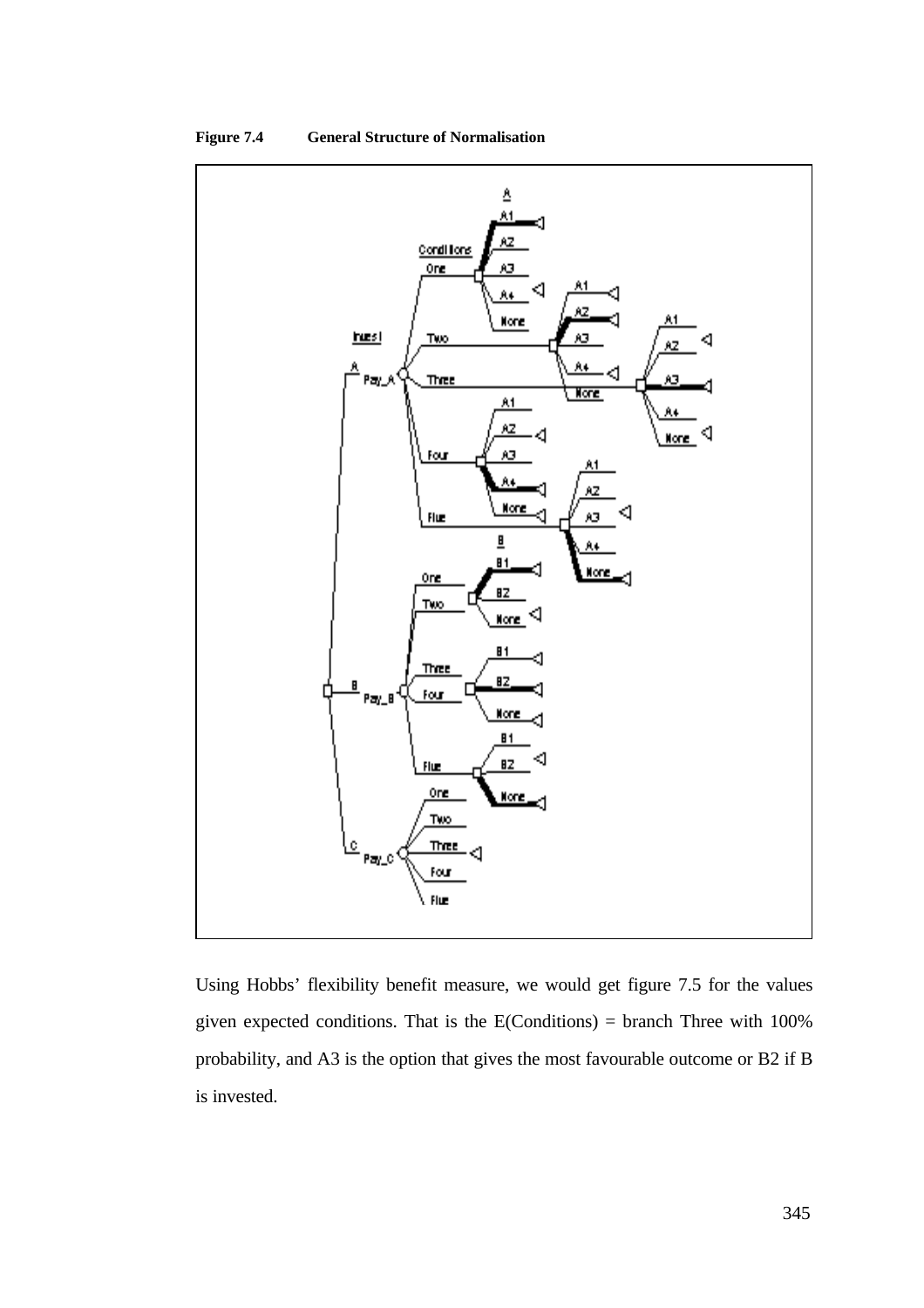

# **Figure 7.5 Expected Conditions**

Schneeweiss and Kühn's example concerns machines A and B with different production level settings to meet different demand levels, with C as the default "do nothing case," in which case Pay  $C = 0$ . Pay A and Pay B are enablers. The machine with the most number of levels minimises slack production in meeting demand  $d_1$  and  $d_2$  in figure 7.6. Theirs is one of constrained optimisation, adjusting production levels to meet demand, otherwise incurring a shortage cost. So flexibility is embedded in the notion of minimising slack. The more options (production levels) available, the better is the match.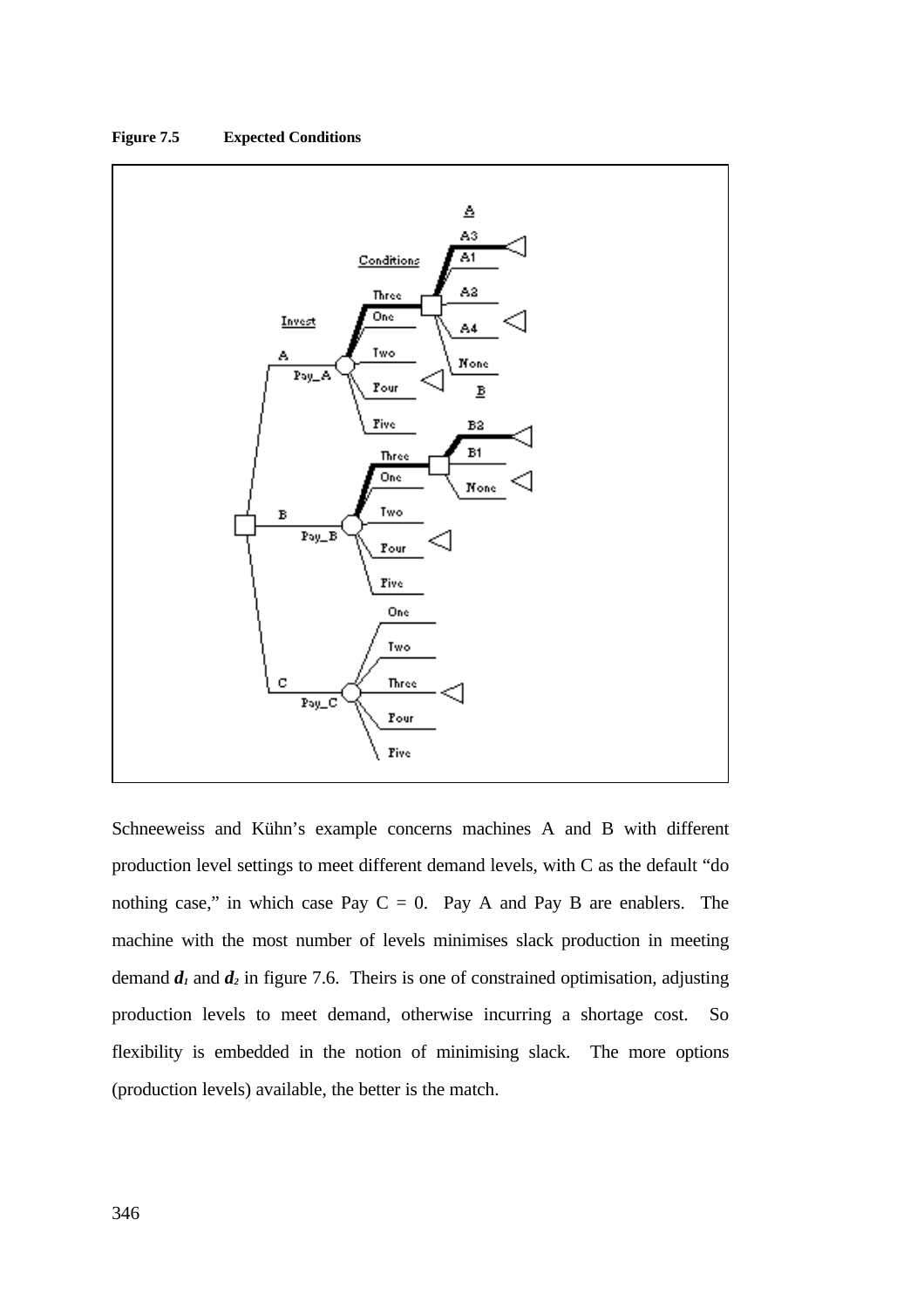



In their example, there is no second stage decision following the inflexible option of C, implying that the payoffs cannot be adjusted like A and B. The expected values of A, B, and C options include the amount of "slack" arising from the imperfect mismatch of supply and demand. The normalised flexibility measure permits the comparison of a variety of machines and situations commonly found in the manufacturing sector. For example, Röller and Tombak (1990) use machines capable of producing different products to cater for different demand requirements. In electricity capacity planning, this generic example extends to capacity levels, loading order (black-start capability), and unit size as they correspond to demand levels and load distribution. This measure is highly dependent on the partitioning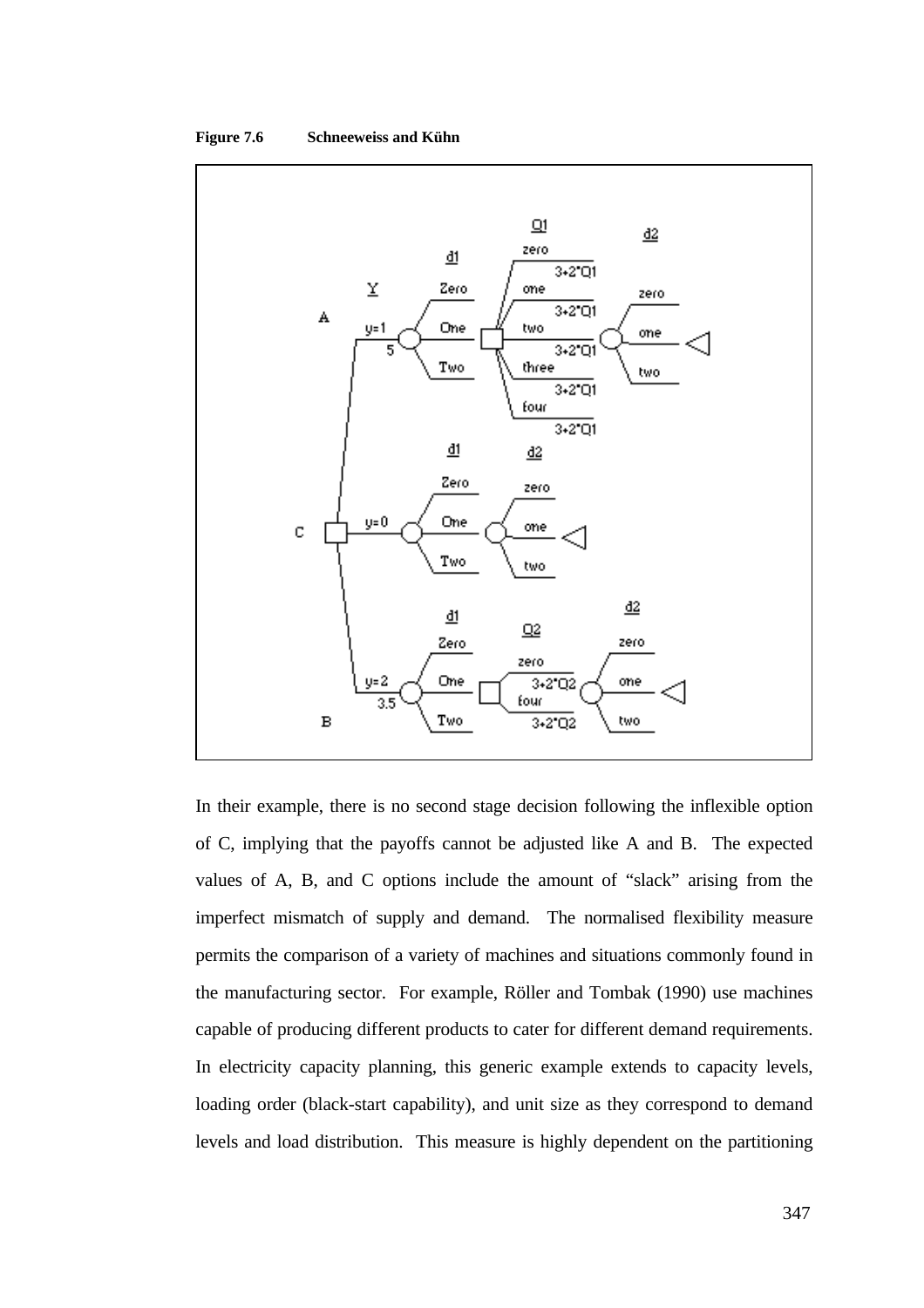and specification of the states of the trigger event and mapping to the second stage options. Implicitly, the more options available, the better is the match. As decisions are discrete, in the limit, partitioning approximates to the continuous case of meeting different states of uncertain conditions, thereby reducing slack (and giving a higher normalised flexibility measure.) As the trigger event must be the same for all options considered, this measure cannot be used to assess different types of flexibility.

#### **7.3.3 Expected Value of Information**

According to Merkhofer (1975), flexibility is valuable (and thus desirable) when new information can be obtained, i.e. one expects to "learn" about the future. The value of this flexibility is directly related to the value of this information.

In decision analysis, the *value of information* is the *most a decision maker would pay to resolve an uncertainty, effectively the price of advance information*. This is normally calculated by reconstructing the decision tree such that all uncertainties occur before the decision nodes, so that appropriate action may be taken to optimise payoffs. The difference between the "flipped" tree and the original tree is the value of information. Mandelbaum (1978) says the *Expected Value of Flexibility* is the most that a decision maker is expected to gain by delaying decisions. [Note: Delaying decisions is only one strategy for increasing flexibility.] It is the maximum a decision maker can gain by taking the flexible initiative. He associates a given amount of information with a given amount of flexibility.

In a related application, Merkhofer (1977) suggests a reordering of decision and chance nodes to manipulate the amount of decision flexibility. He defines *decision flexibility* as the *size of choice set associated with a decision*. [Note: The size of choice set is only one element of flexibility.] The value of information, that is, resolving the uncertainty before making the decision, depends on the amount of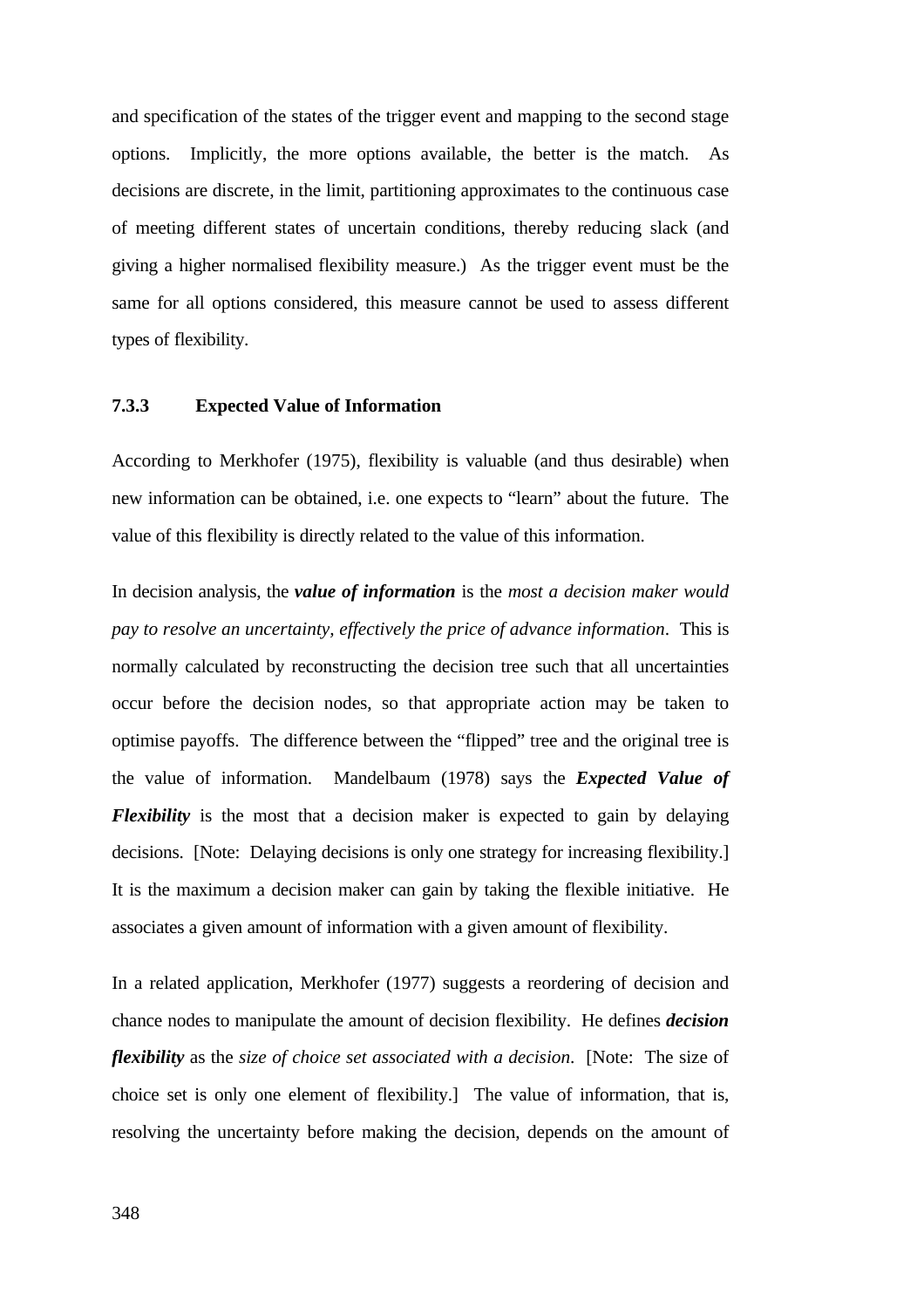decision flexibility. This can be interpreted as follows: the usefulness of putting the chance node before the decision node depends on the degree to which the subsequent payoff can be favourable (instead of unfavourable). Re-ordering of these nodes is achieved by delaying the decision until uncertainty is resolved or obtaining advance information to resolve the uncertainty before the decision is made. Either way, there is a cost to uncertainty resolution, and this is equivalent to the value of information.

Merkhofer's Expected Value of Perfect Information Given Undiminished Flexibility (EVPIGUF) is the upper limit to the value of information given some level of decision flexibility, just as the Expected Value of Perfect Information (EVPI) computed from "flipping" a decision tree gives the upper limit to information gathering. [Note: The upper limit to information gathering is not the upper bound to maximum flexibility.] His measure is most relevant when a decision maker has several decision variables to manipulate, i.e. several decisions to make, the order and the timing of which can be adjusted to allow the resolution of uncertainty beforehand.

The trigger event acts as perfect information for the subsequent second stage decision. Hobbs' relative flexibility benefit is merely the difference between the expected value of perfect information and value of expected information. Perfect information is the exact, actual, and zero error value or prediction. Figure 7.7 illustrates the calculation of EVPI, which has similarities with Hobbs' relative flexibility benefit in figure 7.8.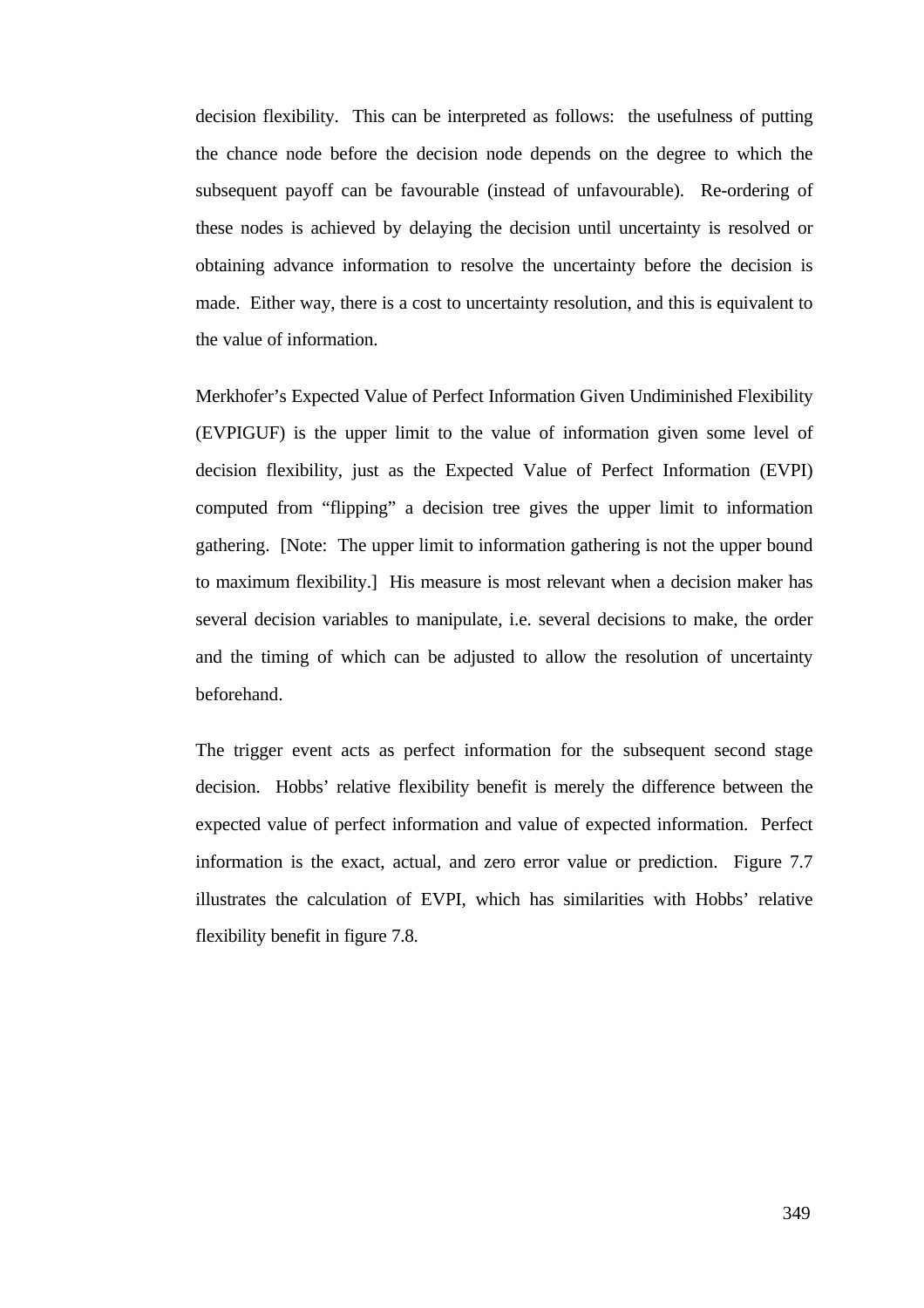#### **Figure 7.7 EVPI**



### **Figure 7.8 Relative Flexibility Benefit**



Mandelbaum's and Merkhofer's suggestions of using the expected value of information is confined to that aspect of flexibility that corresponds to the number of choices and that operationalisation of flexibility that is achieved by postponing decisions. Further tests are required to determine its generalisability. In the next section, we explore the possibility of combining features of expected value measures to improve upon the overall flexibility measure.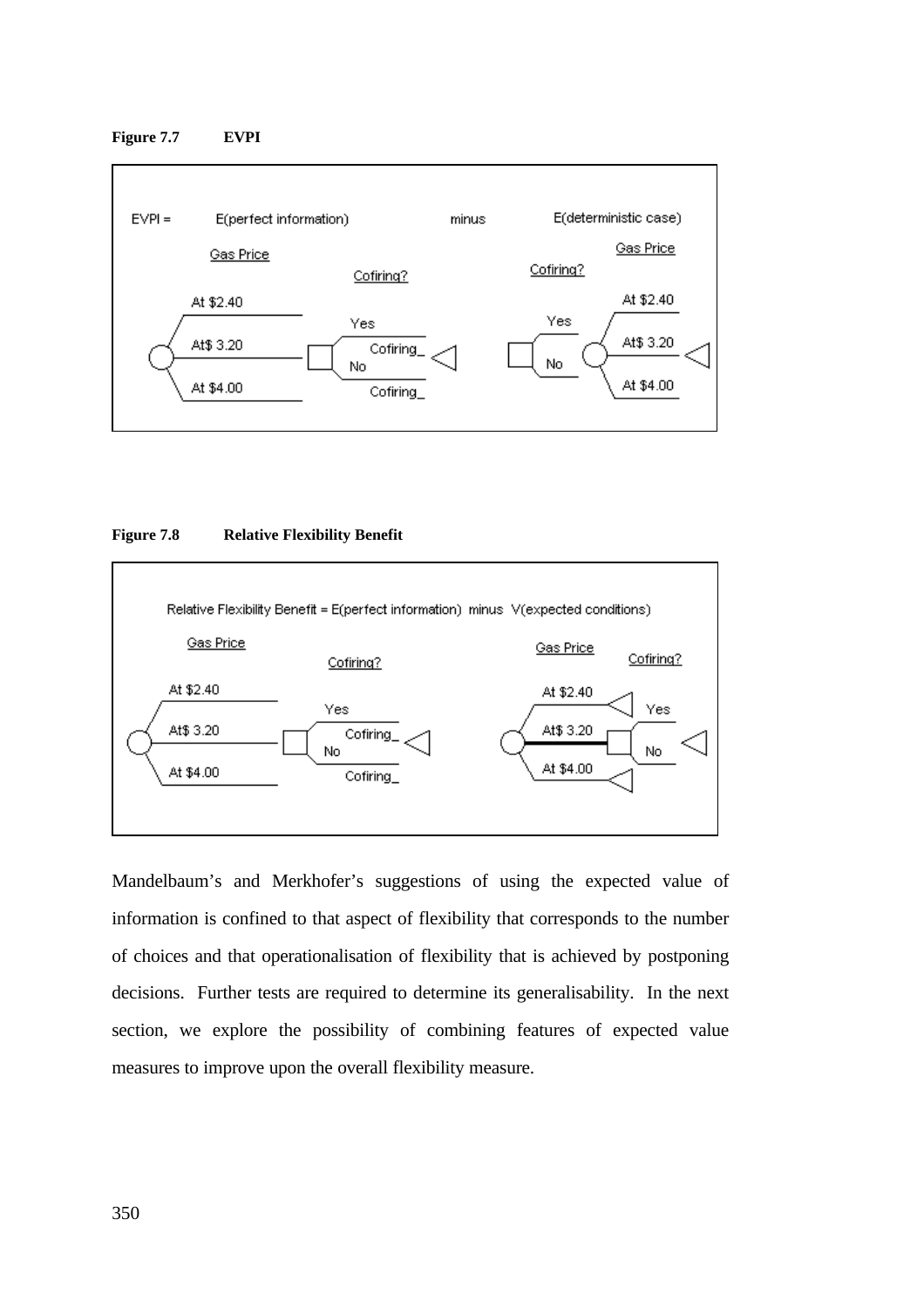#### **7.3.4 Towards an Improved EV Measure**

We propose and test two ways of improving upon the expected value measures found in the literature. First, we propose to recalculate the normalised flexibility measure using *EVPI* and *Deterministic EV* as anchors in the denominator. Second, we propose to *weight* this new normalised measure by *the cumulative likelihood* of the *favourable trigger states*. These measures are tested and compared against existing expected value measures.

Putting all uncertain events before all decisions gives the highest expected value associated with the maximum flexibility possible with postponement of decisions (EVPI). Putting all uncertain events after all decision sequences gives the expected value associated with zero decision flexibility (Deterministic EV). The Deterministic EV configuration is given in figure 7.9. Since the EVPI and Deterministic EV bound the reasonable spectrum of expected values (from the most inflexible to most flexible), they are candidates for anchoring Schneeweiss and Kühn's normalised flexibility measure. Any intermediate configuration in which decisions and uncertainties are reordered should give an overall expected value that falls between the EVPI and Deterministic EV. Expected values that fall outside the range defined by the Deterministic EV and EVPI are not worth considering as these options are too unfavourable compared to the flexibility they offer. In the flexibility decision tree configuration, both X and Y provide expected values between EVPI and the Deterministic EV, thus indicating that X and Y provide some degree of flexibility.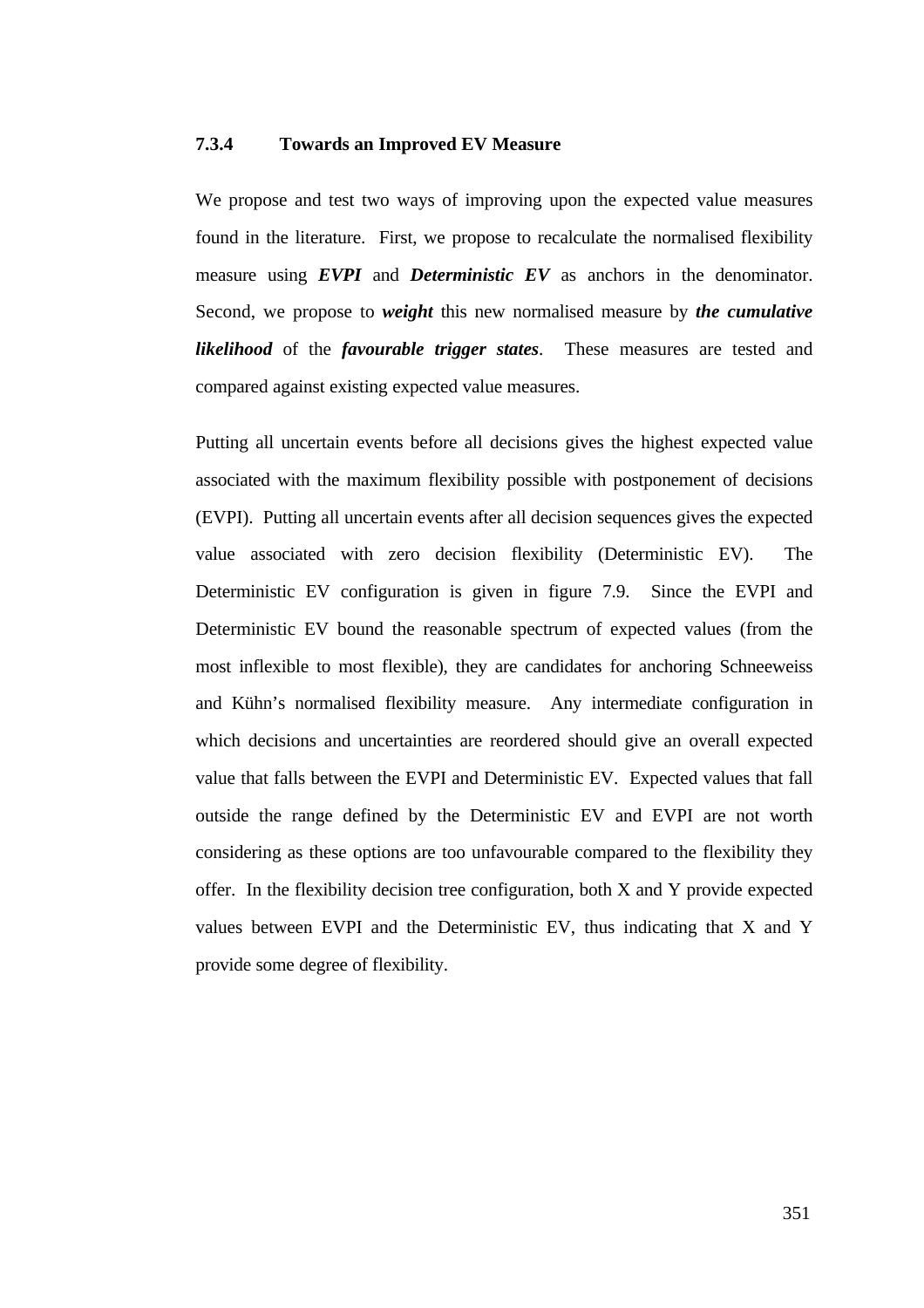

**Figure 7.9 Deterministic EV**

The flexibility of X and Y depends on the number of favourable choices which in turn depends on the likelihood of the trigger states of the trigger event (natural gas price uncertainty.) This suggests that expected values should be weighted by the probabilities of the favourable outcomes. We compare the effects of assigning different probabilities of natural gas prices on subsequent expected value measures of the extended example in section 7.3.1.2 in table 7.3.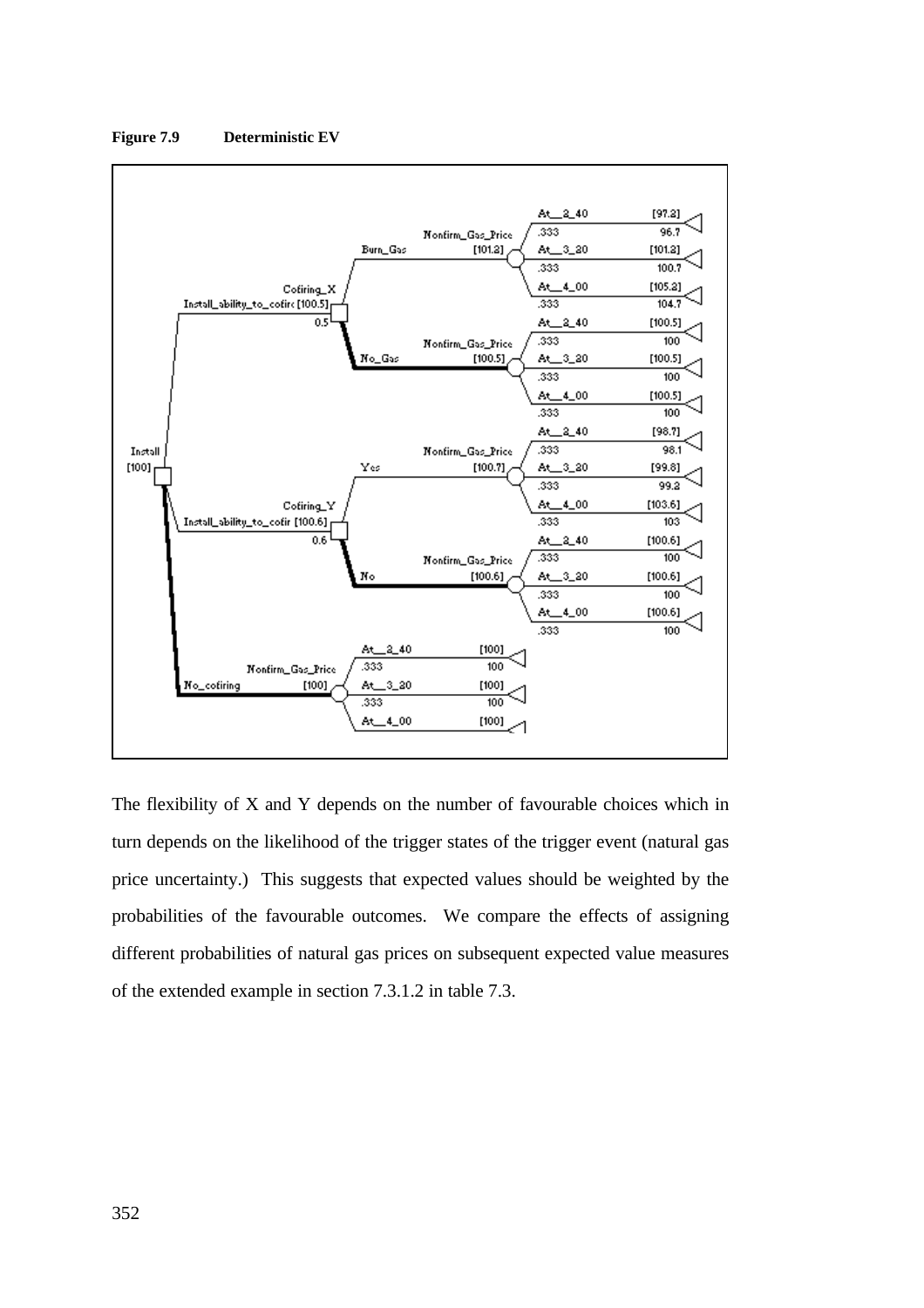| <b>Scenario</b>                                                   | A                     | B                     | $\mathbf C$           | D                     |  |
|-------------------------------------------------------------------|-----------------------|-----------------------|-----------------------|-----------------------|--|
| <b>Natural Gas Price:</b><br>$P(\$2.4)$ ; $P(\$3.2)$ ; $P(\$4.0)$ | $1/3$ ; $1/3$ ; $1/3$ | $1/5$ ; $2/5$ ; $2/5$ | $3/5$ ; $1/5$ ; $1/5$ | $1/5$ ; $1/5$ ; $3/5$ |  |
| Average Gas Price                                                 | \$3.20                | \$3.36                | \$2.88                | \$3.52                |  |
| $V(X E(gas price))^*$                                             | 100.5                 | 100.5                 | 97.2, 100.5           | 100.5                 |  |
| $E(X)$ in Flexibility                                             | 99.4                  | 99.84                 | 98.52                 | 99.84                 |  |
| $F(X) = V( E) - E(X)$                                             | 1.1                   | 0.66                  | $-1.32, 1.98$         | 0.66                  |  |
| $V(Y E(gas price))^*$                                             | 99.8                  | 99.8, 100.6           | 98.7, 99.8            | 99.8, 100.6           |  |
| $E(Y)$ in Flexibility                                             | 99.7                  | 99.9                  | 99.3                  | 100.06                |  |
| $F(Y) = V(Y E) - E(Y)$                                            | 0.1                   | $-0.1, 0.7$           | $-0.6, 0.5$           | $-0.26, 0.54$         |  |
| <b>EVPI</b>                                                       | 99                    | 99.36                 | 98.28                 | 99.4                  |  |
| Deterministic EV                                                  | 100                   | 100                   | 99.6                  | 100                   |  |
| Normalised X                                                      | 0.6                   | 0.25                  | 0.818                 | 0.267                 |  |
| Normalised Y                                                      | 0.3                   | 0.1563                | 0.227                 | $-0.100$              |  |
| Weighted Normalised X                                             | 0.2                   |                       | 0.4909                | 0.053                 |  |
| Weighted Normalised Y                                             | 0.2                   | 0.0937                | 0.1818                | $-0.040$              |  |

#### **Table 7.3 Comparison of Expected Value Measures**

*\*Lacking more information, we take boundary values rather than interpolating.*

Average gas price is computed by summing the gas prices weighted by probabilities. For example,  $$3.20 = 1/3$   $$2.4) + 1/3$   $$3.2) + 1/3$   $$4.0)$ .  $V(X|E(gas price))$  refers to the value of the best choice for second stage X given the average gas price. The relative flexibility benefit gives negative values in some instances. This is misleading as a different probability assignment should not change the scale of benefits so dramatically.

The EVPI is the expected value of the decision tree with the natural gas price uncertainty resolved before the decisions are made. The Deterministic EV refers to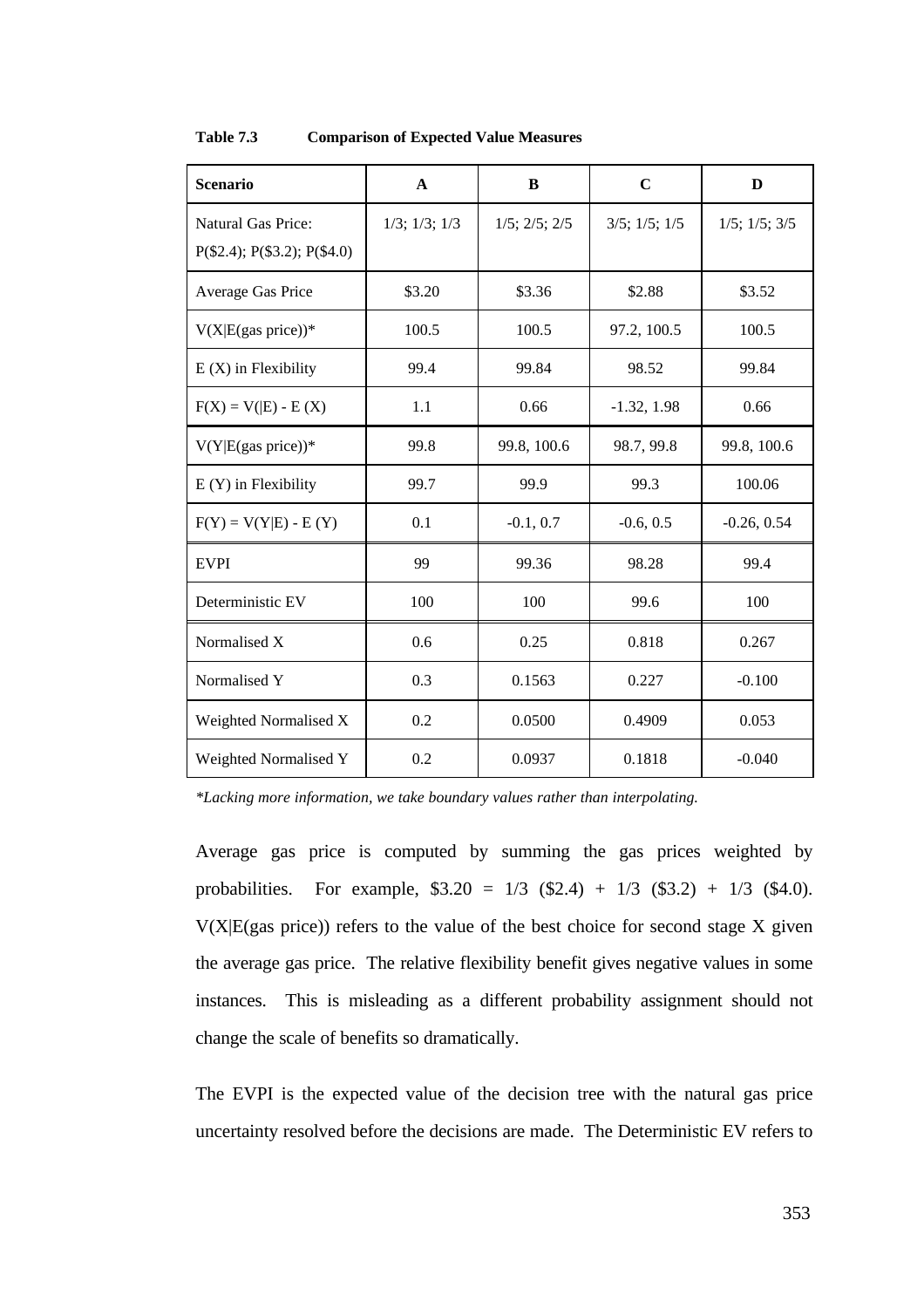the expected value of the decision tree under the deterministic configuration in figure 7.13, i.e. all decision nodes followed by all chance nodes, not Hobbs' value given expected conditions. The difference between the EVPI and Deterministic EV serves as a normalising denominator. EVPI is the upper bound to flexibility. Deterministic EV reflects the EV of the most inflexible case. "EV  $(X)$  in Flexibility" is the expected value of investing in X in the flexibility configuration, i.e. investment decision followed by uncertainty followed by the second stage decision of burning gas or burning coal. The normalised measure is the difference between the expected value of the particular investment and the deterministic EV divided by the normalising denominator.

The *weighted measure* is simply the product of the probability of favourable conditions and the normalised measure. The weighting indicates *how likely* or, more appropriately, *how often* the normalised measure is expected. This says that if the three different natural gas prices are equally likely to occur (probability of  $1/3$ , then X and Y are equal  $(0.2)$  or incomparable. In this scenario, we cannot distinguish between the two investments on the basis of this measure. If the probability assignments are 1/5, 2/5, and 2/5, this means that X will be favourable 1/5 of the time and Y will be favourable 3/5 of the time. The normalised measure does not indicate this, but the weighted measure does. In this case, the weighted measure clearly indicates that Y is preferred, because it capitalises on favourable outcomes. On the other hand, if the probabilities are distributed 3/5, 1/5, and 1/5, X would be the preferred investment as cost-savings outweigh the chances that Y could make. If the probability assignment shifts in the direction of the most expensive natural gas price, where neither X nor Y could give favourable payoffs, the normalised measure for Y becomes negative. Thus Y should not be considered as the choice between \$103.6M burn gas and \$100.5M burn coal (given co-firing is installed) is altogether unfavourable.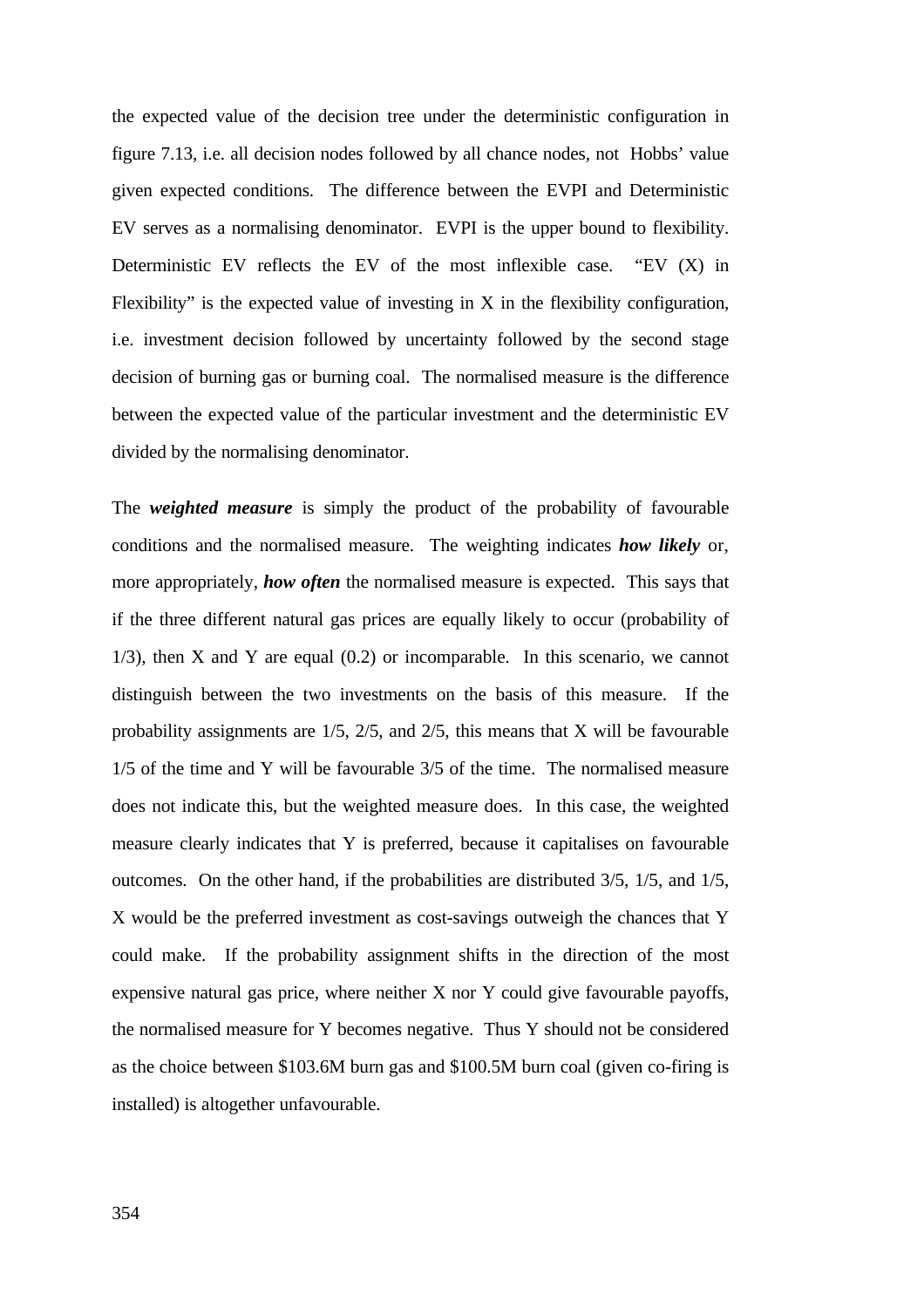In this particular example, the weighted normalised measure outperforms the relative flexibility benefit and the normalised flexibility measure. It correctly ranks investments differing on degree of flexibility and favourability that are included in the same decision tree. The weighted measure is more meaningful than the normalised flexibility measure. It is not misleading like the relative flexibility benefit measure. A zero or negative measure means that any flexibility provided by the associated investment is outweighed by its negative favourability.

Our proposed weighted normalised measure has some weaknesses.

- 1) It may not be possible to re-order the nodes so that all chance nodes occur before all decisions to get the EVPI. These are due to the conditionality expressions defined in the corresponding influence diagram. Thus we do not get the true EVPI as the upper bound but a lower EV of less than perfect information.
- 2) Similarly, it may not be possible to put all chance nodes after all decision nodes to get a Deterministic EV. The inflexible or status quo initial option may not be most favourable. The deterministic EV does not necessarily refer to the worst expected value, only that the inflexible case is the best because uncertainty is not considered and no premium is included in its cost.
- 3) Weighting by the proportion of favourable states may also invite criticism. The weighting does not reflect the degree of favourability, but only distinguishes between the favourable and the not, i.e. the triggered and untriggered states.

### **7.4 Entropic Measures**

The close relationship between uncertainty and flexibility suggests the use of entropy to measure flexibility. Entropy originates from the Greek word meaning *transformation*. Entropy is a logarithmic measure of *uncertainty* in information theory, *randomness* in nature, *disorder* in thermal dynamics, *information* in cybernetics, *concentration* in economics, and *diversity* in ecology. It reflects the number and balance of elements in a closed system. Kumar (1987) sees the immediate parallel to flexibility as the *number* and *freedom of choices*. From a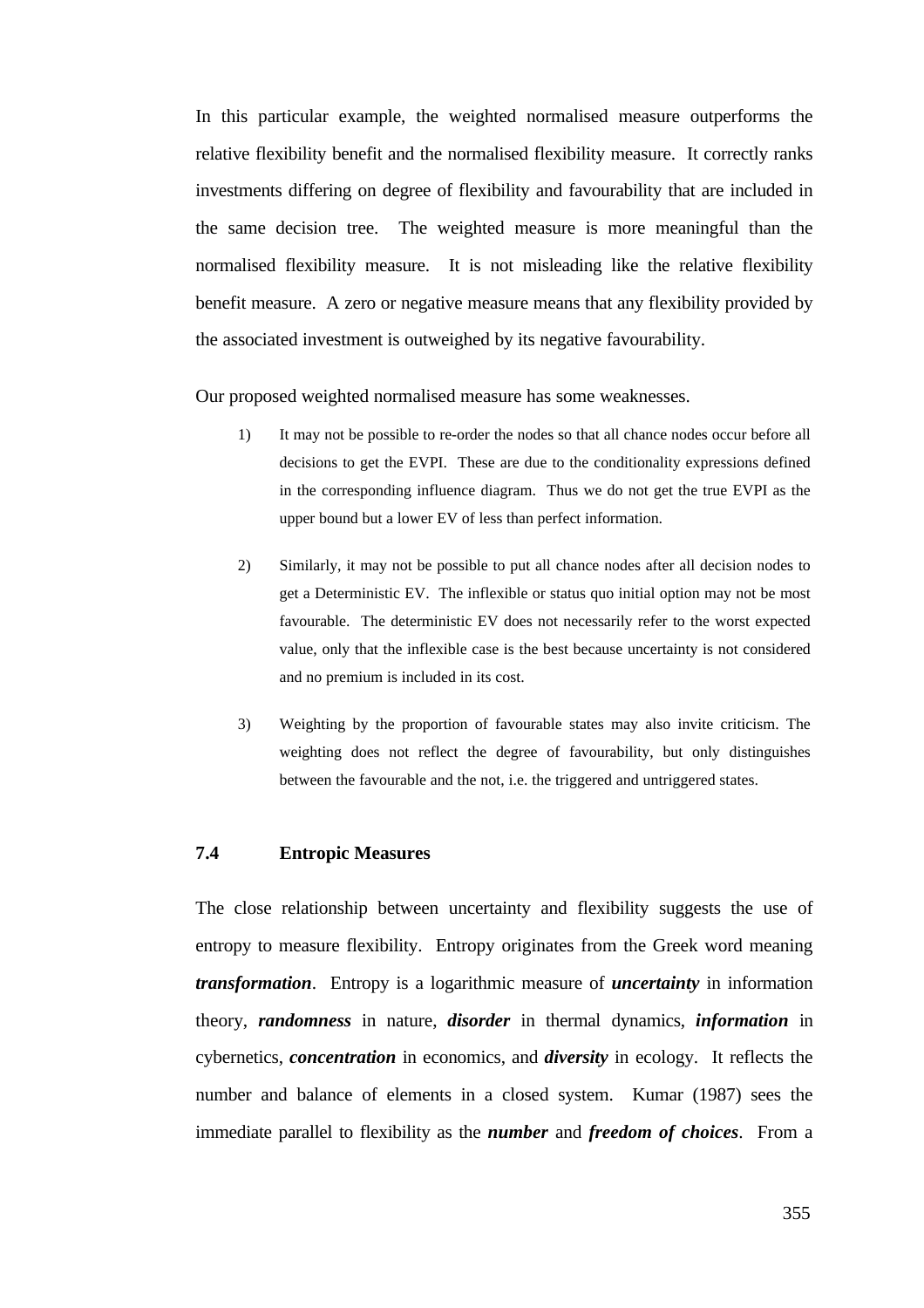decision theoretic perspective, Pye (1978) associates entropy with the uncertainty in a decision maker's future moves as retained in the amount of flexibility. In energy policy, Stirling (1994) uses entropy as an index for diversity, which is an aggregate or portfolio view of flexibility. Long established and widely used, entropy seems to offer a way of measuring flexibility.

This section investigates the properties of entropy (section 7.4.1) that make it attractive as a measure of flexibility, as suggested by Pye (1978) and Kumar (1987). Pye treats flexibility as the uncertainty of future decision sequences, and transitions are *irreversible*. Kumar applies flexibility to manufacturing systems, where state transitions are *reversible*. Pye uses logarithm to the base 2 while Kumar uses the natural logarithm. Their arguments are theoretically based though not implemented in practice. What they overlook are those properties (section 7.4.4) that make entropic measures unreliable and misleading as an indicator of flexibility. These criticisms support and expand those earlier attacks by White (1975) and Evans (1982).

### **7.4.1 For Entropy**

Uncertainty and flexibility are uni-directionally linked, i.e. as uncertainty increases more flexibility is required but not vice versa. A measure of uncertainty indicates the required but not actual amount of flexibility. In this context, entropy has been suggested by Pye (1978) and Kumar (1987) as a measure of the number of choices and the freedom of choice. Freedom of choice can be interpreted as the probability of selecting a particular option.

The basic formula for entropy is the negative sum of logarithms of the probabilities weighted by the probabilities:  $H(a) =$ *i m*  $\sum_{i=1}$  $p(a_i)LN(p(a_i)) =$ *i m*  $\sum_{i=1}$  $p(a_i)LN(1/p(a_i))$ 

where  $a_i$  are states of the uncertain event following the previous node  $a$ , which is an initial position that leads to a situation of *m* states as depicted in figure 7.10. In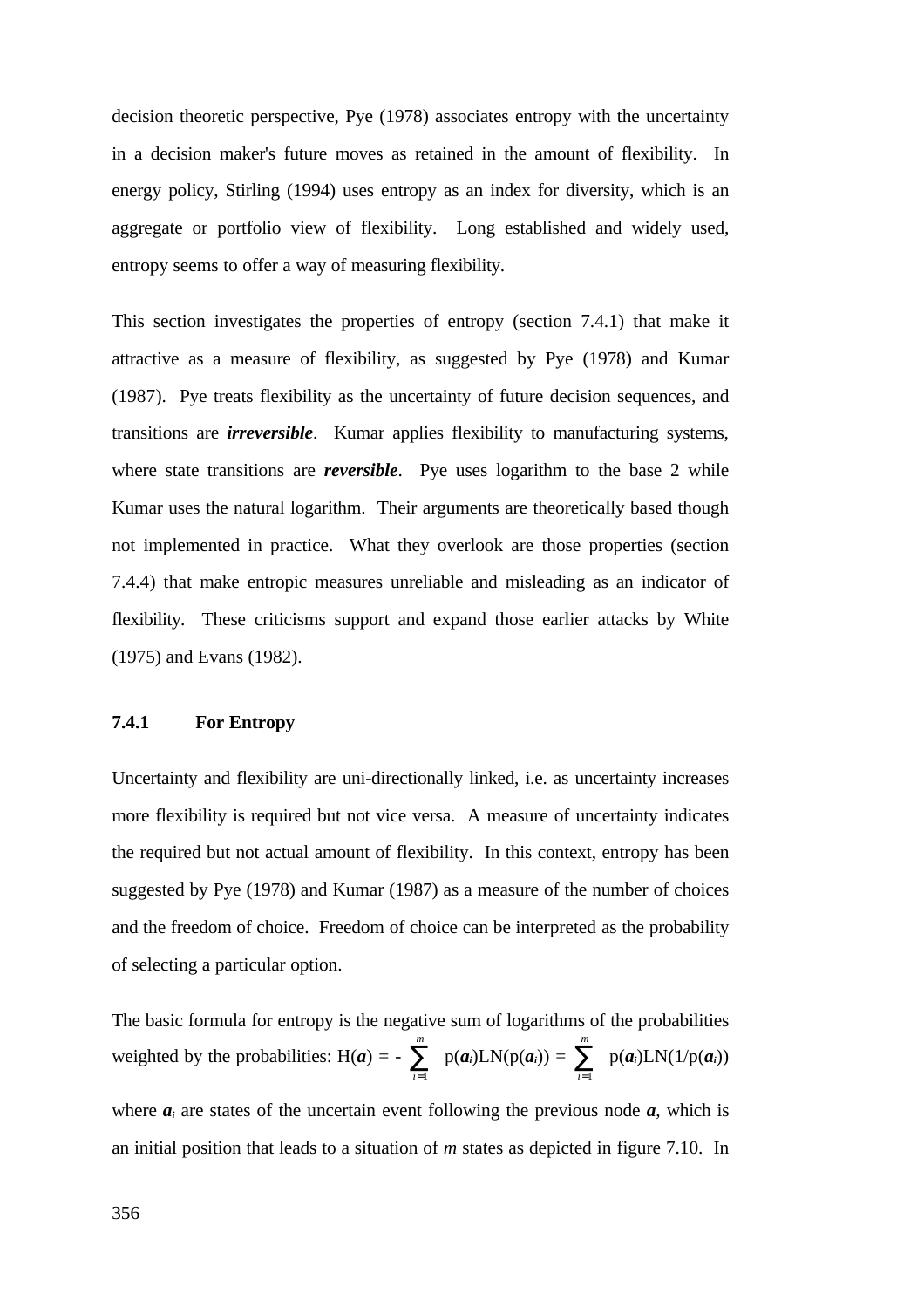the one stage case  $H(a) = S(a_1, a_2, \ldots, a_m)$  and the above formula applies. Two or more stages can be computed using the decomposition rule explained in 5) below. The number of states  $n(a) = m$ . The probability that the  $a_i$  th state occurs is represented by  $p(a_i)$ . The basic formula has the property that  $0 \le H(a) \le LN(n(a))$ .





Below are properties of entropy that reflect our notion of flexibility.

- 1) Entropy is zero if all states except one have zero-probability, otherwise it is positive. If we only have one choice, then we have no flexibility.  $LN(1) = 0$ .
- 2) Entropy increases with the number of states. The more choices we have, the more flexibility. Figure 7.11 shows the logarithmic relationship between the number of states  $n(a)$  and entropy  $H(a)$ .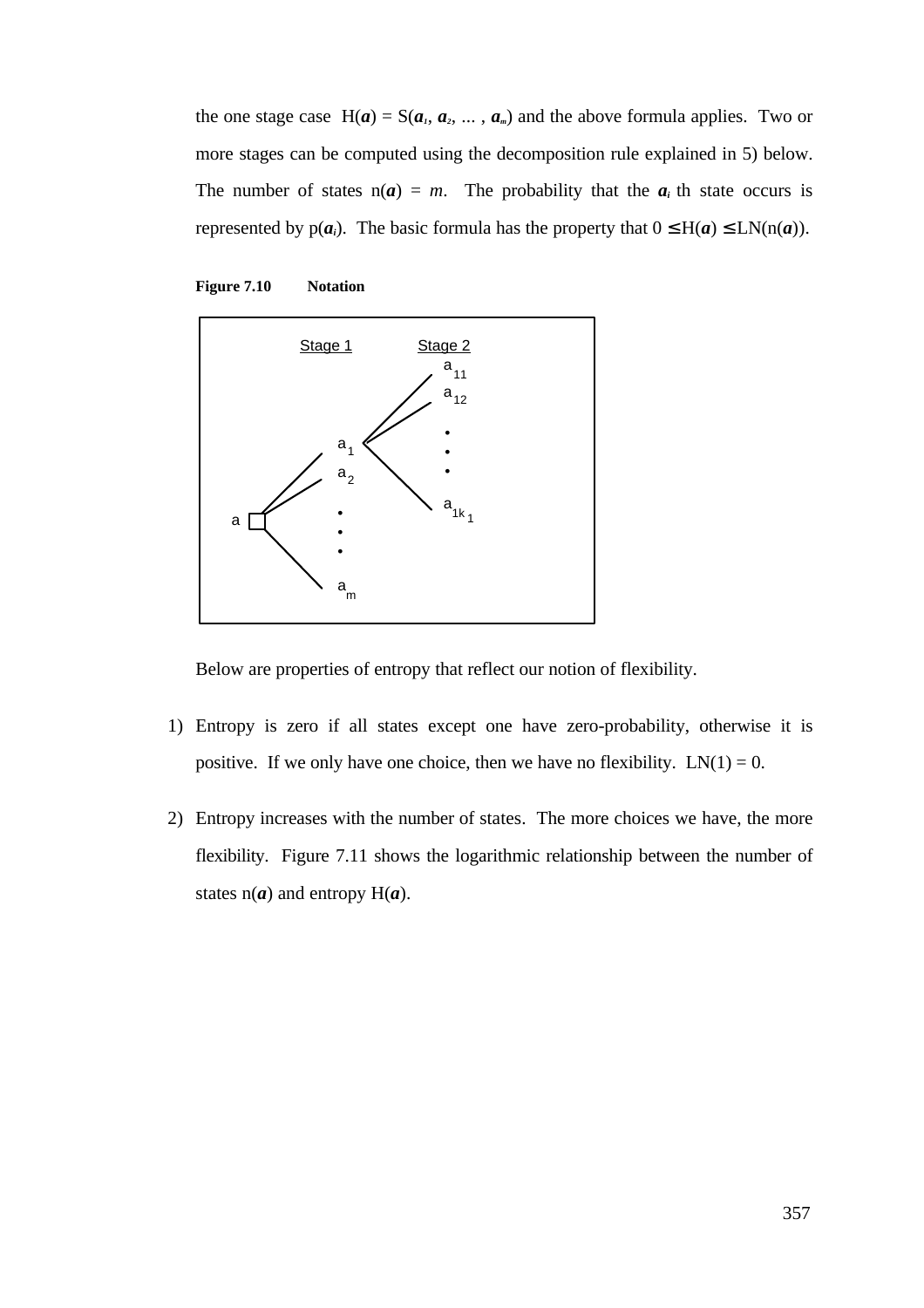

**Figure 7.11 Maximum Entropy as a Function of States**

3) Maximum entropy occurs if each state has equal probability. For any *a* with m states,  $p(a_i) = 1/m$  for all  $i = 1$  to m.  $H(a) = LN(n(a))$ . We have maximum flexibility if each choice has an equal chance of being selected. For  $n = 2$ , figure 7.12 shows that entropy is greatest when  $p = 0.5$  where standard deviation of the distribution is 0.



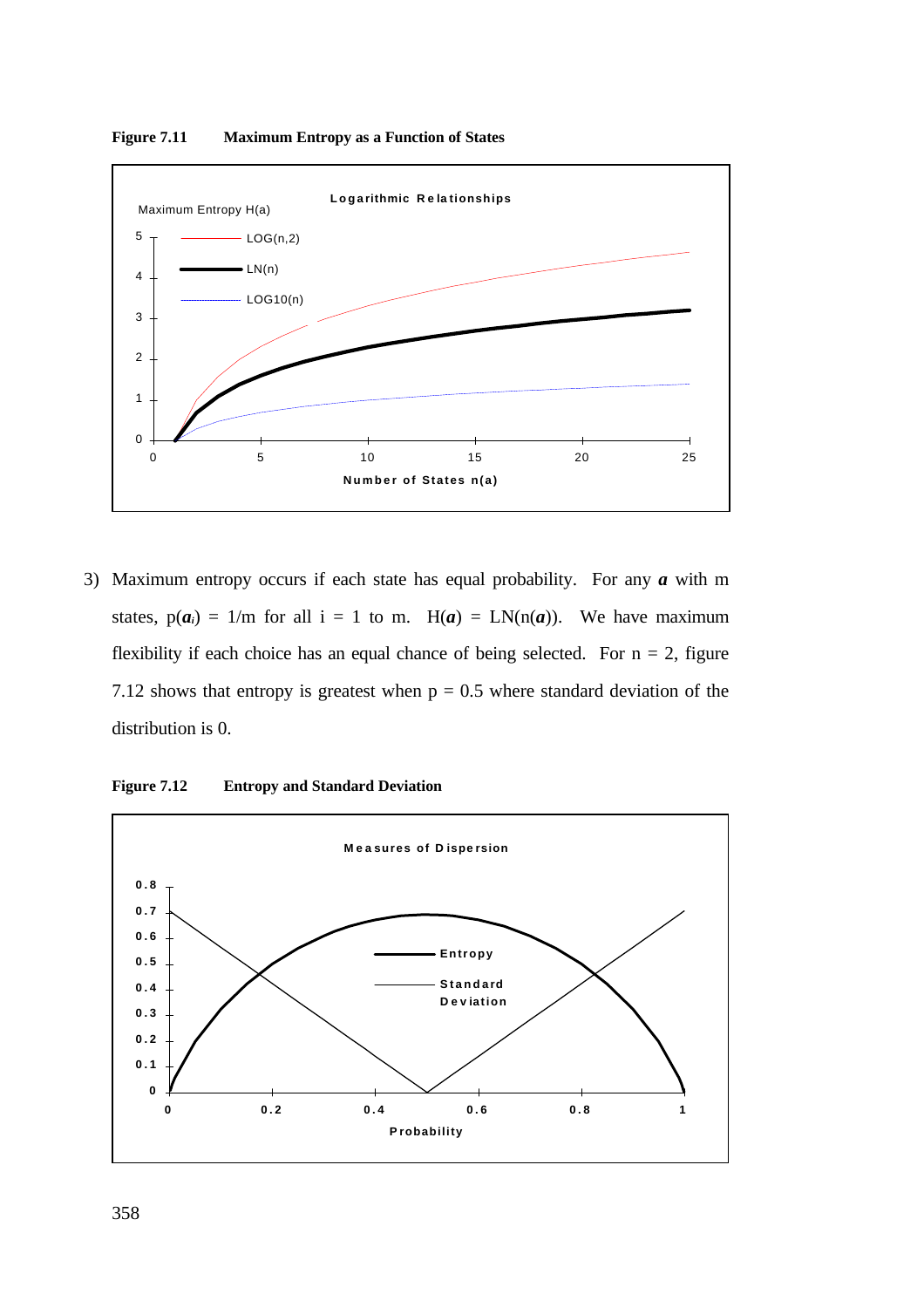4) Entropy is a symmetric function. If the state probabilities are permuted amongst themselves, the entropy will not change. That is,  $S(1/3, 2/3) = S(2/3, 1/3)$  as in figure 7.13. Similarly  $S(1/6,1/6,1/2,1/6) = S(1/2,1/6,1/6,1/6)$ . This means that entropy is independent of value or payoff and does not distinguish between states. Entropy depends only on the total number of states and the permutation of probabilities.

**Figure 7.13 State Discrimination**



5) The decomposition rule states that every multi-staged tree can be reduced to its equivalent one stage multi-state form. The three probability trees in figure 7.14 have equal entropies of LN(5). They follow the decomposition formula of between groups and within groups. Within a group, the basic formula applies. Between groups they are additive.

$$
H(a) = S(a_1, a_2, ..., a_m) + \sum_{i=1}^{m} p(a_i)H(a_i) \text{ where } S(a_1, a_2, ..., a_m) = \sum_{i=1}^{m} p(a_i)LN(1/p(a_i))
$$

 $H(a_i) = 0$  if  $a_i$  are terminal nodes. The first tree is single staged, so the basic formula applies:  $H(a) = 5*1/5*LN(5) = LN(5)$ . The entropy for the second tree is  $1/5LN(5) + 4/5LN(5/4) + 4/5[LN(2) + 1/2LN(2) + 1/2LN(2)] = 1/5LN(5) +$  $4/5LN(5/4) + 8/5LN(2) = LN(5)$ . The entropy for the third tree is  $2/5LN(5/2) +$  $2/5LN(2) + 3/5LN(5/3) + 3/5[1/3LN(3) + 2/3LN(3/2) + 2/3LN(2)] = LN(5).$ 

**Figure 7.14 Decomposition Rule**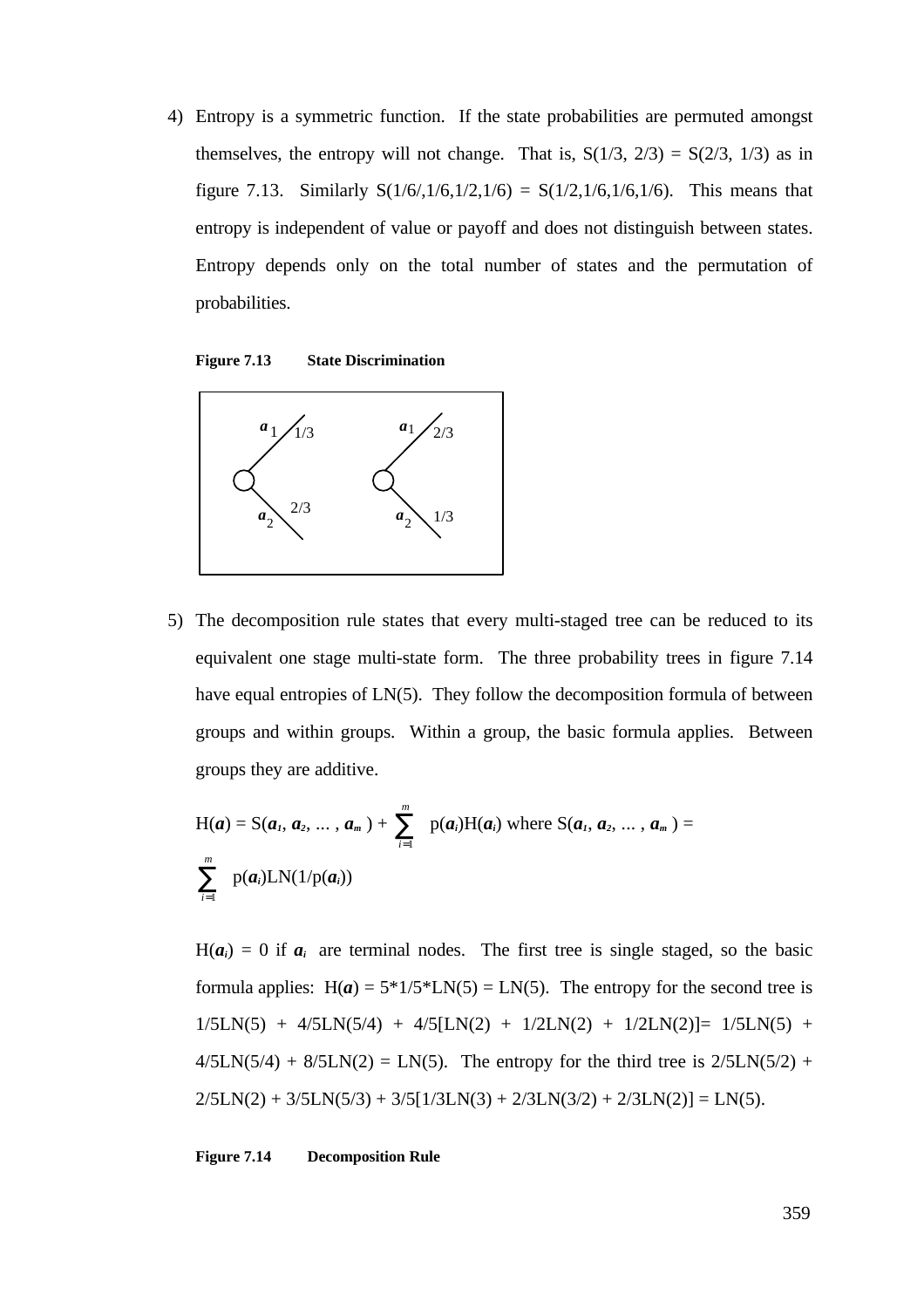

- 6) Entropy increases if the states are brought closer together, i.e. probabilities becoming more equal. The more indifferent we are to the choices or the more equally favourable the choices are to us, the greater the flexibility. In this sense, entropy is also a measure of dispersion. For example,  $S(1/7, 6/7) < S(2/7, 5/7)$  $S(3/7, 4/7) < S(1/2, 1/2)$ . Any averaging procedure that brings the probabilities closer together will increase entropy.
- 7) Entropy is continuous and differentiable, as evident from figure 7.12. A maximum can be found. It is therefore more attractive than the size of choice set measure, which is discrete, and other measures of dispersion, like standard deviation, which are not uniformly continuous or differentiable.

# **7.4.2 Decision View (Pye, 1978)**

Pye's notion of flexibility reflects our basic understanding: *the ability to adapt or be adapted to changing circumstances*. His treatment of flexibility as *the amount of uncertainty which the decision maker retains concerning the future choices he will make*, however, deviates from the expected value treatment of flexibility. By considering all future decisions as uncertain, he uses entropy to measure this uncertainty. Since the basic entropy formula contains probabilities *not values*, he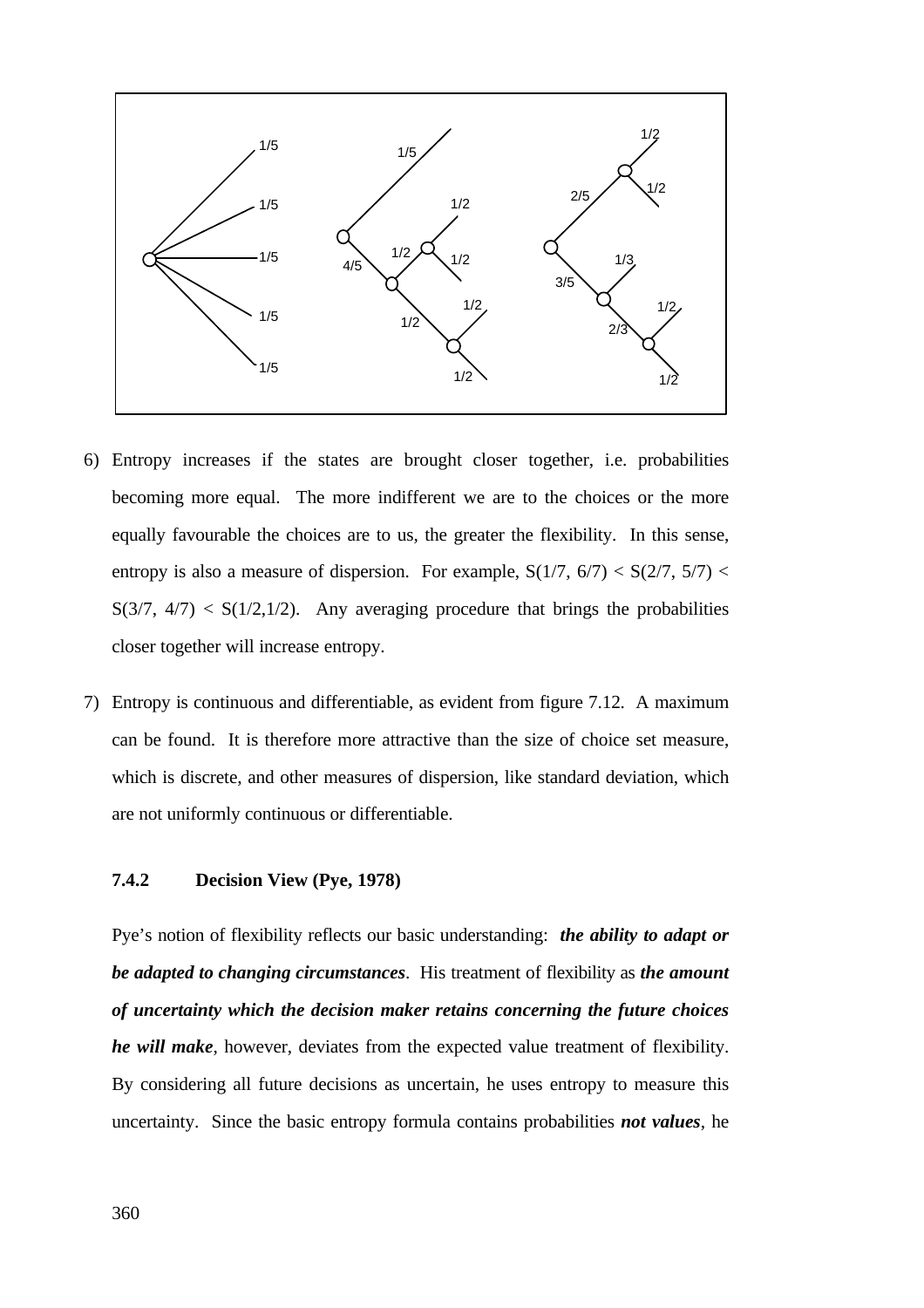suggests two ways of incorporating value: *weighting value as probabilities* or *using a cut-off satisfactory value level to reduce the total number of choices*.

He further defines robustness as a method of trading off flexibility against expected value and proposes entropic measures for three types of robustness.

- 1) Pye's first robustness measure reflects the independence of flexibility and value. "The most robust move is that which retains maximum flexibility." Maximum uncertainty occurs when all moves are equally likely, in which case, entropy is simply the logarithm of the number of moves. For any multi-staged probabilistic tree, the decomposition rule applies.
- 2) The second robustness measure is based on Simon's (1964) satisficing model. "The most robust move is one which retains the most flexibility subject to the condition that the decision maker's estimate of the probability of choosing a future sequence of moves depends on its value." The value associated with each move is translated into a probability of the move by weighting the value by the sum of all values. *It is intended for multi-dimensional values that cannot be linearly combined into a single utility function. However, Pye does not show how to combine these values otherwise.*
- 3) The third robustness measure combines probabilities and values using a cut-off satisfactory level. If the value is above the cut-off level, the difference is taken and weighted accordingly. Any value below this level is not included in the final weighting.

There are five problems with the practical implementation of this theoretical treatment.

1) The first robustness measure works only with equal probabilities. If the number of choices are reduced, the remaining probabilities must be adjusted to equal probabilities rather than re-weighted. In practice, we would re-weight the remaining choices and get unequal probabilities.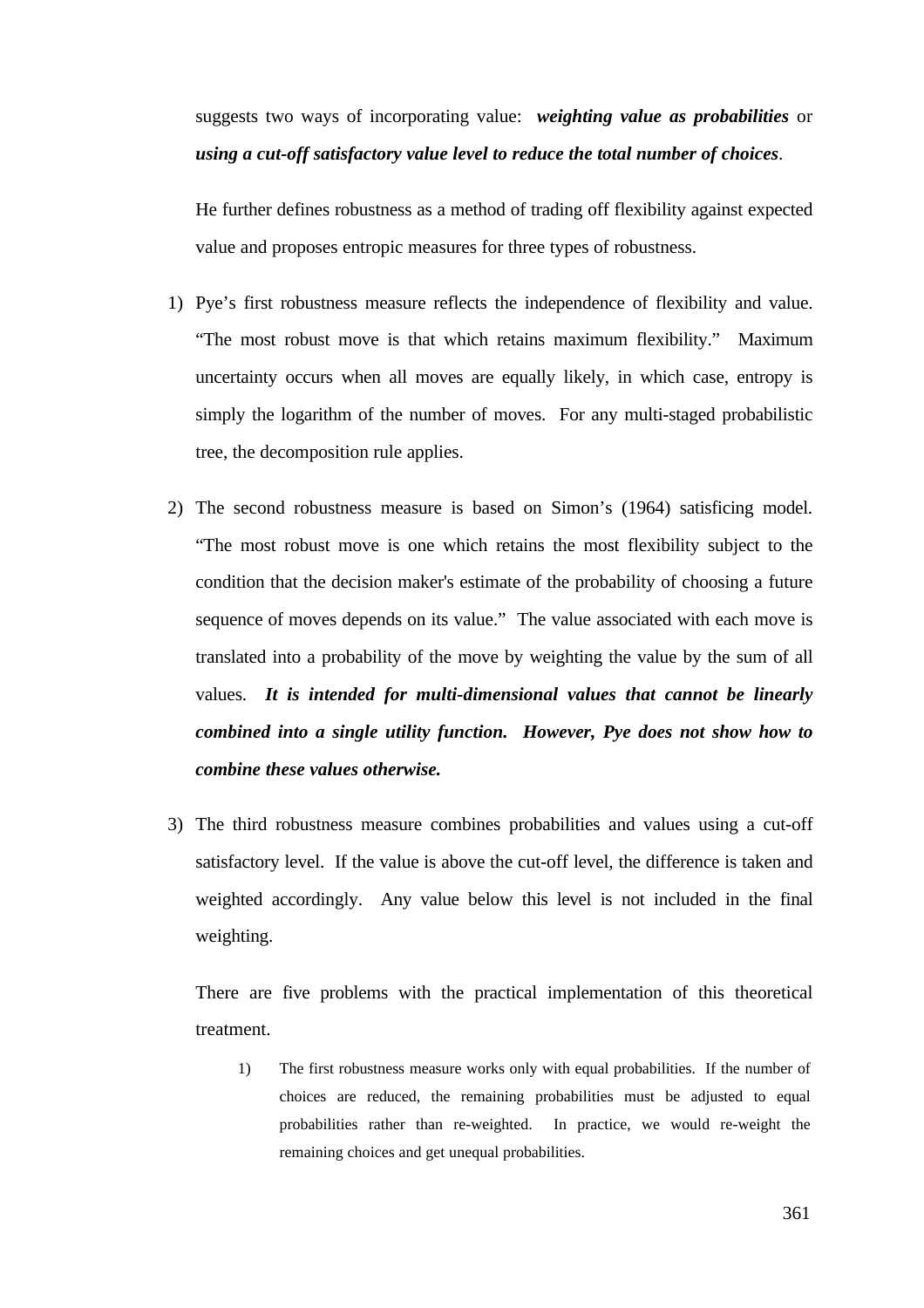- 2) The second robustness measure weights the individual values by total values and performs expected value on probabilities and values. These two rounds of averaging distorts the real picture as entropy will undoubtedly increase.
- 3) The usefulness of the second measure for values that cannot be linearly combined eludes the reader as Pye does not discuss the method of value combination either before or after the weighted probability transformation.
- 4) Negative values cannot be weighted into probabilities, but Pye does not indicate whether they should be rescaled to positive values or dropped from the calculation.
- 5) The third robustness measure combines aspects of the former two measures but ignores the imbalance of re-weighted and rescaled value-transformed probabilities.

In addition to the above criticisms, Pye touches upon four issues that are controversial to our understanding of flexibility. The first paradox concerns information, value, and flexibility. The second paradox surrounds decision analysis and entropic treatment of flexibility. The third issue is about value and flexibility trade-off. The fourth issue concerns the transformation of values into probabilities. These issues are discussed below.

1) Pye states: "the introduction of information about the value of sequences of moves reduces the decision maker's generally desirable uncertainty concerning his future moves and so reduces flexibility." This means that the decision maker retains maximum flexibility when no values are known and all future moves are equally likely. Thus the size of choice set is maximally large and maximally uncertain. As soon as the value of any choice is revealed, the set becomes differentiated and flexibility is reduced. However, Merkhofer and others state just the opposite. Any new information resolves some degree of uncertainty before the decision is made and consequently aids the decision maker in improving upon the outcome. The value of this information depends on the degree to which the final payoffs can be effected. Any information about value should help the decision maker assess the amount of flexibility he has. These two views of information, value, and flexibility reflect a paradox: *value of information versus information about values* and the *effect on flexibility* and the *value of flexibility*. Pye's statement suggests that flexibility is inversely related to value, but this contradicts the size of choice set definition of flexibility, i.e. the number of favourable (valuable) choices.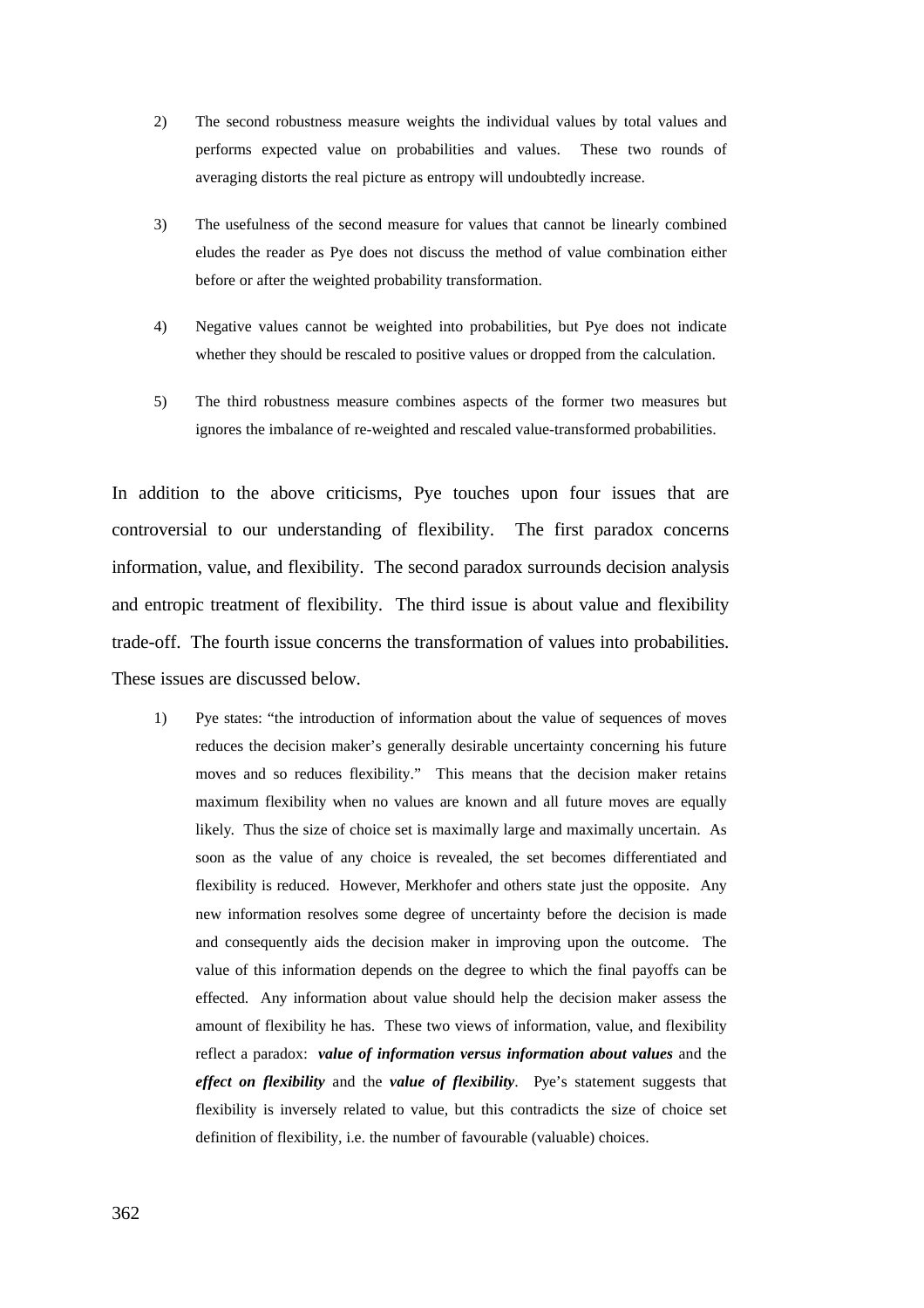- 2) A second paradox *concerns ideological differences between decision analysis and flexibility.* Pye recalls: "in classical decision analysis, value is maximised and a dominated move would be eliminated from the set of moves under consideration on the basis of estimates of value made at the time of the initial decision. When maximising flexibility it is most inappropriate to eliminate a move, since the fewer are the moves, the smaller is flexibility, unless the sequence of moves is rejected as unsatisfactory." Decision analysis uses dominance of values to eliminate unfavourable moves, while Pye's entropic treatment of flexibility leaves options open. This paradox demarcates two ways of thinking: flexibility and favourability. However, flexibility has no value without considering the favourability of options, which is necessary to differentiate between the choices and eliminate the less favourable ones.
- 3) A third contention concerns Pye's definition of robustness, that it trades off flexibility and value. In our conceptual framework, we define robustness as tolerance against uncertainty, implying no need to change. His method of trading off the number and equal probability of choices (as contained in maximum entropy and maximum flexibility) against value by means of a satisfactory cut-off level, reduction of choice set, and re-weighting *oversimplifies* and *overlooks* the real issues in trading off flexibility and favourability as studied by Mandelbaum and Buzacott (1990).
- 4) Finally, Pye's method of linearly weighting values as probabilities assumes that *the probability of a move is linearly dependent on the value of the move*. He does not address the implications of eliminating unfavourable moves and rescaling values. Any averaging method tends to increase entropy, and this is misleading for value optimisers. Furthermore, the transformation of values to probabilities assumes that the relative importance of values is the same as the freedom of choice. The relative importance of a choice is not necessarily the same as the likelihood of selecting it. Other factors such as the disablers of time, cost, and effort should be taken into account in determining the freedom of choice. Even so, such value-probability weighting does not transform the underlying process into a stochastic one, which is the essence of entropy.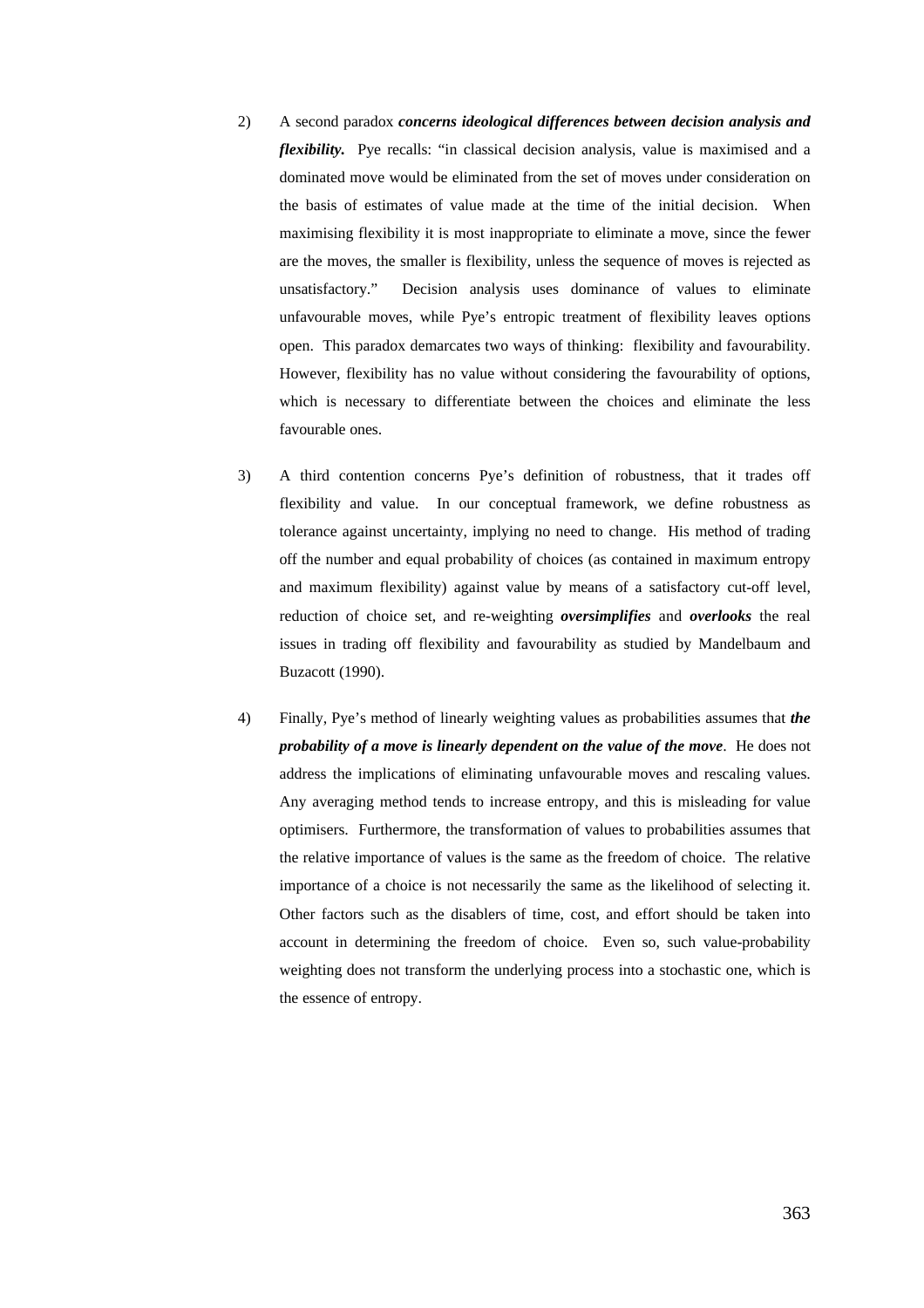#### **7.4.3 Systems View (Kumar, 1987)**

Originally, the entropy concept was applied to a closed system, from which two views emerge and often coincide. One concerns the uncertainty of selecting an element from a system. The other concerns the transformation of the system into a different state. Pye and Kumar do not distinguish these two system views nor the shift into decision terminology whence states become choices and options. In applying entropy to manufacturing systems, Kumar equates the states of a system with choices of workstations. Kumar (1987, p. 958) defines "the flexibility in action of an individual or a system depends on the decision options or choices available and on the freedom with which various choices can be made." Entropy is exactly such a function of the *number of choices* and the *freedom of choice*.

Kumar (1986) applies entropic concepts from a Markovian system (with reversible state transitions) to measure the loading flexibility and operations flexibility of a Flexible Manufacturing System. The decomposition property of entropy, which enables the addition of *between group* and *within group* entropies, is attractive for measuring the operations entropy of workgroups. Later, Kumar (1987) develops (but does not apply) four entropic measures to satisfy desirable properties of flexibility measures.

Kumar claims that entropy offers an objective basis for measuring flexibility but does not mention the way these probabilities are derived. The probability associated with state  $a_i$  (reflecting the probability that  $a_i$  is chosen) is the same as the transitional probability from  $a$  to  $a_i$ . These transitional probabilities are not the same as the probabilities associated with the states of the trigger event. Kumar's probabilities reflect the freedom of choice, which seem to encompass our indicators of disablers and motivators as reflected in the proportion of favourable outcomes,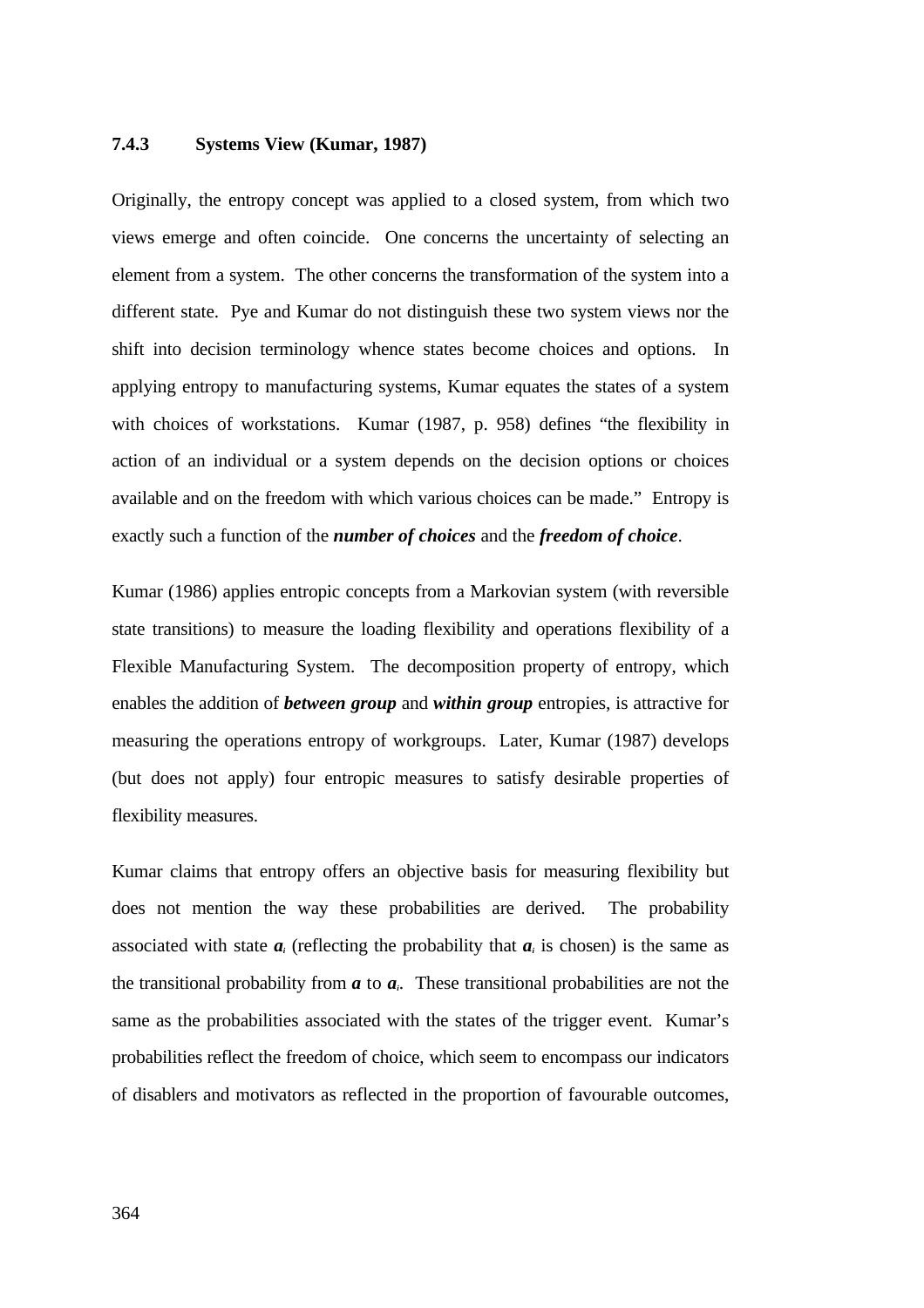availability of options, probability distribution of the trigger event, and other factors that affect the likelihood of choosing the second stage option.

Although entropy's attractive properties reflect our notion of flexibility, the treatment of values, the derivation of probabilities for freedom of choice, and the rules for determining which choices to include have not been addressed by Kumar. To investigate this further, we consider different ways of deriving these probabilities: transforming values such as switching cost and response time into probabilities or using subjective probabilities. The conclusion is the same: no matter how sophisticated the method of probability derivation, entropic measures cannot distinguish between states. Therefore, *any entropic measure will not be able to trade-off value and probability*. While it may be true that the greatest flexibility exists when all choices are equally likely, entropy fails when the choices are not equally likely. That is, it is possible to have  $H(a) > H(b)$  when  $n(a) < n(b)$ because choices are not equally likely. These fundamental problems with entropy are listed in the next section.

# **7.4.4 Against Entropy**

Entropy was introduced to operations research and systems modelling in the sixties. A series of pro-entropy and against-entropy articles appeared in the OR literature: Dreschler (1968), White (1969), Wilson (1970), White (1970), and White (1975). These, along with an excellent review by Horowitz and Horowitz (1976), seemed to have sealed the fate of entropy in this field. As these criticisms were not specific to flexibility, entropy received another comeback in Pye (1978) and Kumar (1987). While heralding the properties of entropy, Pye and Kumar have glossed over fundamental issues, such as the derivation of probabilities and the importance of state discrimination. This section discusses these issues and their implications for flexibility measurement.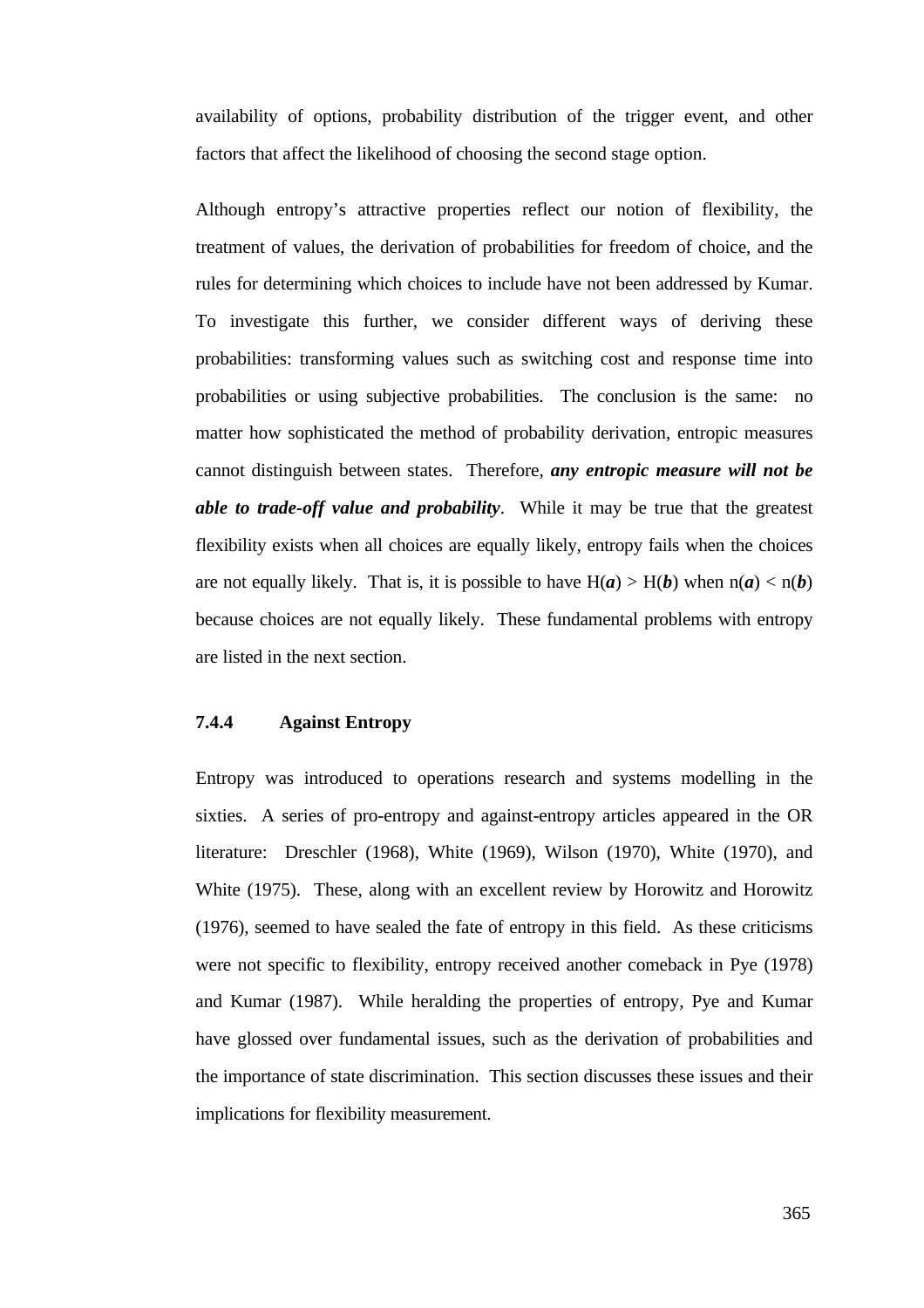1) Entropy concerns uncertainty, at best, probabilities. Flexibility is about choices, which are states of a decision. The selection of choices depends on decision rules of value optimisation and trade-offs of decision criteria. To use entropic measures, we need to represent these decisions either as uncertainties or associate them with the trigger event, as in figure 7.15. If they are represented as uncertainties, the decision rules that determine their selection must somehow be transformed into probabilities. However, if all future decisions are treated as uncertain, there is no way of distinguishing between choosing or not choosing other than probabilities of 1 and 0, in which case it reduces to a trivial configuration.



**Figure 7.15 Decision Tree Transformation for Entropic Treatment**

- 2) Entropy does not give any more information than the permutation of probabilities (reflecting balance or dispersion) and the total number of states. If the same probabilities are reassigned to different states, the entropy remains the same. Adding new states with zero-probabilities does not change the entropy. Thus any permutation or addition of zero probability states will not change the entropy.
- 3) Entropy does not discriminate between states. Any re-assignment of the same discrete probabilities to different states will give the same entropy. For  $n = 2$ , it is not possible to distinguish between choosing or not choosing.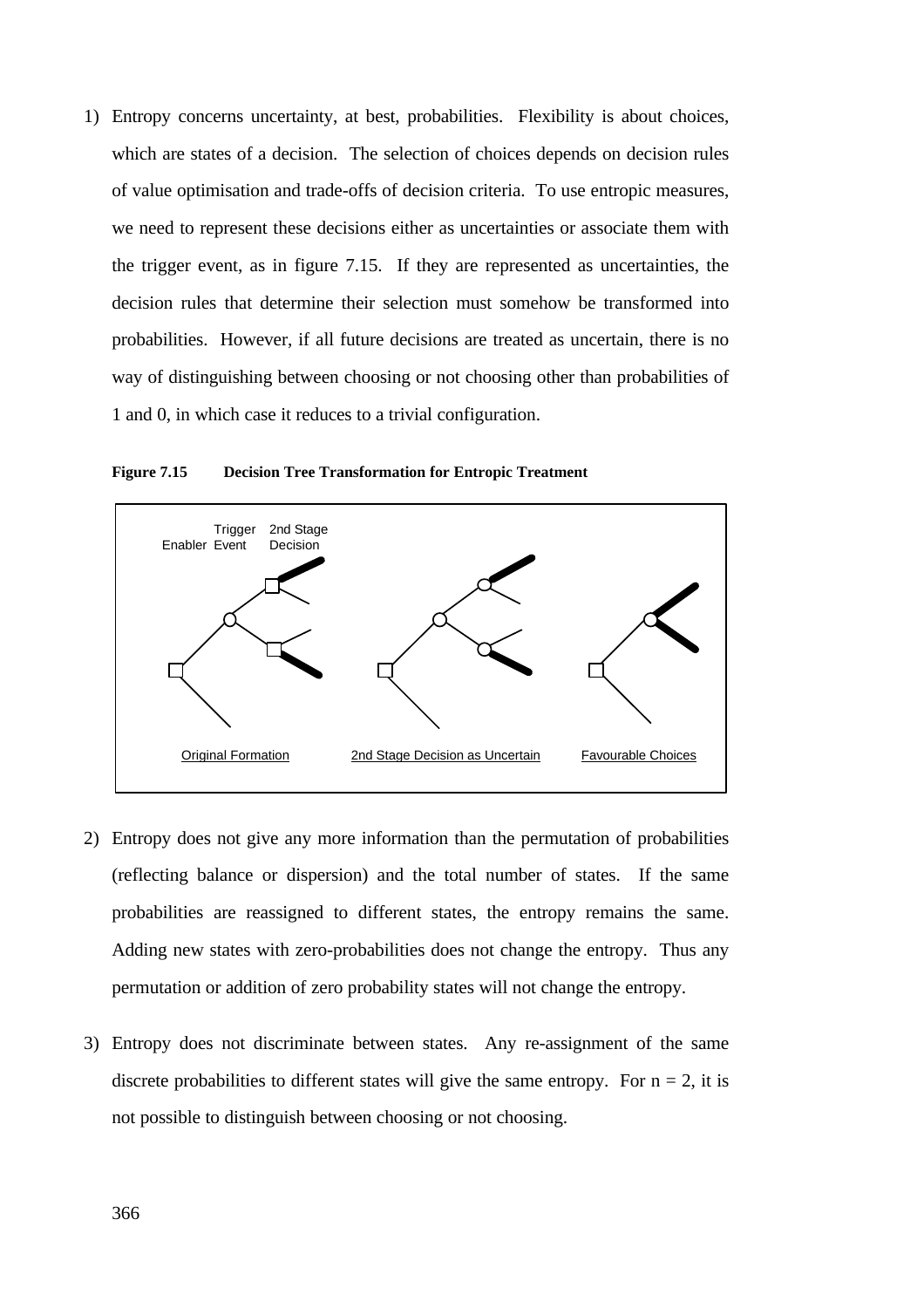- 4) As the number of non-zero probability states increases, entropy will increase. Intuitively, as the number of stages increases, entropy should also increase. The attractive decomposition property of entropy, however, implies that multiple stages may not necessarily give higher entropy than single or fewer stages.
- 5) H(*a*) is always greater than H(*b*) if  $n(a) > n(b)$  and  $p(a_i) = 1/n(a)$  and  $p(b_i) =$  $1/n(b)$ . Without equal probability,  $H(a)$  is not necessarily greater than  $H(b)$ . As such, entropy is not a reliable indicator of number of choices.
- 6) It is meaningless to use entropy in the expected value manner, i.e. to weight and aggregate them because the maximum entropy of equal probabilities is no longer apparent. That is,  $E(H(a)) =$ *i m*  $\sum_{i=1}$  $p(a_i)v(a_i)LN(p(a_i))$ , where  $v(a_i)$  is the value or

payoff associated with the *ai*th state.

- 7) Entropic calculations do not reflect any dependence of probabilities. Entropy remains the same regardless of dependence relationships as long as all multi-stage trees decompose to the same permutation of probabilities in the same number of states. Several dependence relationships are thus ignored: state, probability, value.
- 8) Even as a measure of dispersion, it does not provide more information than standard deviation, which takes value assignments into consideration. For example,  $S(1,1,1,2,3) = S(2,2,2,4,6) = S(0.125, 0.125, 0.125, 0.25, 0.375) =$ 1.494. Standard deviation of  $(1,1,1,2,3) = 0.894$ . Standard deviation of  $(2,2,2,4,6) = 1.789$  which is twice the previous standard deviation.
- 9) Cumulative probability is meaningless in the entropy context. Any regrouping within a stage by cumulative probabilities will change the entropy because the number of states and permutation of probabilities change. For example,  $S(1/3,1/3,1/3)$ > $S(2/3,1/3)$  even though two of the three states may be similar.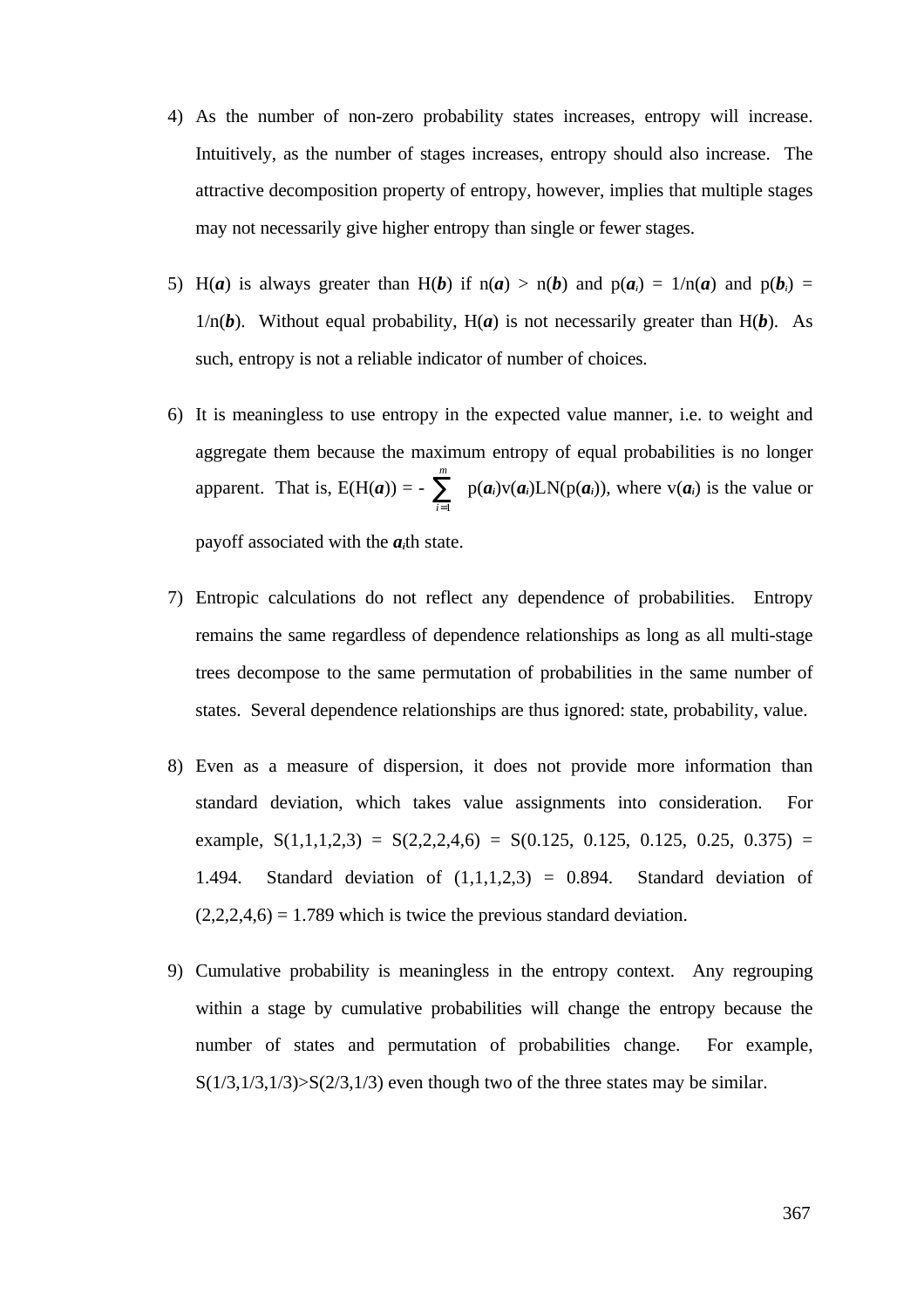- 10) Entropy is an absolute measure, not relative. Flexibility is relative with respect to events and decisions, states and choices, probabilities, and values. These additional value indicators are simply not considered in entropic calculations.
- 11) Transforming values into probabilities for entropic calculation is not as straightforward as Pye has described. As negative values are not allowed, they must be dropped or rescaled. If they are dropped, entropy is reduced. Additive rescaling (adding all values by a constant) changes the probabilities and entropy but does not change the standard deviation. Any averaging procedure brings probabilities closer together hence distorting the original dispersion and balance. Transforming values into probabilities does not make it a stochastic process. These state probabilities depend on how easy, how favourable, and how likely we are to choose it compared to other options available from the same decision stage. Such value-probability transformation confuses likelihood with relative importance.
- 12) The concept of entropy was originally developed for systems not decisions. The system (state transition) and decision (stages) views are quite different. State transitions in systems are reversible while most decisions are irreversible and the choices are mutually exclusive, in-so-far as decision analysis is concerned.
- 13) The decomposition property separates the entropy between groups and the entropy within groups. It is meaningful for the systems view but not the decision view. For the decision view, stages represent passage of time, whereas in the systems view, stages are only state transitions not chronological sequences. In decision sequences, the number of stages reflect not only passage of time (the more stages, the more time) but also conditionality and additional costs.
- 14) Any re-order or reversal of independent chance events in a symmetric sequence produces the same entropy. That is,  $H(A, B, C) = H(C, A, B) = H(A, C, B) =$ H(B, A, C) where A, B, and C are independent chance nodes. There is no concept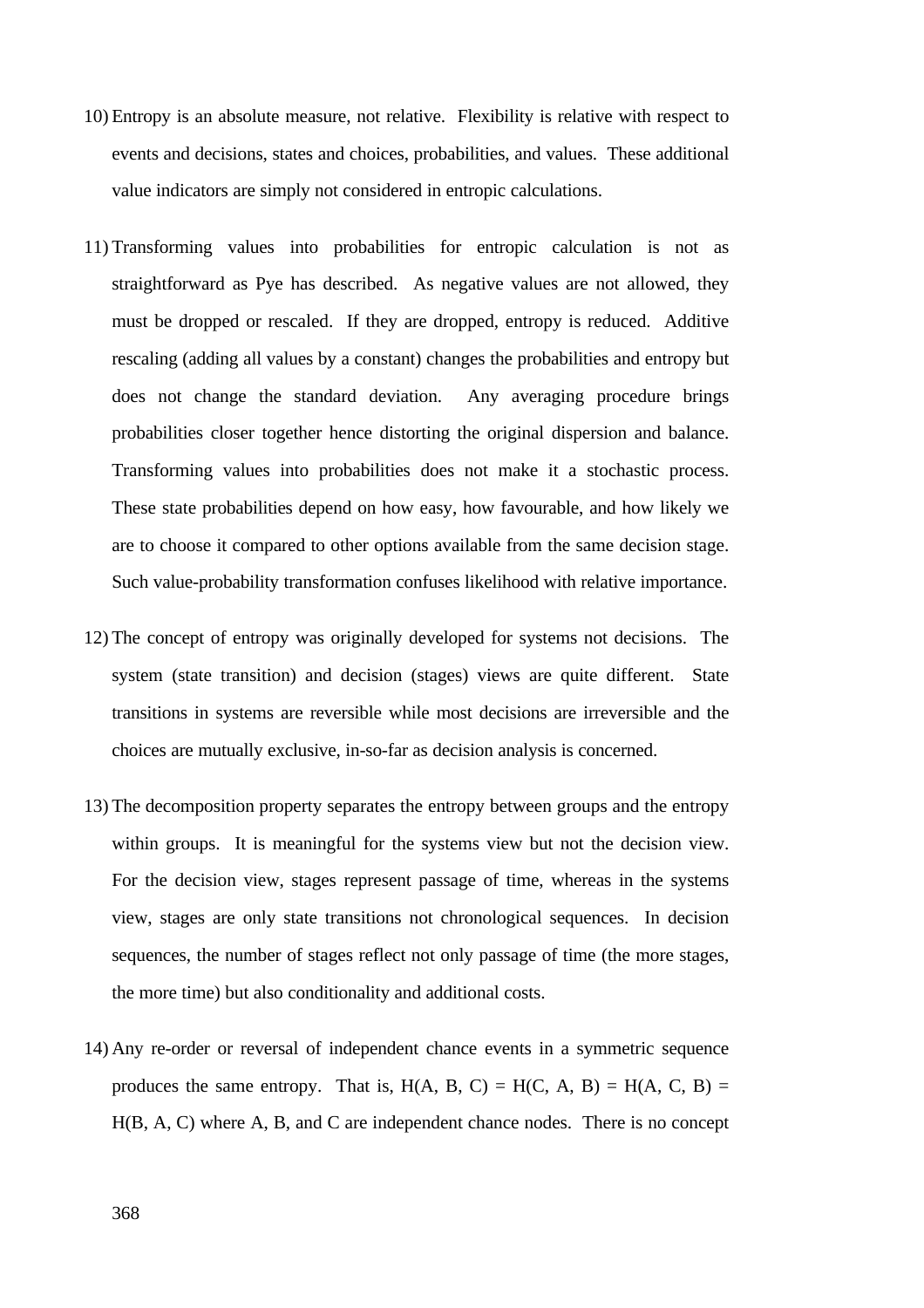of value of information as pertained to the early resolution of uncertainty, because symmetric reversals give the same entropy. In this respect, White (1975) observes correctly that entropy fails to relate information to its uses.

15) Entropy is not a unique measure. Table 7.4 shows different distributions of five, four, and three states each giving the same entropy 1.099, while probability assignments as well as standard deviations differ in each case. A linear transformation of values into probabilities will not give a unique entropy.

| <b>States</b>         | $V(a_i)$ | $P(a_i)$ | $H(a_i)$ | $v(a_i)$       | $P(a_i)$ | $H(a_i)$ | $V(a_i)$ | $P(a_i)$ | $H(a_i)$ |
|-----------------------|----------|----------|----------|----------------|----------|----------|----------|----------|----------|
| a <sub>1</sub>        | 1        | 0.0388   | 0.1262   |                | 0.0456   | 0.1409   | 5        | 0.3333   | 0.3662   |
| a <sub>2</sub>        |          | 0.0388   | 0.1262   | $\overline{3}$ | 0.1369   | 0.2722   | 5        | 0.3333   | 0.3662   |
| $a_3$                 | 1        | 0.0388   | 0.1262   | 6              | 0.2738   | 0.3547   | 5        | 0.3333   | 0.3662   |
| a <sub>4</sub>        | 10.7476  | 0.4174   | 0.3647   | 11.9150        | 0.5437   | 0.3313   |          |          |          |
| a <sub>5</sub>        | 12       | 0.4661   | 0.3558   |                |          |          |          |          |          |
| entropy               |          |          | 1.099    |                |          | 1.099    |          |          | 1.099    |
| standard<br>deviation | 5.6992   | 0.2214   |          | 4.7936         | 0.2187   |          | 2.7386   | 0.1826   |          |

**Table 7.4 Equal Entropies for Different Number of States**

Some of these criticisms have broader foundations, as noted by Horowitz and Horowitz (1976) below in 16 and 17.

- 16) Entropy is based on the analysis of a stochastic process. Decisions are not stochastic. Weighting values so that they sum to one does not make the process stochastic. There is no observational or theoretical basis for the analogy between physical and economic processes.
- 17) Entropy can be derived from parameters of moment distributions, so it does not contribute any additional information.

The above arguments suggest that entropy is not suitable for our conceptual treatment of flexibility where decisions reflect value optimisation. Evans (1982)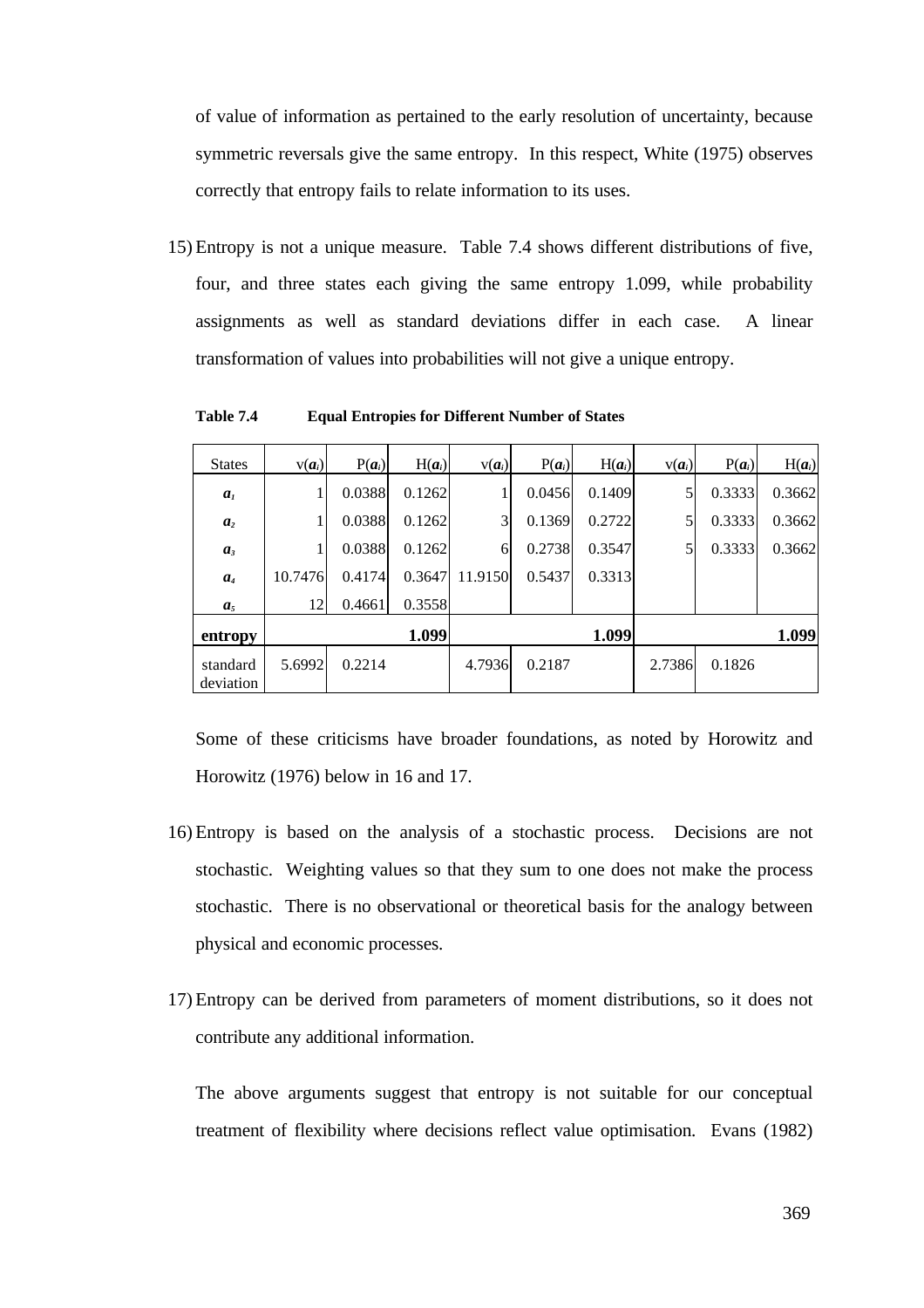points out that Pye's model can lead to bad decisions. Entropic measures are only applicable to situations where preferences can be quantified and changed into probabilities. Entropy is overwhelmingly dictated by the size of choice set and non-trivial dispersion of the probability distribution while completely excluding payoffs. Although entropy promises a precise, coherent, and objective measure, it does not capture the multi-dimensional aspects of flexibility. It may be useful as an overall indicator of number of choices and balance (dispersion) in situations where there are many choices and many stages, thus necessary to prune the tree before further analysis. However, entropy cannot deal with the trade-off between balance (freedom of choice) and number of choices unless these choices are equally likely or equally attractive, in which case it is just as easy to count them. If maximum flexibility is reflected by equal probabilities, then the decision maker must be indifferent to the choices, meaning that all choices are identical. This goes against Mandelbaum's (1978) diversity as a source of flexibilty. Diversity increases flexibility because it increases the capability of responding to different conditions. But entropy decreases as diversity (of probability assignments not value) increases.

### **7.5 Comparison of Entropic and Expected Value Measures**

Entropy and expected value are methods of weighting and aggregating probabilities. Both have been proposed as measures of flexibility.

The recursive equations of entropy and expected values for a multi-staged tree can be set such that  $H(a)$  and  $E(a)$  are equal.

$$
H(a) = S(a_1, a_2, ..., a_m) + \sum_{i=1}^{m} p(a_i)H(a_i) \text{ where } S(a_1, a_2, ..., a_m) = \sum_{i=1}^{m} p(a_i)LN(1/p(a_i))
$$

 $H(a_i) = 0$  if  $a_i$  are terminal nodes.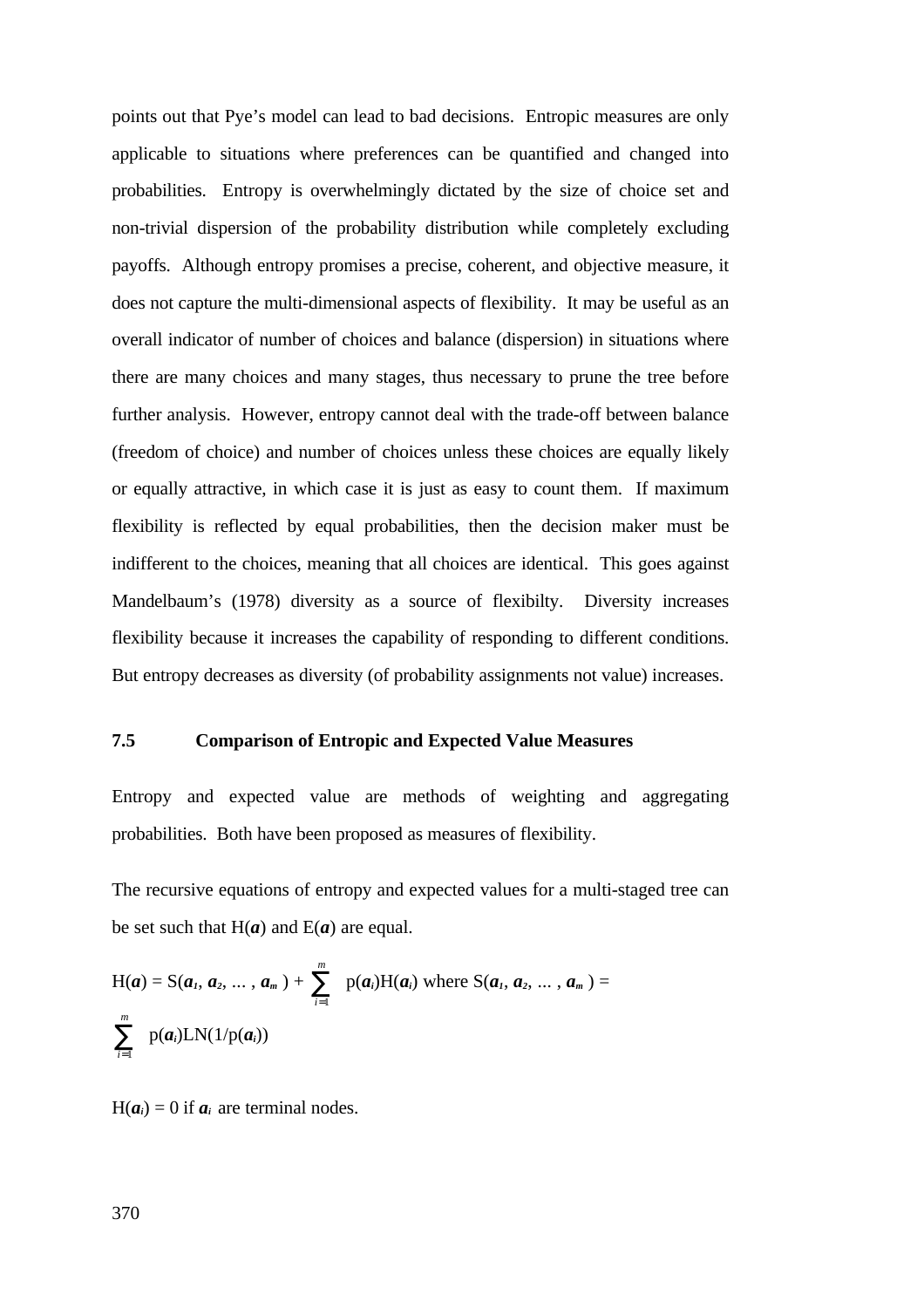$$
E(a) = \sum_{i=1}^m p(a_i)E(a_i) \text{ where } E(a_i) = \sum_{j=1}^k p(a_{ij})E(a_{ij}).
$$

 $E(a_{ij}) = V(a_{ij})$  if  $a_{ij}$  is a terminal node.  $V(a_{ij}) = V(a_i) + V(a_{ij})$  [all values along the path to the final node.]

$$
H(a) = E(a) \text{ if } v(a_i) = LN(1/p(a_i)) \text{ or } -LN(p(a_i))
$$

Entropy and expected values are equal for a probabilistic decision tree (no decision nodes) if values and probabilities are related in a logarithmic manner.

Other than the above commonalities, expected values and entropy have entirely different theoretical assumptions. Expected value is a statistical measure whereas entropy is not. Entropy is simply a continuous and differentiable measure of the number of choices and dispersion of probabilities. It appeals to our notions of flexibility because of its decomposition and other properties. However, the arguments against entropy in section 7.4.4 suggest that simpler measures of dispersion and proportion (cumulative probability) of favourable choices and number of favourable choices may be more apparent and more widely applicable.

Measures of flexibility depend on definitions of flexibility. Each author cited in this chapter defines flexibility differently. As such, they make use of different indicators of flexibility. Pye defines flexibility as the uncertainty regarding decision maker's moves. Hobbs defines flexibility as choices available to respond to uncertainty, where a first stage decision guarantees the certainty (availability) of future choices. Thus future decisions have no uncertainties other than the trigger events, and they are only subject to the favourability criterion. Hobbs uses enabler and motivator, but no disabler. So flexibility is positively good, ignoring the downside of flexibility as mentioned in the previous chapter. Kumar uses disabler, i.e. availability or freedom of choices and no enabler or motivator. Pye uses both disabler and motivator, but no enabler. Hobbs assumes that the first decision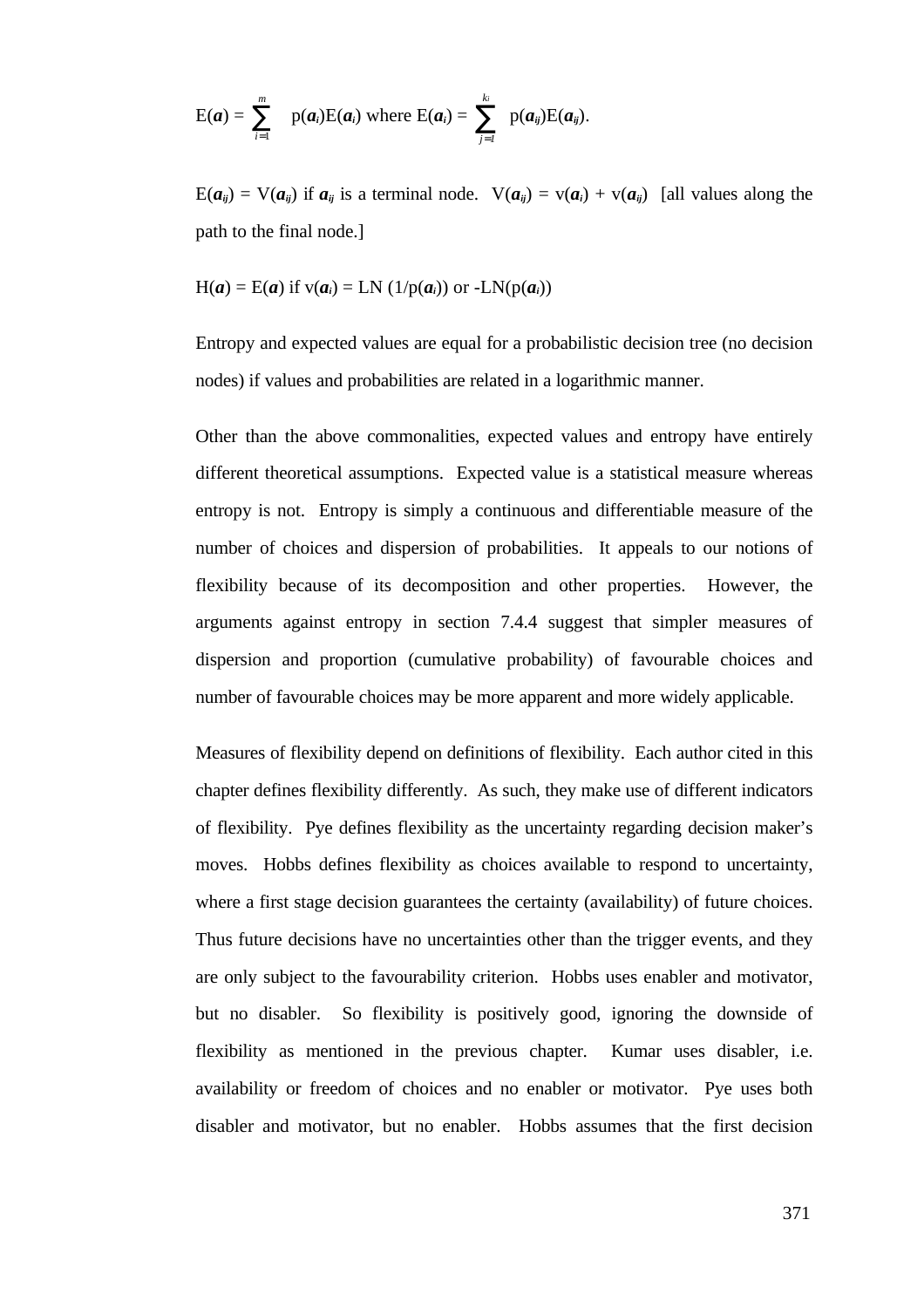guarantees future flexibility, while Pye views all future decisions as uncertain, regardless of initial positions. The comparison between expected value and entropy highlights the important difference between favourability and flexibility.

Expected values and entropy appear complementary in many respects. Expected values discriminate between states because payoffs and their relative weights (as weighed by the series of probabilities associated with previous states) distinguish between states. But expected values do not indicate the number of states. Meanwhile, entropy reflects the number of states and their dispersion but does not discriminate between states. Expected values are based on the principle of dominance and elimination of sub-optimal choices. Entropy is based on the number and balance of states. Expected values mainly depend on values, with probabilities as a secondary element. Thus expected values reflect favourability. Meanwhile, entropy is value-free and does not indicate favourability.

Entropy could be a good indicator for that aspect of flexibility that is value-free and a screening device for large multi-staged probabilistic trees which treat future decisions as uncertain. However, flexibility is not value free, and the first stage guarantees flexibility in the second stage decision. Hence it is necessary to retain decisions as decisions and not uncertainties. Except for a few of its attractive properties, the information provided by entropy can be replaced by loose indicators such as the size of choice set and standard deviation. In addition to the above, various arguments in section 7.4.4 have shown the inadequacies of using entropy for our purposes.

### **7.6 Conclusions**

Individually, each measure reviewed in this chapter does not capture the multifaceted meaning of flexibility. We propose the combined use of indicators and expected values to measure flexibility more fully. *Indicators* are individually not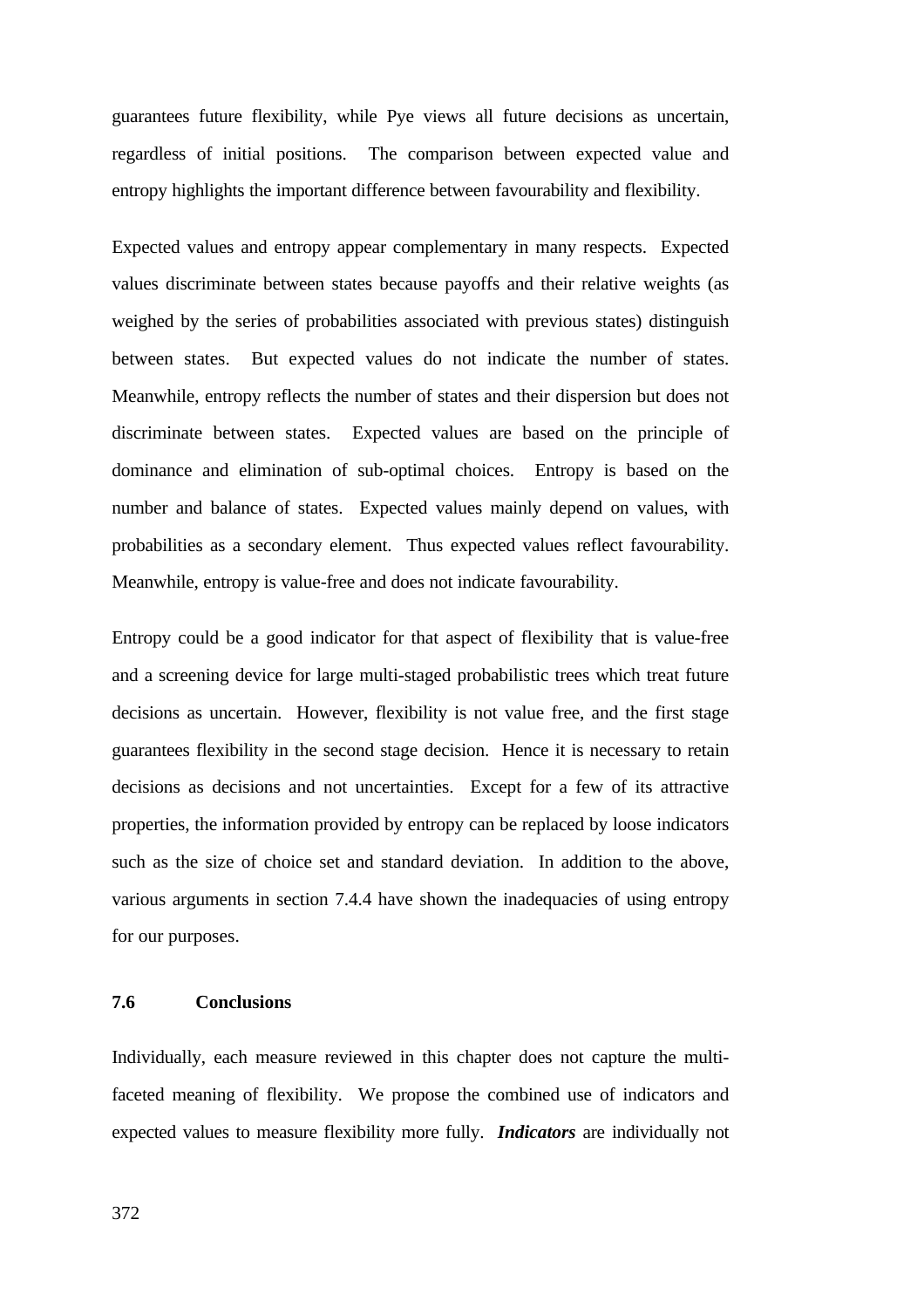sufficient, but together meet the criteria for measuring flexibility. *Expected values* appear in different forms, most of which over-emphasize the favourability aspect. We caution against total reliance on expected values and propose the use of indicators to supplement the deficiency, such as the trade-off between different aspects of flexibility. *Entropic measures*, though possessing attractive properties, fail to meet our criteria for measuring flexibility. We dismiss any measures based on entropy. These conclusions are supported in detail below.

### **INDICATORS**

Indicators originate from those definitional elements of flexibility. These indicators (number of choices, enabler, disabler, motivator, trigger event, trigger state, likelihood, and two stage decision sequence) describe the essence of flexibility and provide a framework for structuring options and strategies for flexibility. Not all indicators are necessary, but each indicator alone is not sufficient to capture the multi-faceted meaning of flexibility.

#### **EXPECTED VALUE BASED MEASURES**

Expected values disguise the number of options available and the uncertainty to flexibility mapping. As an aggregate measure, they emphasize the favourability aspect of flexibility. Although useful for summarising decision trees, expected values do not resolve conflicts between favourability and flexibility. Individual probabilities are aggregated but lost in the final expected value measure.

#### **1) Relative Flexibility Benefit**

Hobbs' relative flexibility benefit measures the difference between considering uncertainty as opposed to treating it as 100% probable. This measure is contingent on a mapping between the decision that realises the flexibility and the uncertain condition that provides the opportunity for it. The flexibility conveyed is that of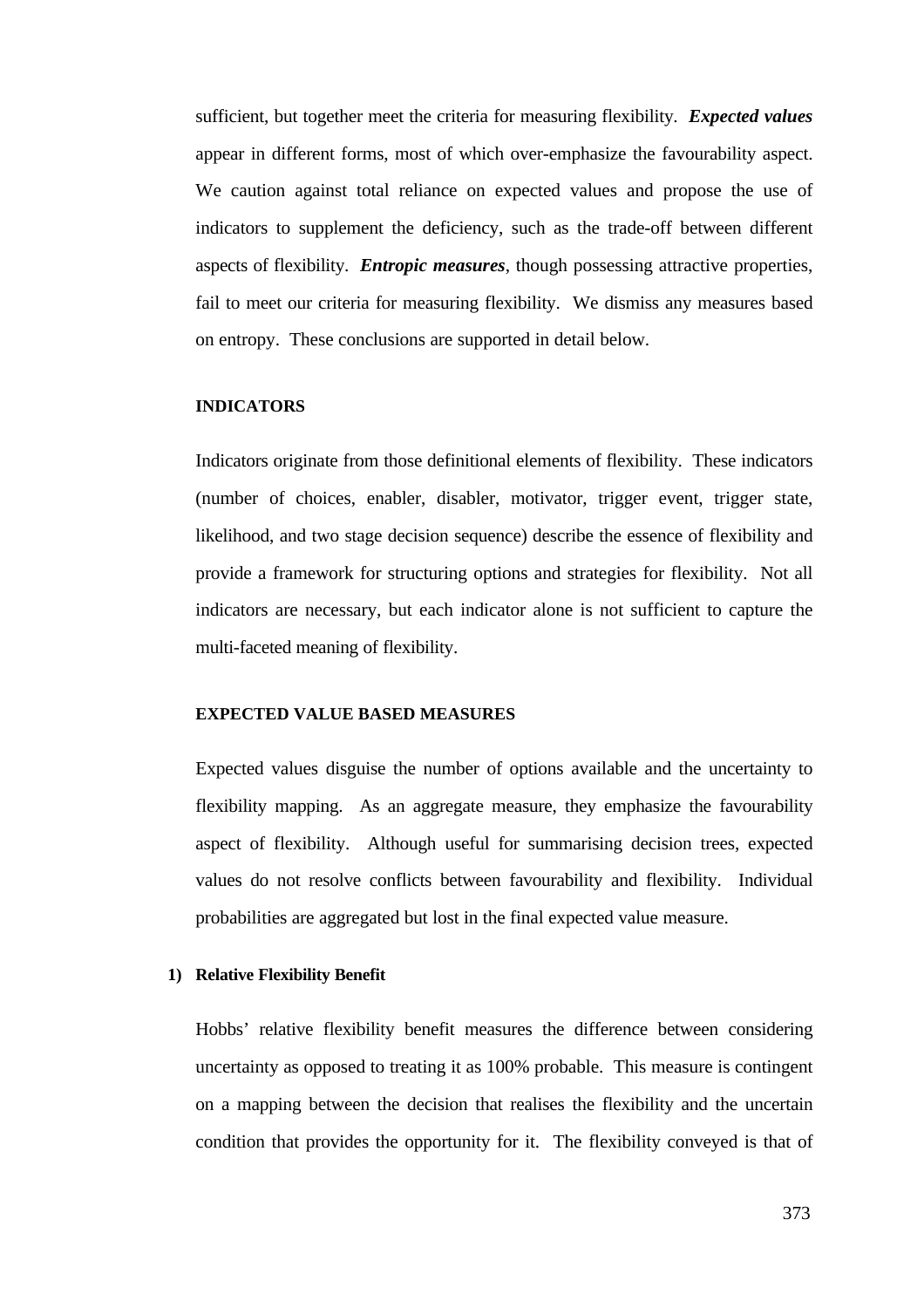capitalising on the maximum number of uncertain events. It differentiates between flexibility and no flexibility, but not the degree of flexibility. It does not resolve the conflicts between the flexibility and favourability of different investments.

#### **2) Normalised Flexibility Measure**

This measure depends on the "matchability" or calibration between trigger states and second stage options. A poor match gives a large slack and less favourable outcome than the tighter fit of a better match between the states of the condition and the options available. The initial choice that leads to minimum total slack gives the most flexibility. It provides an index between 0 and 1, and is useful for comparing different degrees of flexibility.

#### **3) Expected Value of Information**

The expected value of information explains the structuring of trigger events before decisions that give flexibility. Defined for decision flexibility, it pertains only to postponement of decisions.

#### **4) Towards an Improved Measure: Weighted Normalised Measure**

In an attempt to overcome deficiencies of existing expected value measures, we investigated the use of EVPI and Deterministic EV to *anchor* the normalisation and a cumulative probability distribution of the trigger event to *weight* the normalised measure. Although the resulting *weighted normalised measure* performs better than existing expected value measures in our extension of Hobbs' example, we caution its use for the following reasons.

1) EVPI and Deterministic EV requires restructuring the decision tree, which may not be possible due to conditional dependence of events. Furthermore, restructuring the tree may not be realistic, e.g. uncertainty occurs only after decision is made; no way to postpone decision or get information to resolve the uncertainty; inflexible decision structure.